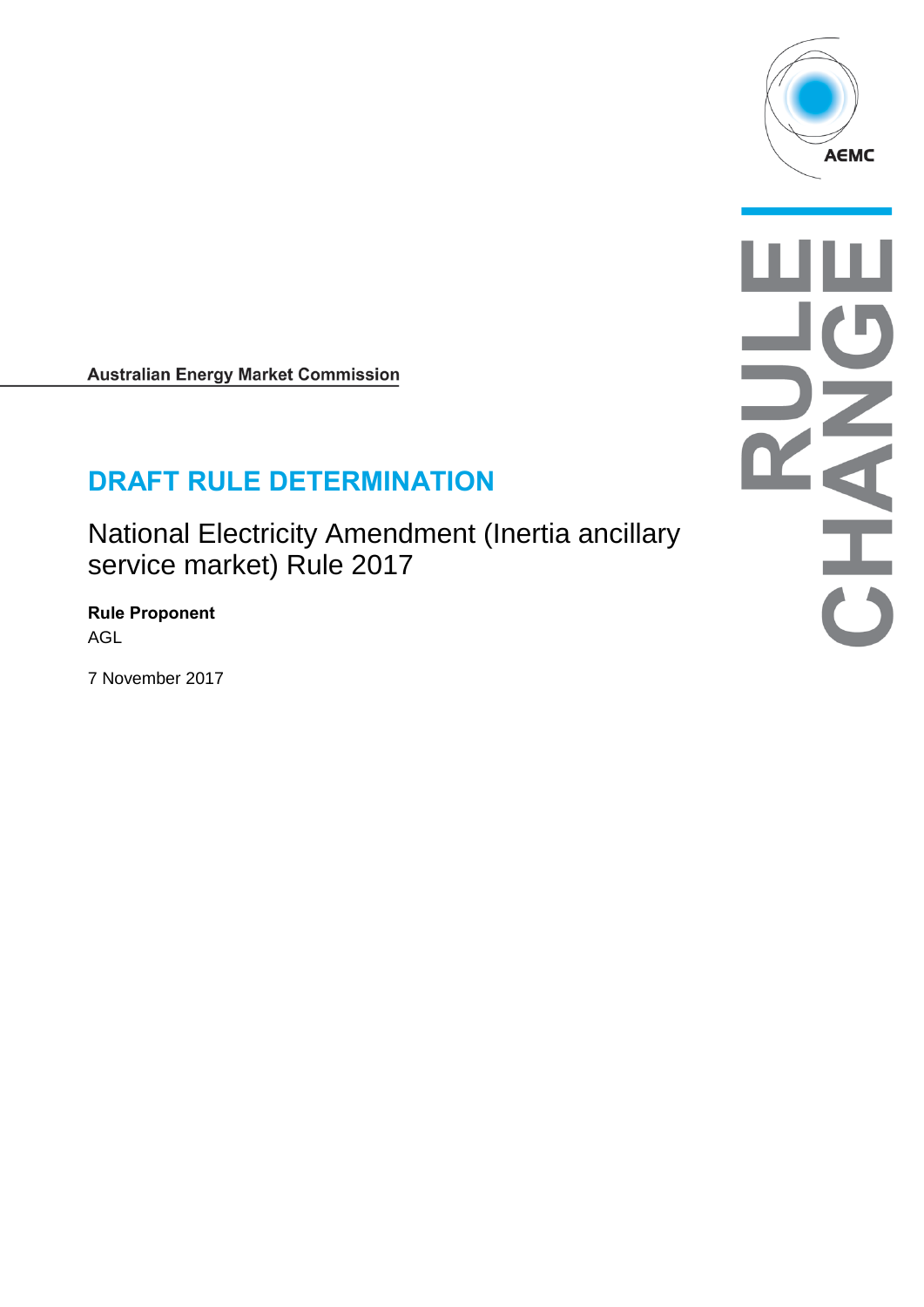#### **Inquiries**

Australian Energy Market Commission PO Box A2449 Sydney South NSW 1235

**E**: aemc@aemc.gov.au **T**: (02) 8296 7800 **F**: (02) 8296 7899

Reference: ERC0208

#### **Citation**

AEMC 2017, Inertia ancillary service market, Rule Determination, 7 November 2017, Sydney

#### **About the AEMC**

The AEMC reports to the Council of Australian Governments (COAG) through the COAG Energy Council. We have two functions. We make and amend the national electricity, gas and energy retail rules and conduct independent reviews for the COAG Energy Council.

This work is copyright. The Copyright Act 1968 permits fair dealing for study, research, news reporting, criticism and review. Selected passages, tables or diagrams may be reproduced for such purposes provided acknowledgement of the source is included.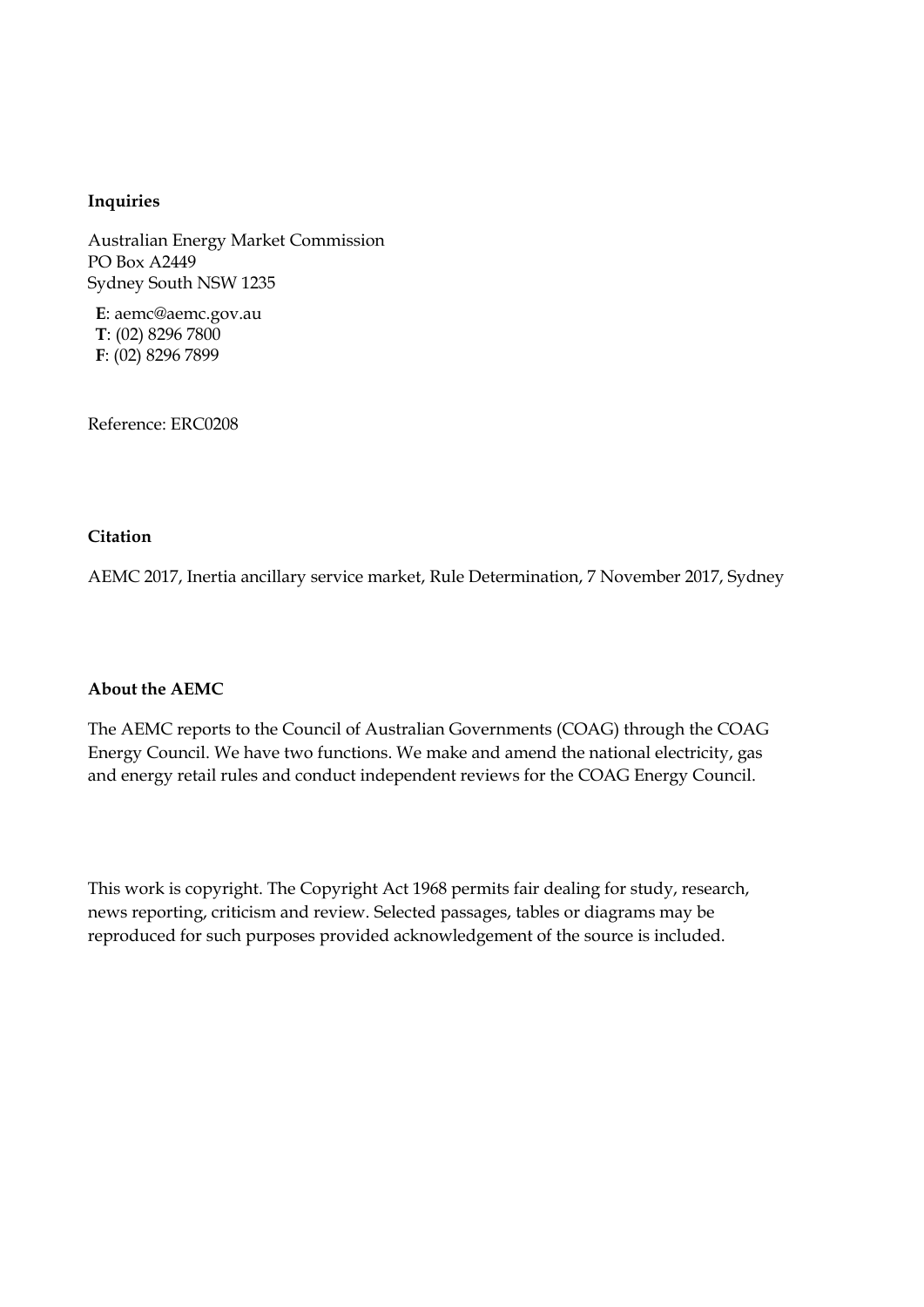# **Executive summary**

The Australian Energy Market Commission (AEMC or Commission) has determined not to make a draft rule relating to the introduction of a market mechanism for power system inertia at this time.

The draft rule determination has been made with respect to a rule change request received from AGL, which proposes the establishment of an inertia ancillary services market to address the declining supply of inertia in the National Electricity Market (NEM).

On 19 September 2017, the AEMC made a final rule determination with respect to the rule change request received from the South Australian Government on *Managing the rate of change of power system frequency.* The final rule places an obligation on TNSPs to make available the minimum level of inertia required to maintain secure operation of the power system. As such it provides confidence that system security can be maintained in all regions of the NEM, while minimising the costs to consumers. The final rule commences on 1 July 2018 with TNSPs required to make the minimum level of inertia available by 1 July 2019.

The Commission supports the development of competitive markets for the provision of system services for achieving the most efficient outcomes for consumers. However, given the current power system operating conditions, the need to understand practical outcomes from new regulatory frameworks recently introduced, and assess outcomes from various programs of work on foot by the Commission and the Australian Energy Market Operator (AEMO), the Commission is not satisfied that the introduction of a market mechanism for additional inertia for market benefit will meet the national electricity objective (NEO) at this time.

The Commission intends to continue its assessment of the appropriate design of an inertia market mechanism through the recently initiated *Frequency control frameworks review*. Recommendations arising from this review will be provided in mid-2018.

#### **Reasons for not making a draft rule**

On 5 September 2017, the AEMC published a consultation paper relating to AGL's rule change request, which set out a straw man design of a market mechanism for the provision of power system inertia.

Substantial feedback from stakeholders was received in response to the consultation paper. While stakeholders are largely in support of the development of markets to value system services, many are not convinced of a clear or compelling need for the development of a market mechanism for inertia at this time. Many stakeholders have suggested delaying the introduction of a market for inertia until after the AEMC's *Frequency control frameworks review* is completed in mid-2018.

Four principal factors were raised by stakeholders in favour of not implementing a market mechanism for additional inertia for market benefit at this time: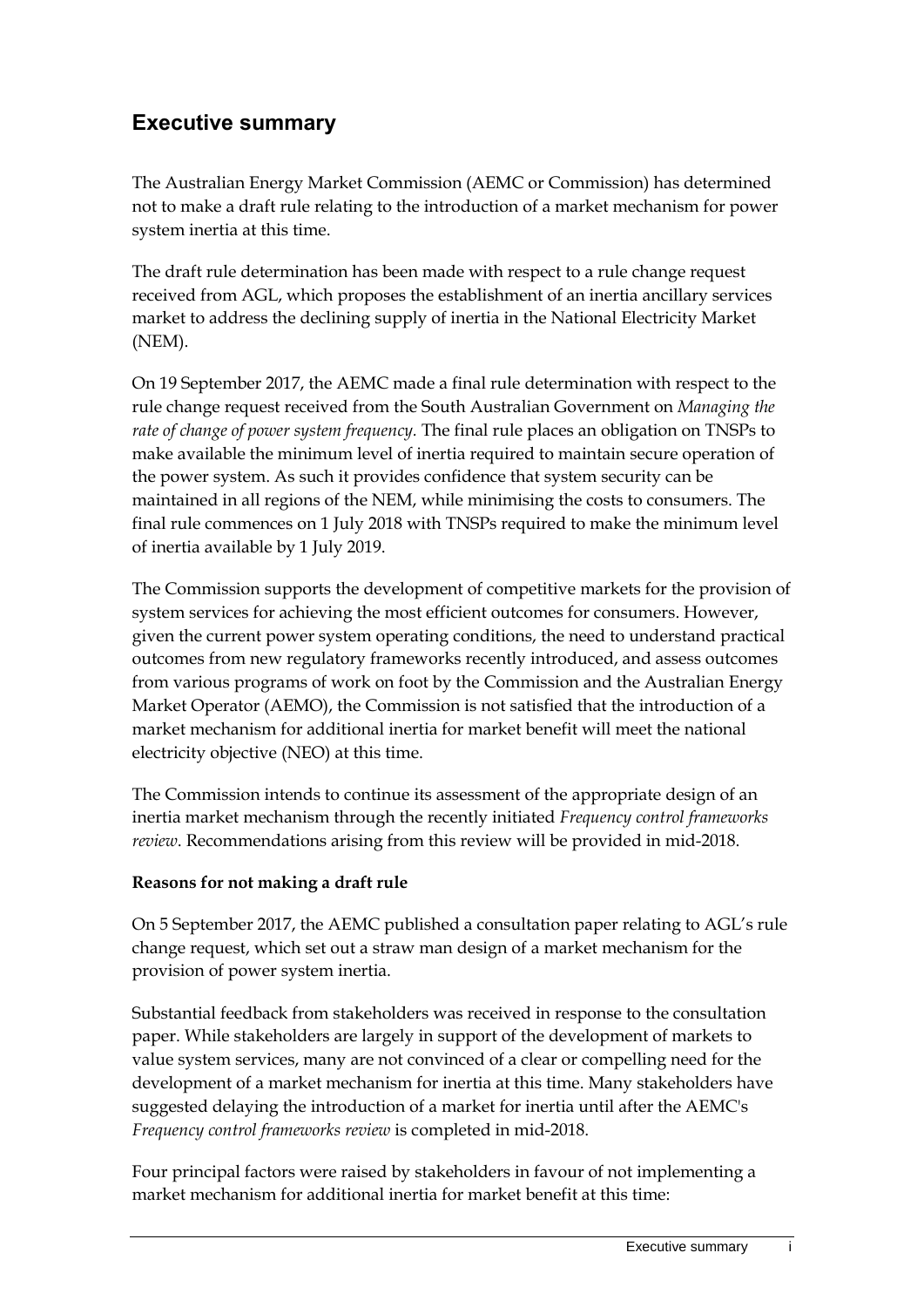- 1. The minimum levels of inertia required to maintain the system in a secure operating state has been addressed through a final rule on the South Australian Government's rule change request. There is now less urgency associated with introducing a complementary mechanism to facilitate the provision of additional inertia for market benefit. While this mechanism would likely contribute to the national electricity objective (NEO), careful design is necessary in order to make sure that the potential economic benefits are realised in an efficient manner.
- 2. The minimum levels of inertia required to maintain the system in a secure operating state will be determined by AEMO over the next eight months. The level of the minimum inertia requirement will allow the extent to which there is any residual market benefit from additional inertia to be identified.
- 3. The application of constraints by AEMO to manage low system strength issues in South Australia has had a consequential impact on the alleviation of the inter-regional rate of change of frequency (RoCoF) constraint on the Heywood Interconnector, suggesting limited market benefits could be obtained through the provision of additional inertia at this time.
- 4. Further consideration needs to be given as to how inertia can be accurately valued with the application of constraints to manage other system security requirements, such as system strength and system stability, and with the provision of alternative frequency control services, such as fast frequency response. AEMO is working to further understand the limits of power system operation with low levels of synchronous capability and is considering how system security constraints can be developed to address these issues in a holistic manner.

Submissions on this draft rule determination are due by **19 December 2017.**

#### **Background to the rule change request**

The ability of the power system to resist large changes in frequency arising from the loss of a generator, transmission line or large industrial load is initially determined by the inertia of the power system. Inertia is naturally provided by conventional electricity generators, operating with large spinning turbines and alternators that are synchronised to the frequency of the grid. These generators have significant physical inertia and support the stability of the power system by working together to maintain a constant operating frequency.

Historically, most generation in the NEM has been synchronous and, as such, the inertia provided by these generators has not been separately valued. As the generation mix shifts to smaller and more non-synchronous generation however, inertia is not provided as a matter of course giving rise to increasing challenges for AEMO in maintaining the power system in a secure operating state.

AGL's rule change request suggests that the changing mix of generation capacity in the NEM has led to the supply of inertia decreasing, limiting the ability of the system to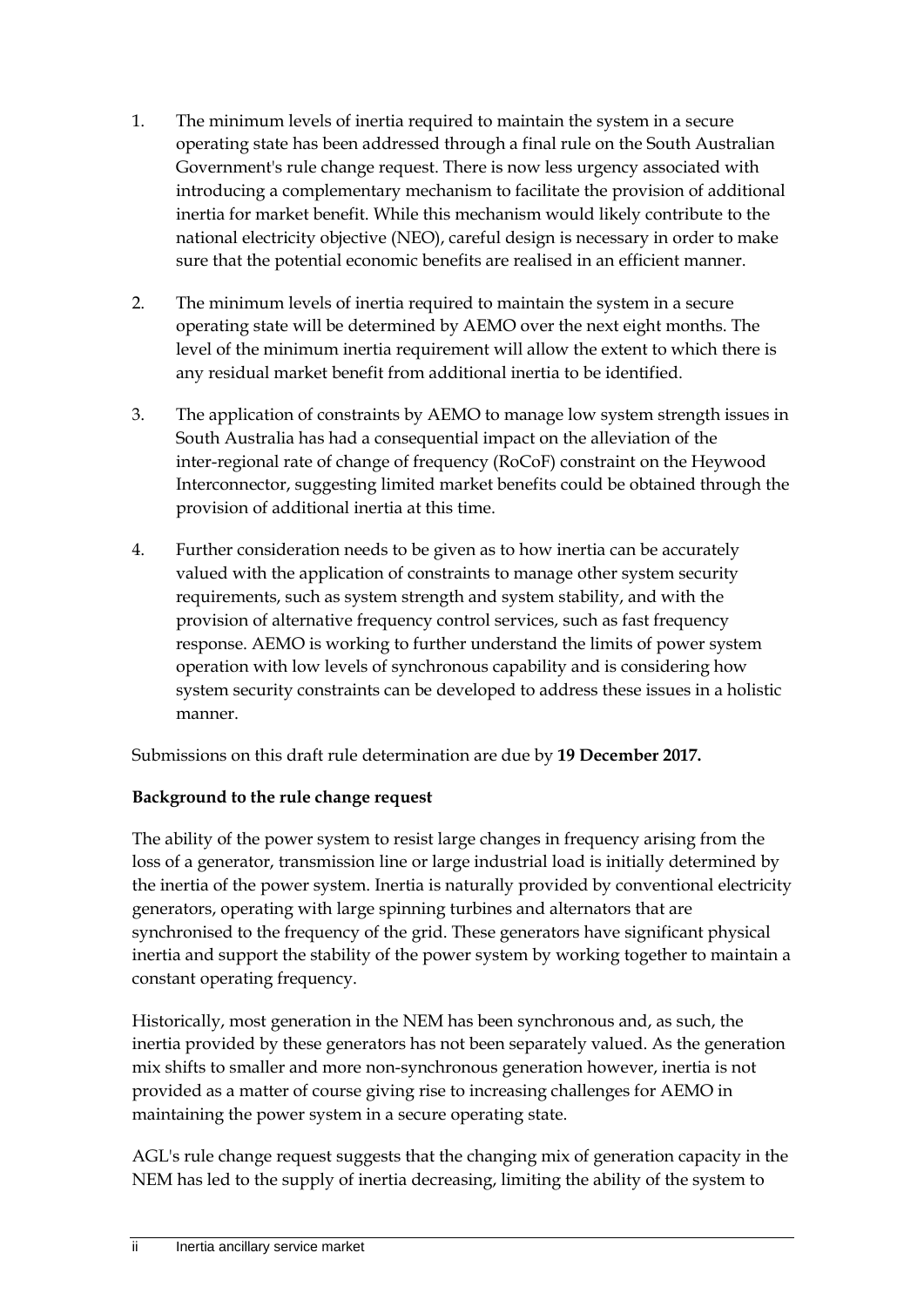cope with rapid changes in frequency due to significant changes in either supply or load.

On that basis, the rule change request proposes the introduction of an inertia ancillary services market as an appropriate response to the declining supply of inertia.

On 27 June 2017, the AEMC published its final report on the *System security market frameworks review*. The report made a number of recommendations, both for immediate measures to address priority issues and a further program of work to develop robust market frameworks for the longer term.

Two of the recommendations contained in the final report relate to the provision of power system inertia:

- 1. Place an obligation on transmission network service providers (TNSPs) to provide minimum required levels of inertia, or alternative equivalent services, to allow the power system to be maintained in a secure operating state.
- 2. Introduce a market-based mechanism to realise the market benefits that could be obtained through the provision of inertia above the minimum obligation on TNSPs.

Recommendations arising from the *Independent review into the future security of the NEM*  (Finkel Panel) are consistent with the first of these recommendations but take a more reserved approach to the second recommendation, suggesting that a future move towards a market-based mechanism should only occur if there is a demonstrated benefit.

The AEMC made a final rule determination with respect to the first recommendation by placing an obligation on TNSPs to make available the minimum level of inertia required to maintain secure operation of the power system by 1 July 2019. The final rule also allows TNSPs to procure other services such as fast frequency response to reduce the minimum level of inertia required, with approval from AEMO.

The minimum level of inertia required to maintain secure operation of the power system can be distinguished from additional levels of inertia that may increase economic benefits by allowing for greater power transfers on the network, such as greater energy flows on interconnectors.

The final rule does not provide a mechanism to realise the market benefits that could be obtained through the provision of additional inertia above the minimum required level.

However, the Commission considers that a market mechanism will complement and build on the certainty created through the TNSP obligation by providing the ability to continuously adjust the level of service provision in real time to maximise efficiency.

The Commission intends to continue its assessment of the appropriate design of an inertia market mechanism through the *Frequency control frameworks review.*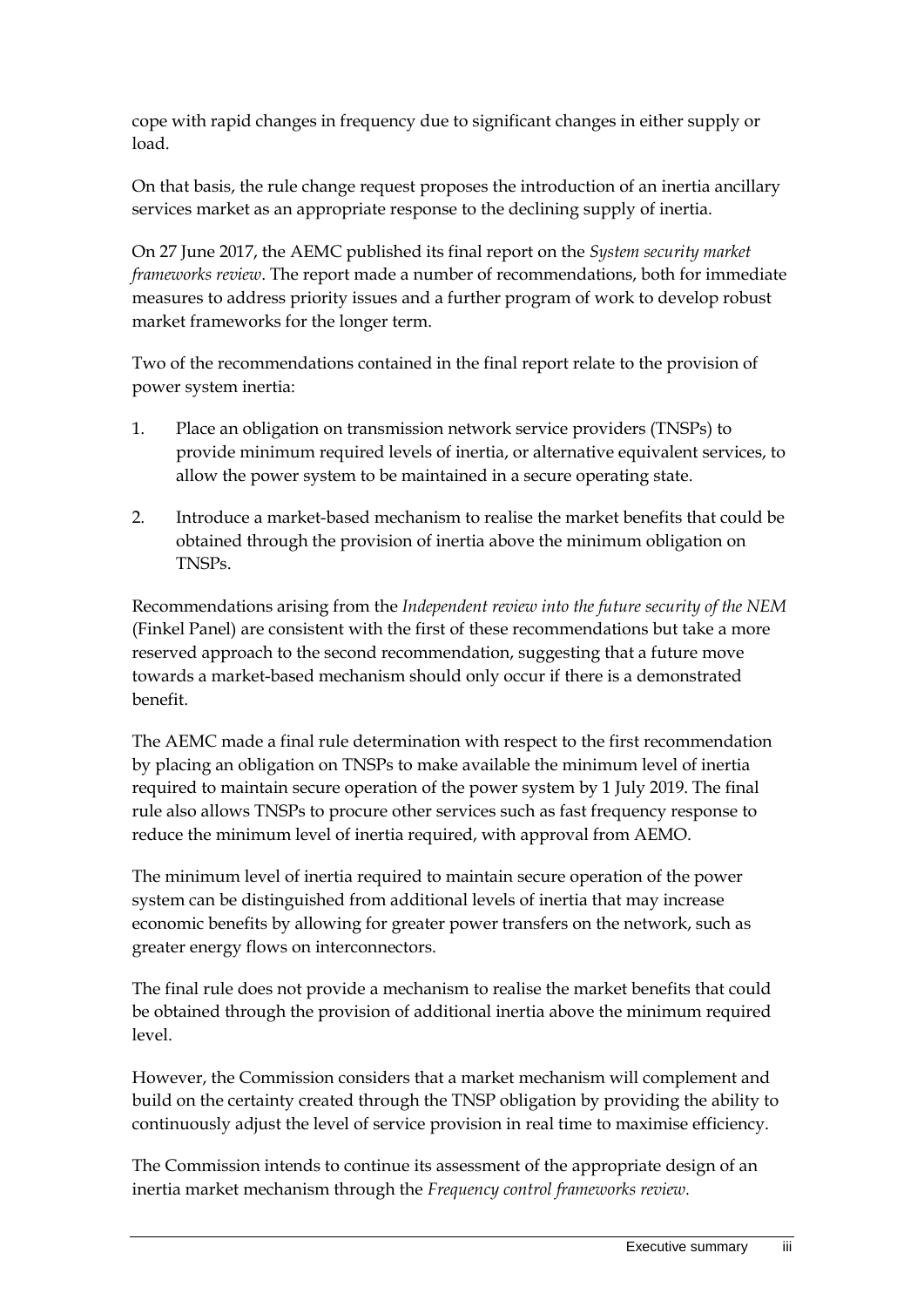# **Contents**

| $\mathbf{1}$   |         |                                                                    |  |
|----------------|---------|--------------------------------------------------------------------|--|
|                | 1.1     |                                                                    |  |
|                | 1.2     |                                                                    |  |
|                | 1.3     |                                                                    |  |
|                | 1.4     |                                                                    |  |
|                | $1.5\,$ |                                                                    |  |
|                | 1.6     |                                                                    |  |
|                | 1.7     |                                                                    |  |
| $\overline{2}$ |         |                                                                    |  |
|                | 2.1     |                                                                    |  |
|                | 2.2     |                                                                    |  |
|                | 2.3     |                                                                    |  |
|                | 2.4     |                                                                    |  |
| 3              |         |                                                                    |  |
|                | 3.1     |                                                                    |  |
|                | 3.2     |                                                                    |  |
|                | 3.3     |                                                                    |  |
|                | 3.4     | Assessing the need for an inertia market mechanism at this time 24 |  |
| 4              |         | Future development of markets for frequency control<br>29          |  |
|                | 4.1     |                                                                    |  |
|                | 4.2     |                                                                    |  |
|                | 4.3     |                                                                    |  |
|                | 4.4     |                                                                    |  |
|                | 4.5     |                                                                    |  |
|                |         |                                                                    |  |
| A              |         |                                                                    |  |
| B              |         |                                                                    |  |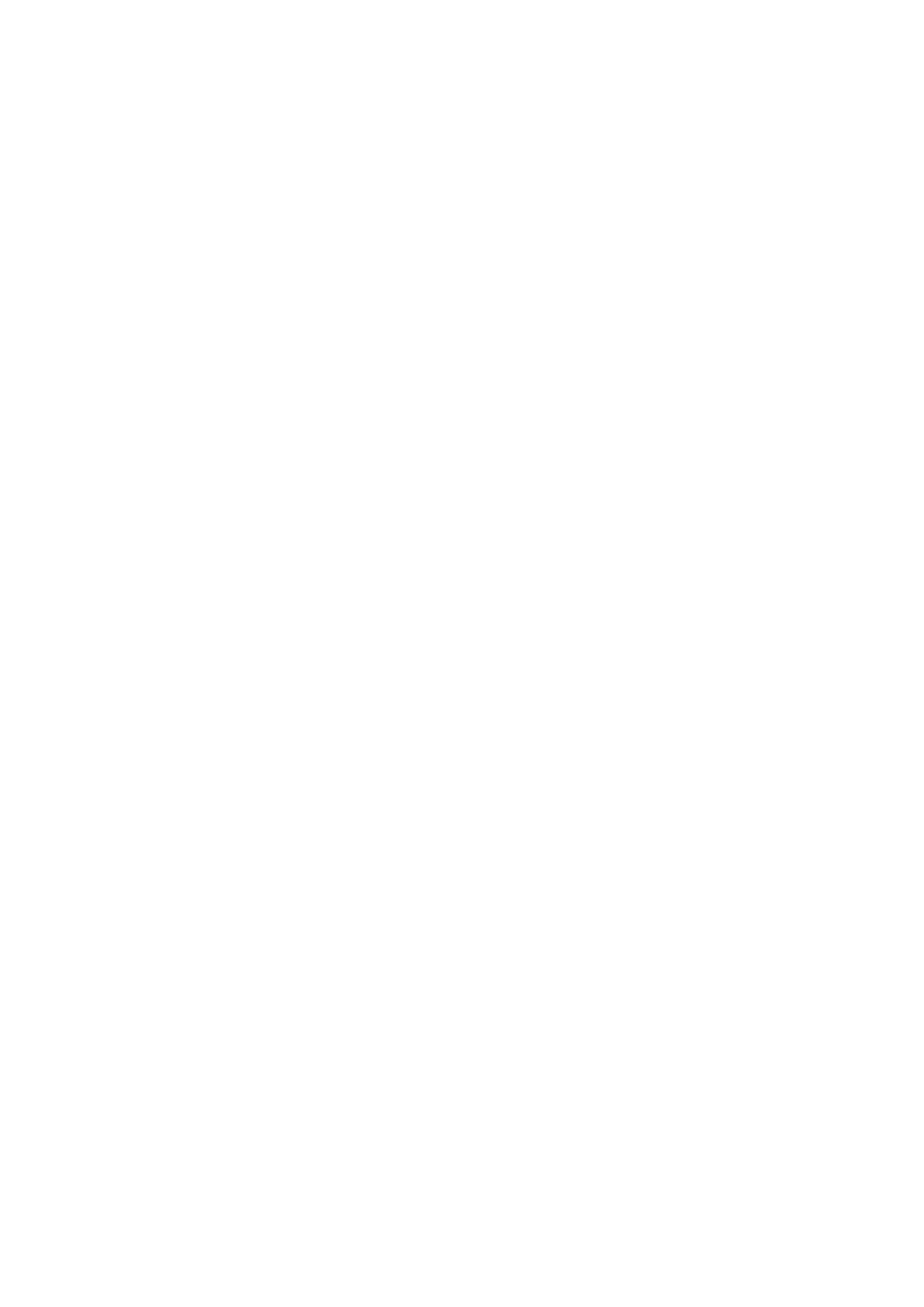# <span id="page-8-0"></span>**1 AGL's rule change request**

### <span id="page-8-1"></span>**1.1 The rule change request**

On 24 June 2016, AGL submitted a rule change request to the AEMC to make a rule regarding the introduction of an *Inertia ancillary services market* for the provision of power system inertia in the NEM.

AGL proposes that such a services market should provide a means of placing an efficient value on inertia in light of the "ongoing shift towards renewable energy in the NEM, changes in consumer preferences and the corresponding reduction in the level of inertia as synchronous generation capacity in the NEM is either mothballed or retired<sup>"</sup> 1

The rule change request proposes the introduction of an inertia ancillary services market and that AEMO should be responsible for the procurement of inertia services on a competitive basis.

The Commission's draft rule determination is to not make a rule with respect to AGL's rule change request. The draft determination sets out the Commission's assessment of the need for a market mechanism and the rationale for its decision. It also outlines an approach to the development of a market mechanism for inertia to meet a potential future requirement.

## **1.1.1 The AEMC System Security Work Program**

The AEMC initiated the *System security market frameworks review* on 14 July 2016 to consider changes to wholesale energy market frameworks to address the security of the power system with the shift to non-synchronous forms of generation in the NEM.

On 27 June 2017, the AEMC published the final report on the review. The report made a number of recommendations, both for immediate measures to address priority issues and a further program of work to develop robust market frameworks for the longer term.

Two of the recommendations contained in the report relate to the provision of power system inertia:

- 1. Place an obligation on TNSPs to provide minimum required levels of inertia, or alternative equivalent services, to allow the power system to be maintained in a secure operating state.
- 2. Introduce a market-based mechanism to realise the market benefits that could be obtained through the provision of inertia above the minimum obligation on TNSPs.

<sup>1</sup> AGL, *Inertia Ancillary Service Market,* Rule change request, 24 June 2016, p. 1.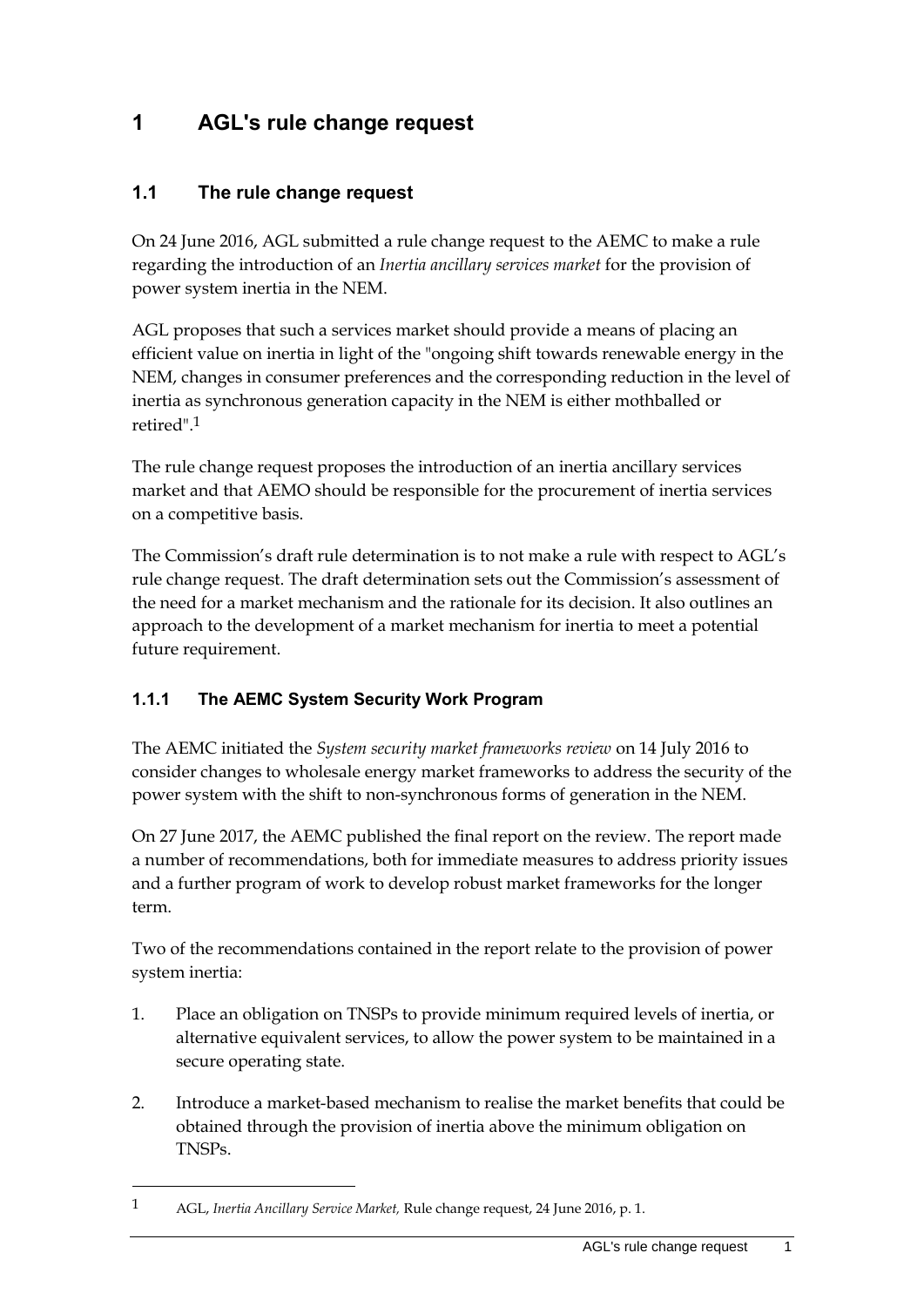Recommendations arising from the *Independent review into the future security of the NEM* are consistent with the first of these recommendations however take a more reserved approach to the second recommendation, suggesting that a future move towards a market-based mechanism should only occur if there is a demonstrated benefit.2

On 19 September 2017, the AEMC made a final rule determination with respect to the rule change request received from the South Australian Government on *Managing the rate of change of power system frequency*. 3

The final rule addresses the first recommendation by placing an obligation on TNSPs to make available the minimum level of inertia required to maintain secure operation of the power system. The final rule does not provide a mechanism to realise the market benefits that could be obtained through the provision of additional inertia above the minimum required level.

With respect to the second recommendation, the Commission has also been assessing AGL's rule change request proposing the establishment of an inertia ancillary services market.

To progress further recommendations made in the *System security market frameworks review,* on 7 July 2017 the AEMC initiated a review into market frameworks necessary to support better frequency control: the *Frequency control frameworks review*. This review will continue to be coordinated with the ongoing technical work being completed by AEMO on frequency control issues under the terms of our collaboration agreement.

## **1.1.2 Current arrangements**

The interconnected national electricity system operates within the constraints of a number of defined physical parameters. One such parameter is system frequency. Conventional electricity generation, like hydro, coal and gas, operate with large spinning turbines that are synchronised to the frequency of the grid. Changes to the balance of supply and demand for electricity can act to speed up or slow down the frequency of the system. Conventional generators support the stability of the power system by working together to maintain a constant operating frequency across the interconnected network.

In each synchronous generating unit, the large rotating mass of the turbine and alternator has a physical inertia which must be overcome in order to increase or decrease the rate at which the generator is spinning. In this manner, large conventional generators that are synchronised to the system act to dampen changes in system frequency. In the electricity system, the greater the number of generators synchronised to the system, the higher will be the system inertia, and the greater will be the ability of the system to resist changes in frequency due to sudden changes in supply and demand.

<sup>2</sup> Dr Alan Finkel, Independent review into the future security of the NEM, June 2017, p. 21.

<sup>3</sup> AEMC, *Managing the rate of change of power system frequency - final determination*, 19 September 2017.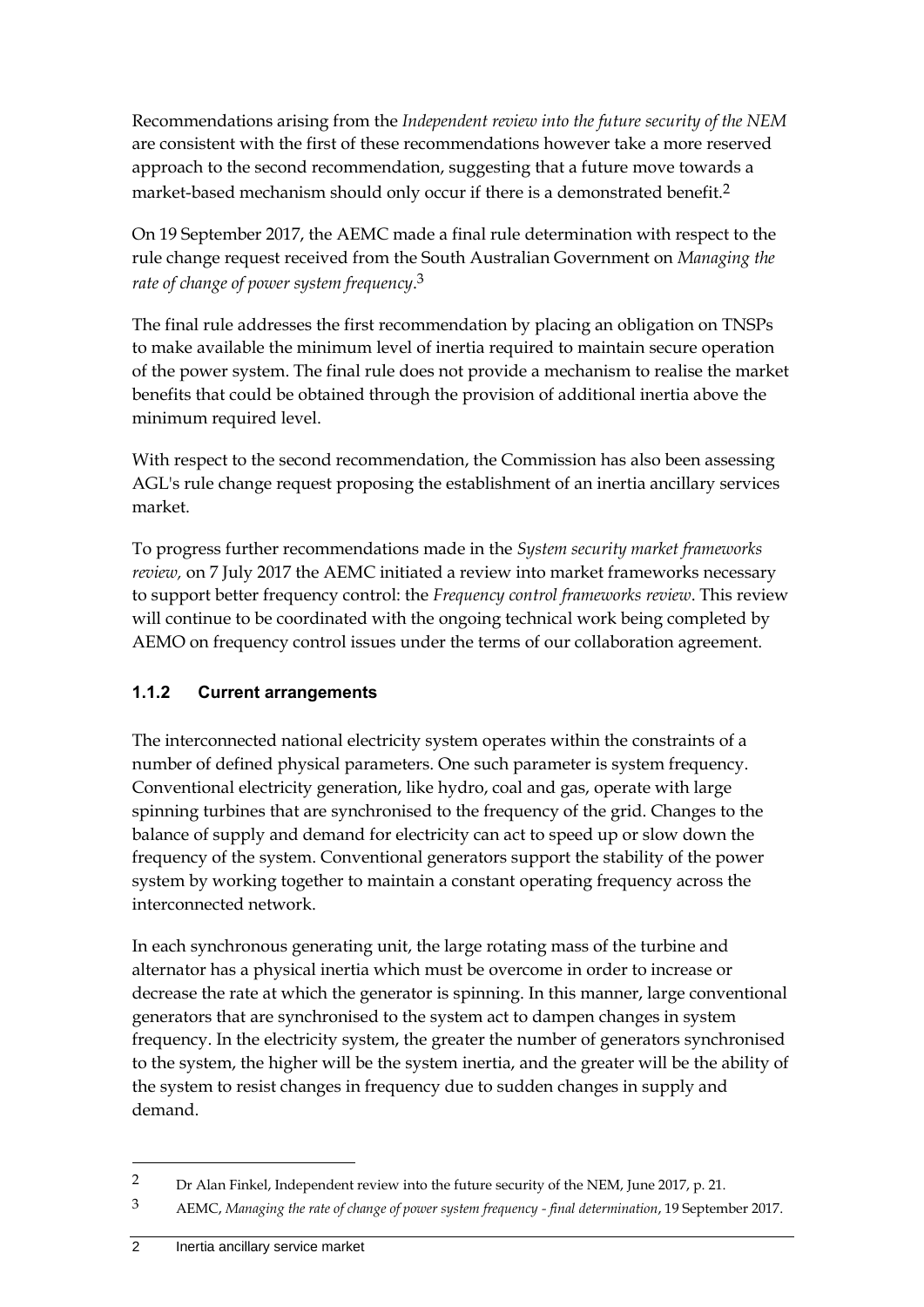Whether the system frequency is rising or falling depends on the balance between generation and load. Whenever total generation is higher than total electricity consumption the system frequency will be rising and vice versa.

Managing frequency becomes more challenging when it is changing rapidly because there is less time in which to arrest the decline or rise before it strays beyond acceptable bounds. For example a rapid change may not allow enough time for existing emergency frequency control schemes to operate effectively.

The RoCoF is proportional to the size of the sudden change in supply or demand as a result of the contingency event and inversely proportional to the level of system inertia at the time that the contingency occurs.<sup>4</sup> The greater the size of the contingency event, or the lower the system inertia, the faster the frequency will change.

AEMO maintains the secure operation of the system by continuously monitoring the system frequency through the automatic generation control (AGC) system every 2-4 seconds and incrementally adjusts dispatch of generation to balance supply and demand. Calculations on the level of generation to be dispatched are undertaken every dispatch interval to meet expected energy consumption over the next five minutes. There is a possibility in each five-minute dispatch interval that the level of actual energy consumption is different to what was anticipated. A substantial difference has the potential to result in a large shift in system frequency.

Large deviations from the normal frequency level or high rates of change of frequency can also cause the disconnection of generation or load, and have the potential to lead to cascading failures.

AEMO may restrict the operation of the power system to reduce the potential size of sudden changes in generation or load. AEMO continually monitors the system to determine the likely impact of the occurrence of the largest credible contingency and may limit flows on the network, or power station output, to reduce the potential size of the contingency, or the likely impact, should it occur.

In addition to constraining the system, variations in frequency are managed in the NEM through the procurement of frequency control ancillary services (FCAS).

FCAS is concerned with the timely injection of active power to stop a change in frequency. FCAS has the ability to inject sufficient active power over a timeframe that maintains the technical performance of the power system, in this case the frequency operating standards (FOS). This differs to the role of inertia; inertia does not act to stop the frequency change or revert frequency back to normal operating levels.

<sup>4</sup> Contingency events may be classified as either credible or non-credible. A credible contingency is an event which AEMO considers to be reasonably possible. Generally, such events would involve the loss of one generating unit or network element. A non-credible contingency is any other contingency, a sequence of credible contingencies within a five-minute period, or a further separation event in an island.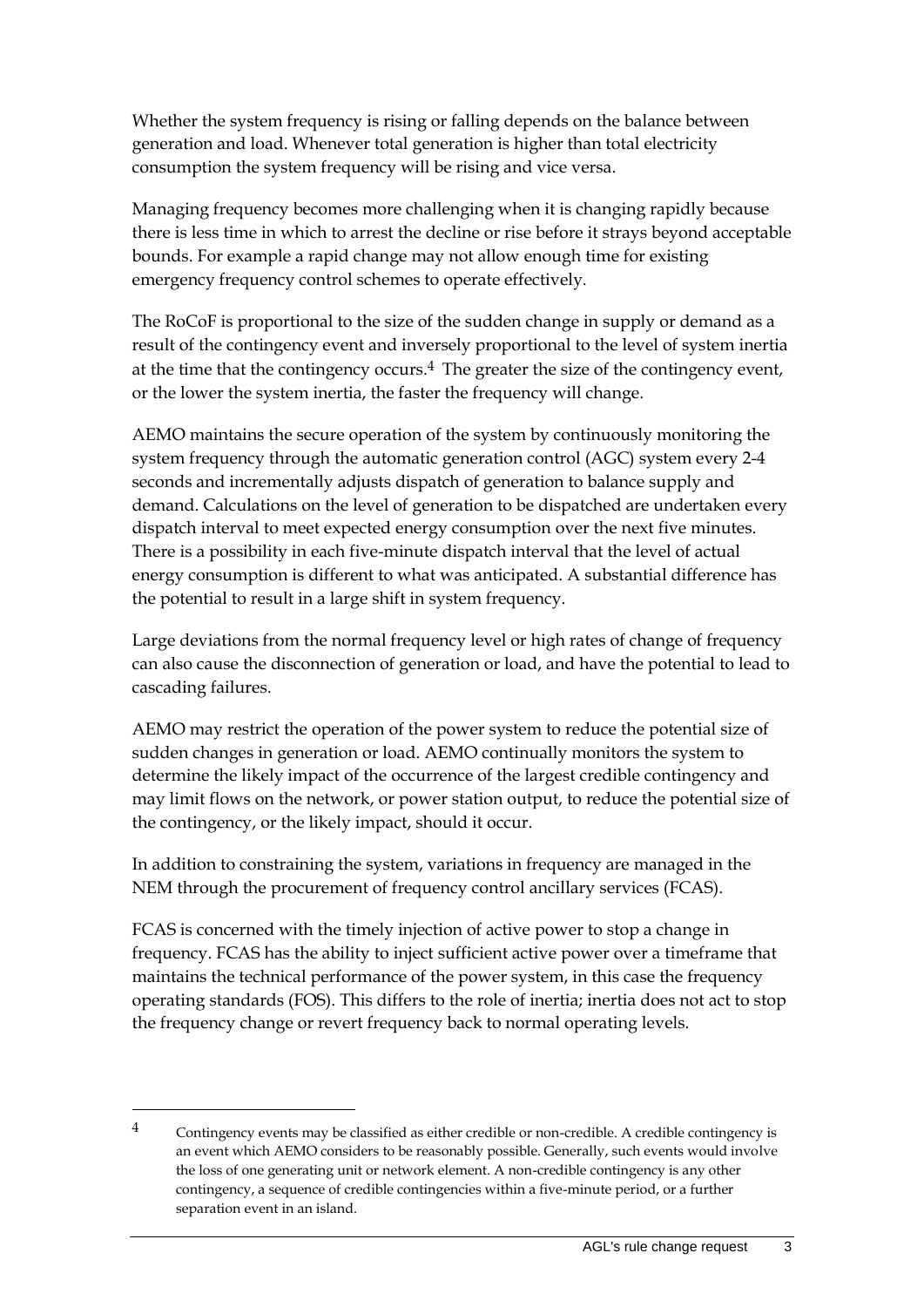In the NEM, FCAS is sourced from markets operating in parallel to the wholesale energy market, with the energy and FCAS markets being optimised simultaneously so that total costs are minimised.

## <span id="page-11-0"></span>**1.2 Rationale for the rule change request**

Newer types of electricity generators connected to the national electricity system, such as wind and rooftop solar, are not synchronous machines, have low or no physical inertia, and are, therefore, currently limited in their ability to dampen rapid changes in system frequency. Some of these technologies have the capability to rapidly respond to changes in electricity supply or consumption, and are likely to play a key role in providing these rapid response services to manage the future security of the power system.5

AGL's rule change request suggests that the changing mix of generation capacity in the NEM has led to the supply of inertia decreasing, limiting the ability of the system to cope with rapid changes in frequency due to significant changes in either supply or load.<sup>6</sup>

The shift to newer types of generation has been more pronounced in some regions of the NEM than others. South Australia, in particular, has experienced a substantially faster change than other regions as an increasing volume of renewable energy is connected. Flows on the interconnector with Victoria allow power system security to be maintained because of inertia provided by generators in other parts of the NEM. Where there is an outage of this interconnector, the risks to system security in South Australia increase significantly because it must rely on inertia provided by generators within the region. If there is minimal generation capacity online that has the ability to provide inertia in that region at the time of the interconnector outage, the frequency could be subject to very rapid changes. This makes it harder to arrest the frequency change and restore the frequency to normal operating levels. As the generation mix changes in a similar way across the NEM these risks may become more widespread.

# <span id="page-11-1"></span>**1.3 Solution proposed in the rule change request**

AGL suggests that the introduction of an inertia ancillary services market is an appropriate response to the declining supply of inertia. Specifically, AGL proposes that the inertia services would be procured on a competitive basis by AEMO.<sup>7</sup> Under the competitive procurement arrangements, AEMO would:

• administer the market and determine the quantity of capacity to be contracted

<sup>5</sup> While these services are currently not actively employed in the NEM, AEMO has been undertaking investigations into their potential use in the management of power system frequency and intends to report on its findings as part of its Future Power System Security (FPSS) work program.

<sup>6</sup> AGL, *Inertia Ancillary Service Market,* Rule change request, 24 June 2016, p. 3

<sup>7</sup> AGL, *Inertia Ancillary Service Market,* Rule change request, 24 June 2016, p. 4.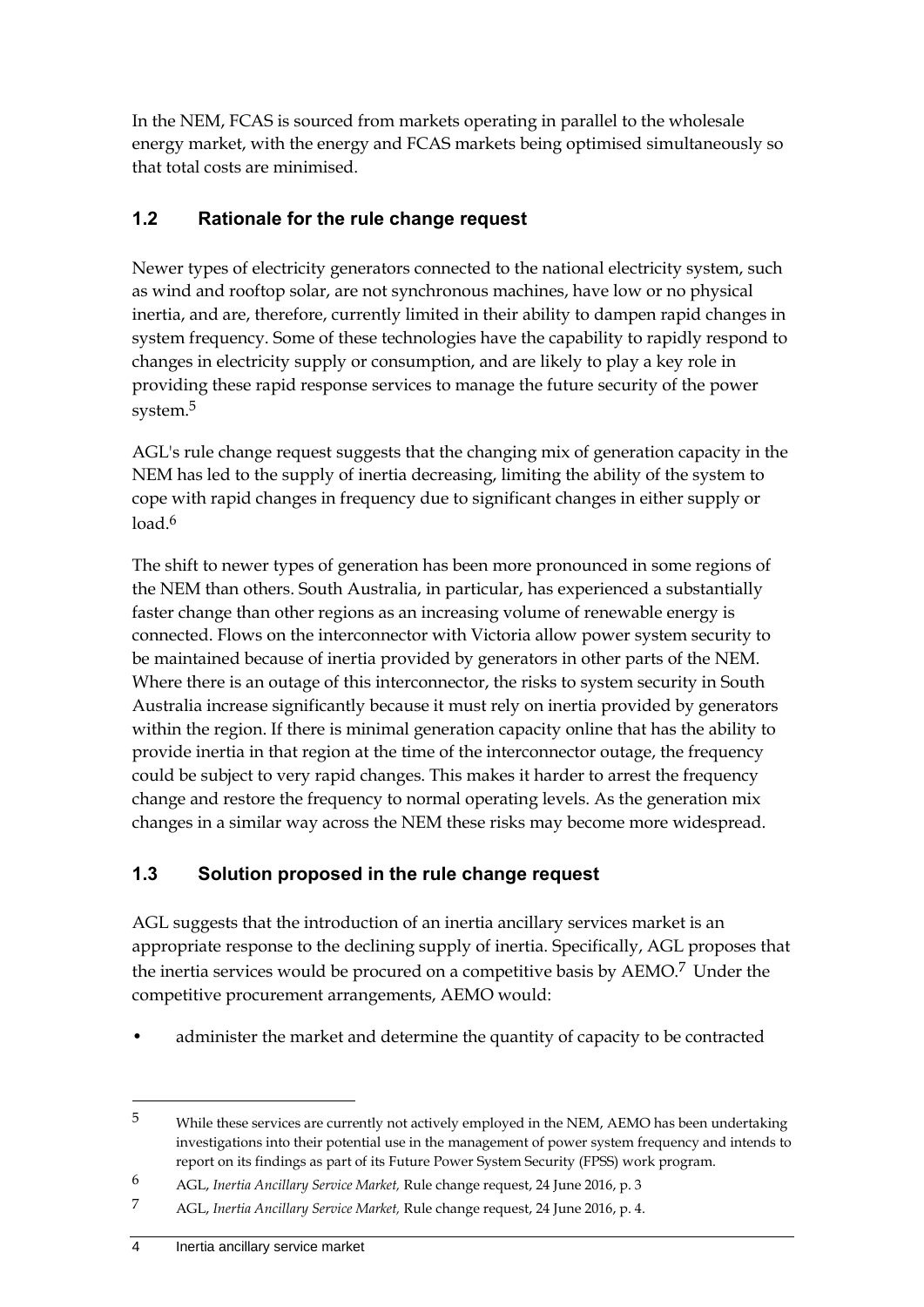- determine the timeframe for the capacity to be procured
- be the responsible entity to conduct the tender/auction process
- set any relevant terms and conditions and any other relevant requirements associated with procurement
- complete any other relevant functions as necessary to ensure that the service contracted is reliable, contracted efficiently and competitively.

AGL suggests that contracting for the provision of inertia services would need to be region specific in order to allow for the islanded operation of NEM regions.

AGL has proposed that cost recovery of the inertia services could be based on a 50/50 split between customers and generators.<sup>8</sup>

# <span id="page-12-0"></span>**1.4 Relevant background**

### **1.4.1 Control of system frequency following a contingency event**

The ability to maintain control of power system frequency following a contingency event, such as the loss of a large generator, load or transmission line can be considered through the following three-part framework:

- 1. The initial RoCoF, influenced by the size of the contingency and the level of system inertia.
- 2. The capacity to restore the stability of the system through the use of frequency response services.
- 3. The ability of generators and loads to withstand or "ride-through" changes in frequency.

#### **Initial RoCoF**

1

The rate at which system frequency changes determines the amount of time that is available to arrest any decline or increase in frequency before it moves outside of the permitted operating bounds.

Prior to the occurrence of a contingency event, there are two actions that could be taken to minimise the resulting initial frequency change:

- constrain generator output or interconnector flow to minimise the size of the contingency; and/or
- increase the level of inertia in the system to resist the initial rate of frequency change.

<sup>8</sup> AGL, *Inertia Ancillary Service Market,* Rule change request, 24 June 2016, p. 4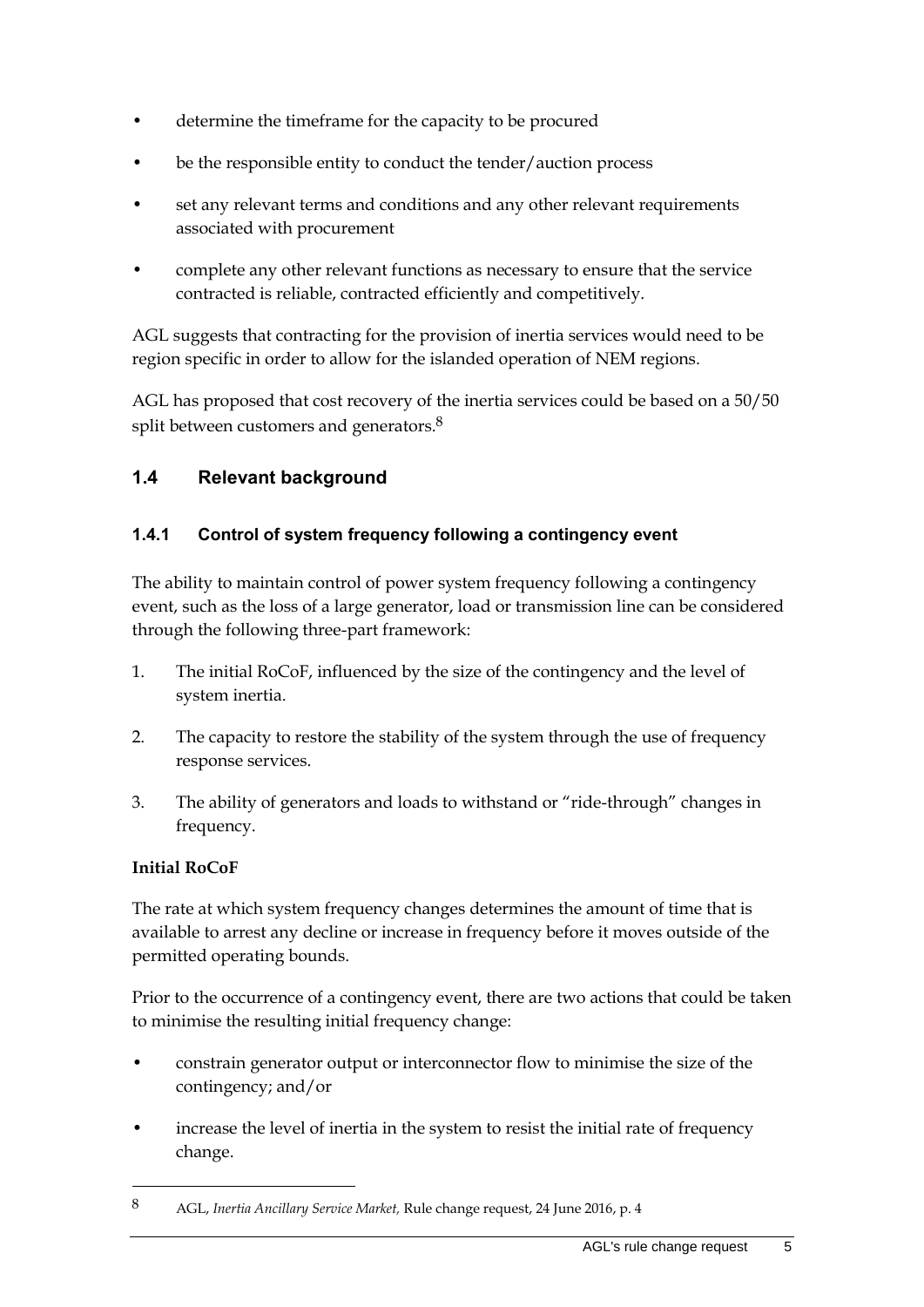For credible contingencies, AEMO has the ability to introduce constraints, in order to maintain system security, that alter the operation of the power system. Constraints to control the RoCoF would limit the maximum contingency size, relative to the amount of inertia online. However, the effect of a binding constraint is likely to be an increase in the wholesale electricity price. For example, a constraint on an interconnector may limit the ability of power to flow from a lower priced region to a higher priced region.

An alternative to constraining the system to limit the size of the contingency would be to increase the level of inertia in the power system. A higher level of inertia would permit the occurrence of larger contingencies for a given level of initial RoCoF.

The Commission recently made a final rule relating to the *Managing the rate of change of power system frequency* rule change request which places an obligation on TNSPs to procure minimum levels of inertia. However, there is currently no mechanism for AEMO or any other party to obtain and pay for additional inertia for market benefit. In the past, inertia has been plentiful and so such a mechanism has not previously been required

#### **Restoring frequency**

Limiting the initial RoCoF will only act to increase the amount of time before frequency moves outside of acceptable bands. Inertia does not act to stop the frequency change or revert frequency back to normal operating levels.

Currently, AEMO is able to procure FCAS, to maintain frequency within defined limits set out in the FOS. In particular, "contingency FCAS" is used to control frequency in response to major variations caused by contingency events such as the loss of a generating unit or a significant transmission line. Contingency FCAS acts to arrest steep rates of change of frequency and then stabilises and recovers the system frequency over time to bring it back to within the normal operating frequency bands. The current fastest contingency FCAS operates over a timeframe of up to six seconds.

To permit a greater potential level of RoCoF for credible contingency events would require the development of a faster-acting contingency FCAS, which has come to be termed a "fast frequency response (FFR) service". FFR services are faster than the existing six-second service and would provide greater flexibility in the level of RoCoF that could be permitted. The Commission consequently considers that managing frequency in a low inertia system should aim to facilitate the use of fast-frequency technologies and to be able to effectively co-optimise the provision of these services with the provision of inertia.

While a number of technologies exhibit very rapid response times, the physical realities of accurately measuring frequency changes may limit the response capabilities of FFR technologies.

The time delay of FFR technologies implies that there is a minimum level of inertia that must be online at any point in time to resist frequency changes caused by contingency events. The inertia slows the frequency change to provide time for frequency response services to be activated. Beyond this initial time period, fast frequency response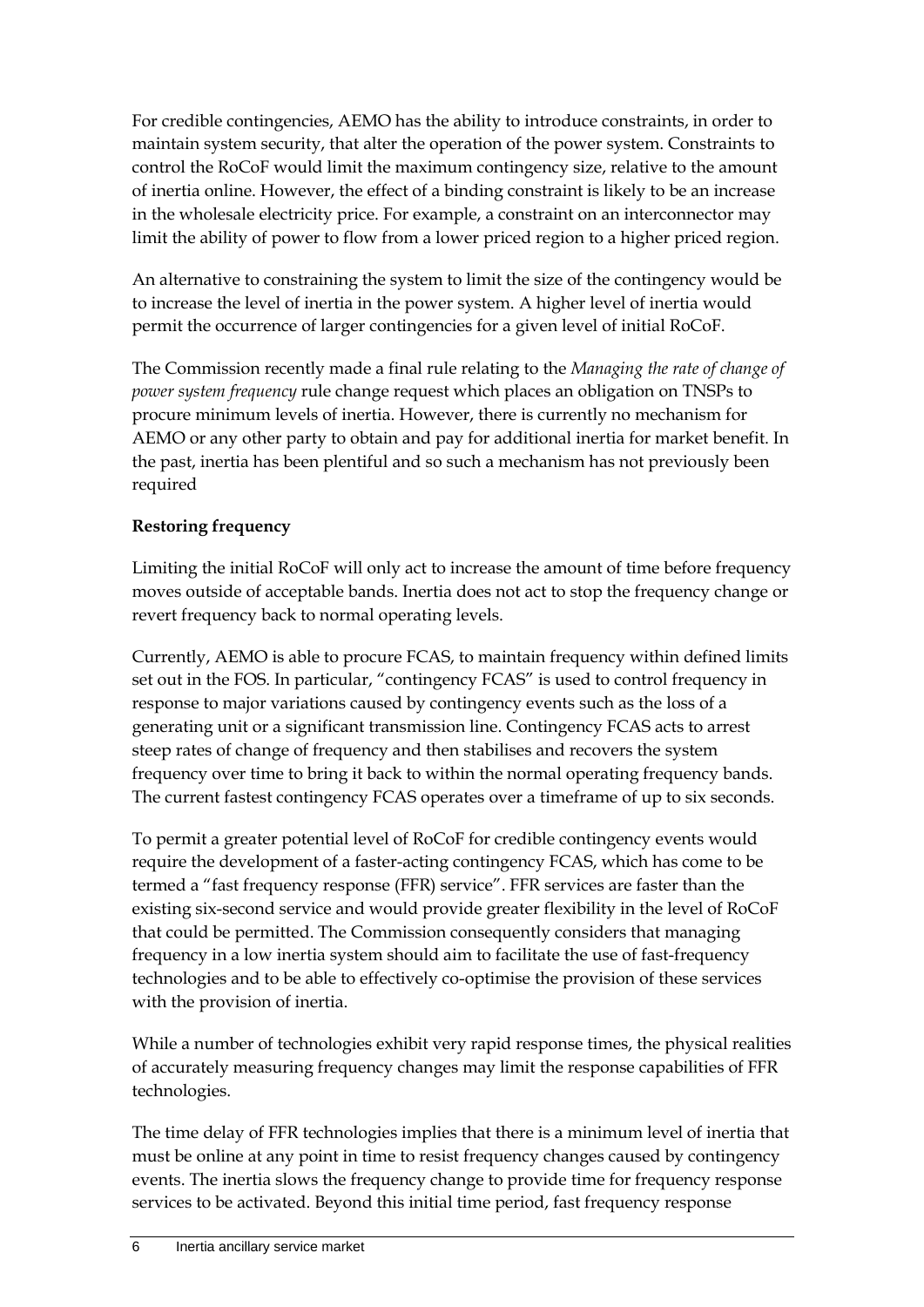technologies have the potential to be used in combination with inertia above a minimum threshold level to stabilise system frequency.

#### **Tolerance of the system**

In designing a framework for inertia and FFR services, and consequently a RoCoF limit, it will be important to understand the tolerance of all parts of the system to that level of RoCoF. A RoCoF limit of 2 Hz/s would not be effective if the maximum RoCoF that could be tolerated by individual generators and loads was 1 Hz/s.

In practice, generators and loads will have a range of withstand capabilities. While it will likely be important to understand these in general, that will particularly be the case for equipment providing inertia and FFR services. For example, a generator contracted to provide inertia would need to be able to withstand RoCoF to at least the targeted RoCoF limit.

The performance standards relating to the ability of generators to withstand rates of change of system frequency are set out in the National Electricity Rules (NER).<sup>9</sup> These standards have been imposed as a condition of generator connection agreements since 2007.

The current standards are automatically met if a generating unit can withstand a RoCoF of ±4 Hz/s for quarter of a second. Generators may negotiate a lower standard, but the minimum standard is ±1 Hz/s for one second. There is no obligation on generators to remain connected to the system through an event where the RoCoF exceeds those levels, even if the frequency remains within the bounds of the FOS.

## **1.4.2 Levels of inertia required to manage power system security**

As new non-synchronous generating technologies achieve greater levels of penetration, a higher level of RoCoF will be experienced for a given contingency event, and there will be less time available to arrest the increase or decrease in frequency before it moves outside of permitted operating bands.

The level of inertia that is required to maintain the RoCoF to a given limit can be divided into two components:

1. **Minimum level of inertia**10 – The minimum level of inertia that is required to maintain in a secure operating state the portion of the system that could become islanded as a result of a separation contingency event. This represents a lower bound on the level of inertia that is required to feasibly operate the system. Operating at this minimum level may require load shedding but would be sufficient to maintain the islanded system in a satisfactory operating state and

<sup>9</sup> Schedule 5.2.5.3 of the NER.

<sup>10</sup> The minimum level of inertia has been addressed through the *Managing the rate of change of power system frequency* final rule, which commences on 1 July 2018.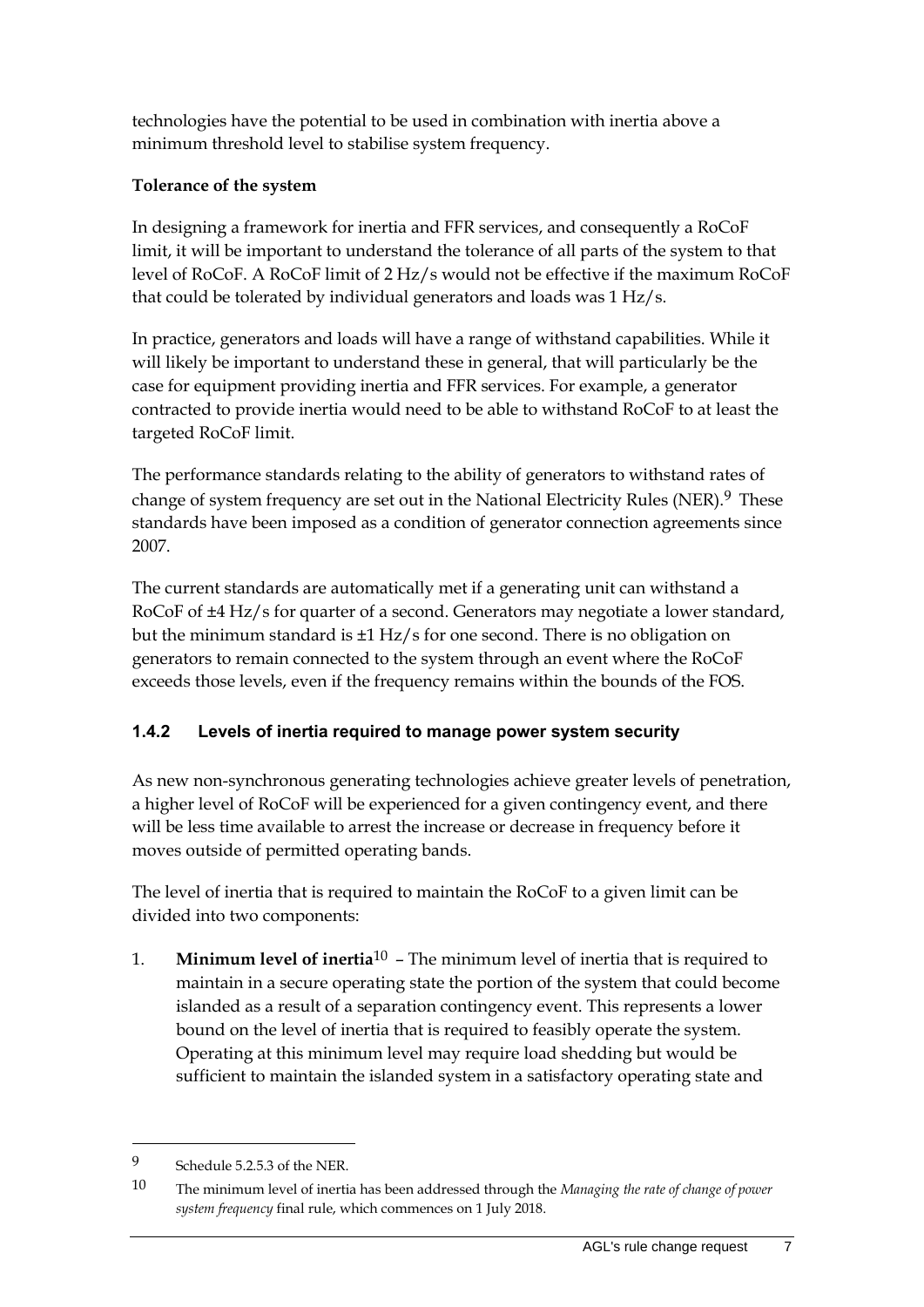avoid a system black condition. This minimum level might permit only limited interconnector flow, prior to separation.

2. **Market benefits** – Additional inertia above the minimum level of inertia would allow for a more unconstrained operation of the islanded system or additional interconnector flows when not islanded. This would provide benefits of improved reliability and a lower overall cost of energy provision by alleviating constraints on the system.

The split between these two components is illustrated in Figure 1.1, which shows a theoretical demand curve for inertia.

#### **Figure 1.1 Value of inertia and the amount of inertia provided**



The vertical line on the left represents the minimum level of inertia that is required to maintain the islanded system in a satisfactory operating state. This vertical line is a lower bound on the level of inertia that could feasibly be required in order to operate the system within the FOS and maintain a satisfactory operating state when operating the system as an island. Beyond this level, the sloped line represents the trade-off that exists between the costs of supplying more inertia and other options for managing system security, such as constraining the system or obtaining FFR services. A continuation of the line shows that any additional inertia supplied to the market has no effect in further alleviating constraints on the system and so provides no additional benefit for either maintaining system security, improving reliability, or lowering the overall cost of energy production.

Figure 1.1 represents a theoretical trade-off between increasing levels of inertia and obtaining market benefits. This trade-off is unique to the specific set of operating conditions present in the system at a given point in time. In practice, the level of inertia required to limit RoCoF and maintain the secure operation of the power system varies with changing system conditions.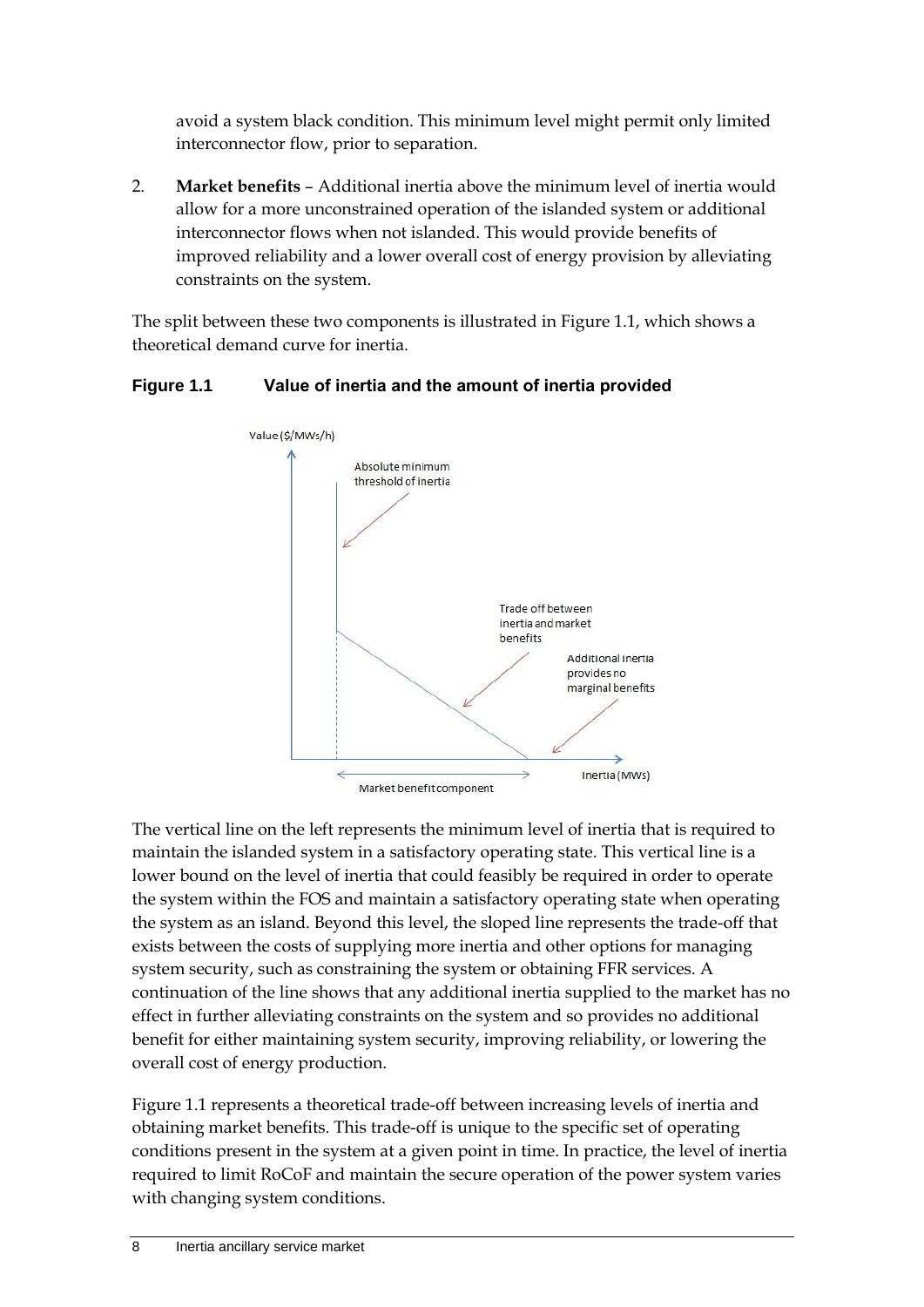Section [3.1](#page-23-1) outlines in more detail the distinction between the minimum required levels of inertia and the market benefit level of inertia.

# <span id="page-16-0"></span>**1.5 The rule making process**

On 8 September 2016, the Commission published a notice advising of its commencement of the rule making process and consultation in respect of the rule change request.11 A consultation paper identifying specific issues for consultation was also published. Submissions closed on 13 October 2016.

On 15 December 2016, the Commission published its interim report to the COAG Energy Council on the System security market frameworks review. The interim report set out the Commission's preliminary findings and canvassed a number of options to obtain system security services to address the potential for high rates of change of frequency arising from reduced levels of inertia. Submissions closed on 9 February 2017.

On 23 March 2017, the Commission published a directions paper on the System security market frameworks review. The directions paper presented the Commission's proposed approach to address the management of system frequency with reduced levels of synchronous generation. Submissions closed on 20 April 2017.

On 27 June 2017, the AEMC published its final report on the System security market frameworks review. One of the recommendations in the report was to introduce a market based mechanism to realise the benefits that could be obtained through the provision of inertia.

All of these documents, and submissions to them, are available on the AEMC website.12

On 5 September 2017, the Commission published a further consultation paper seeking stakeholder feedback on a specific market-mechanism to reward the value of inertia. Submissions closed on 3 October 2017.

The Commission received 17 submissions in response to this consultation. The Commission considered all issues raised by stakeholders in submissions. Issues raised in submissions are discussed and responded to throughout this draft rule determination.

# <span id="page-16-1"></span>**1.6 Structure of draft rule determination**

This draft rule determination is set out as follows:

<sup>11</sup> This notice was published under s. 95 of the National Electricity Law (NEL).

<sup>12</sup> Available at: http://www.aemc.gov.au/Markets-Reviews-Advice/System-Security-Market-Frameworks-Revie w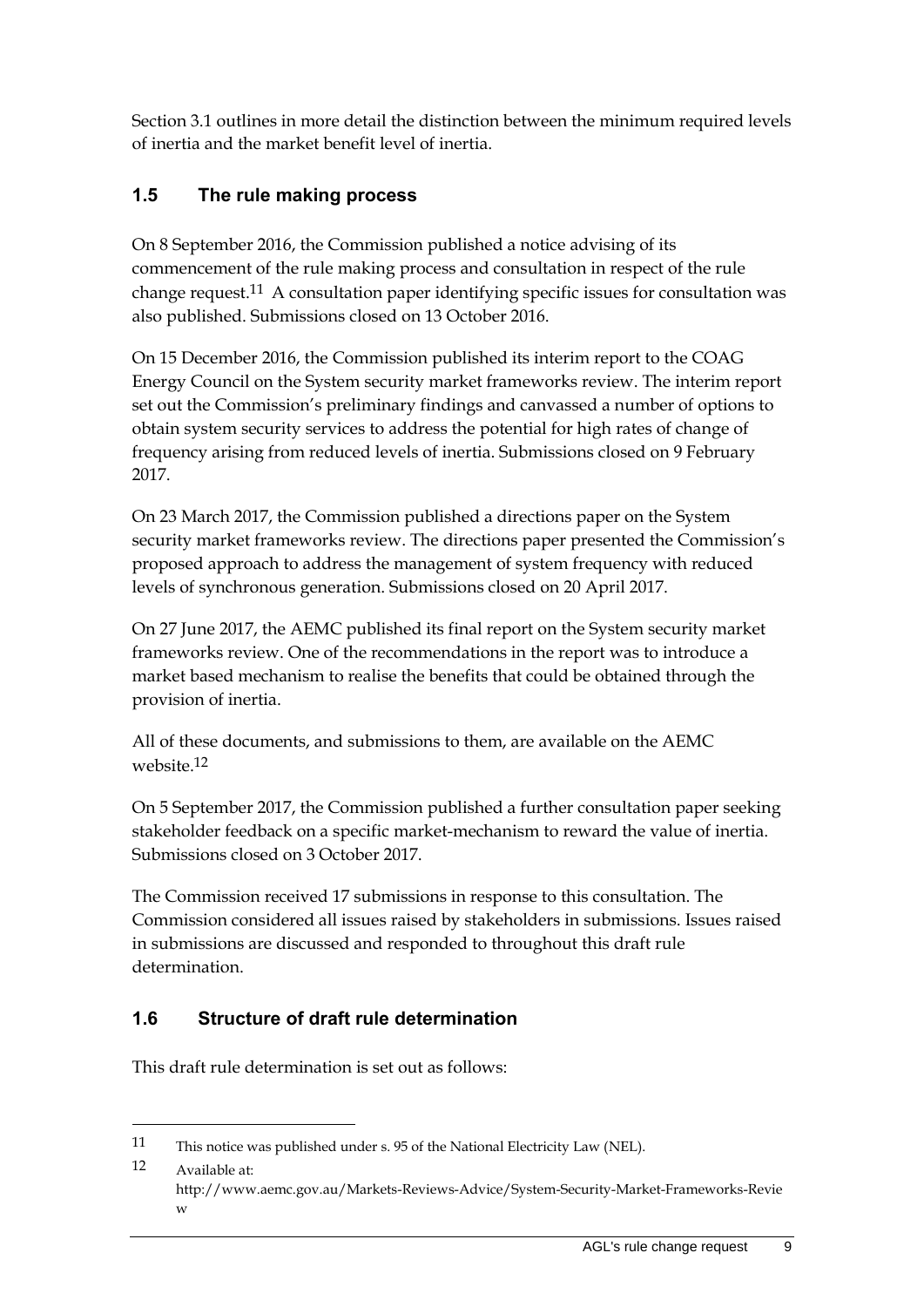- Chapter 2 sets out a summary of the Commission's draft rule determination, including its assessment framework and summary of reasons for not making a draft rule.
- Chapter 3 explores the rationale for not introducing a market mechanism for the provision of additional inertia for market benefit at this time
- Chapter 4 outlines the focus of the AEMC's work program for the development of an inertia market mechanism in the future and the potential integration with markets for other frequency control services
- Appendix A provides additional information on maintaining the power system in a secure operating state
- Appendix B provides the Commission's response to stakeholder comments that are not addressed elsewhere in the draft rule determination
- Appendix C sets out the relevant legal requirements under the NEL for the Commission to make this draft rule determination.

# <span id="page-17-0"></span>**1.7 Consultation on draft rule determination**

The Commission invites submissions on this draft rule determination by 19 December 2017.

Any person or body may request that the Commission hold a hearing in relation to the draft rule determination. Any request for a hearing must be made in writing and must be received by the Commission no later than 14 November 2017.

Submissions and requests for a hearing should quote project number ERC0208 and may be lodged online at www.aemc.gov.au or by mail to:

Australian Energy Market Commission PO Box A2449 SYDNEY SOUTH NSW 1235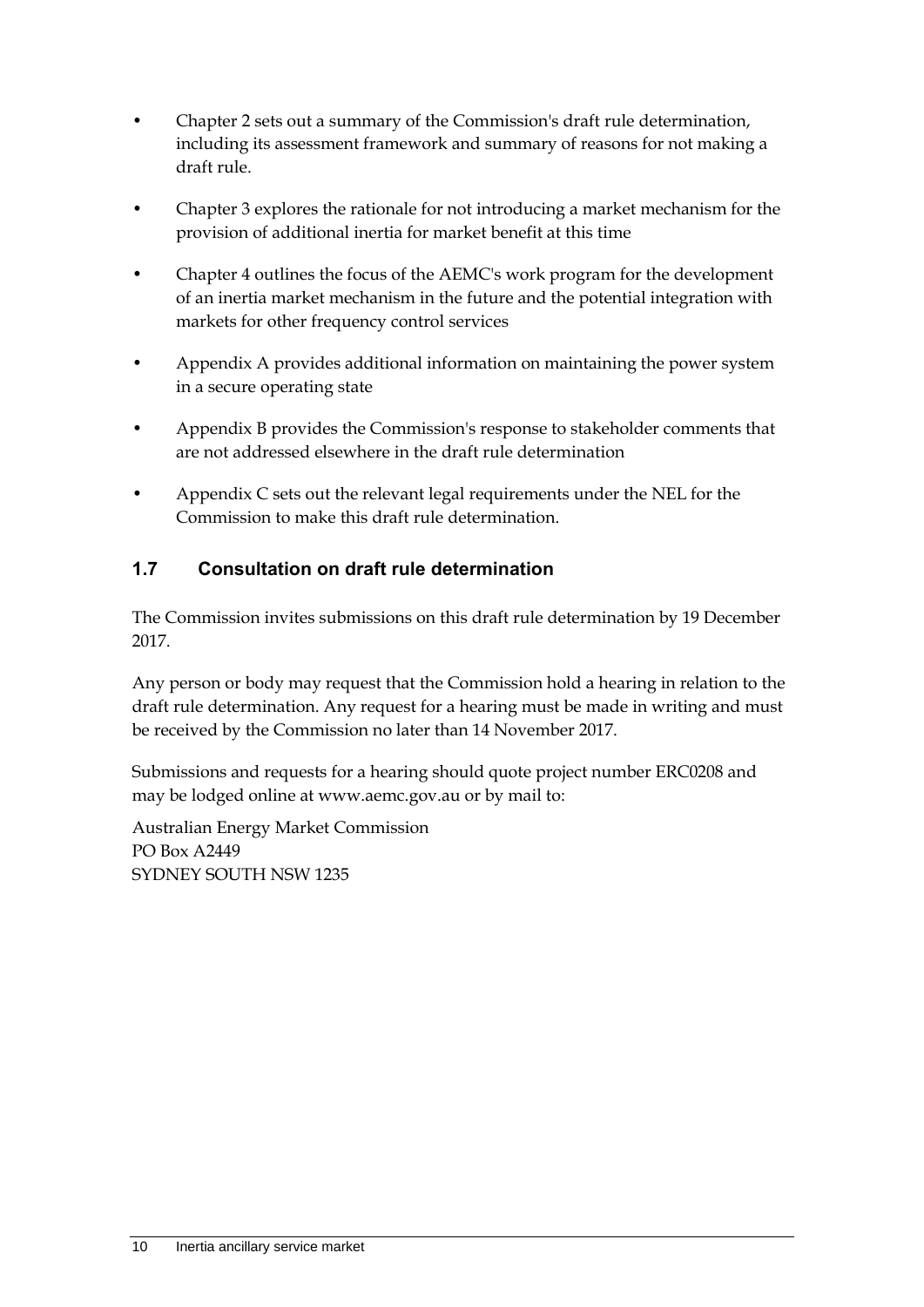# <span id="page-18-0"></span>**2 Draft rule determination**

## <span id="page-18-1"></span>**2.1 The Commission's draft rule determination**

The Commission supports the development of competitive markets for the provision of system services for achieving the most efficient outcomes for consumers. However, given the current power system operating conditions, the need to understand practical outcomes from new regulatory frameworks recently introduced and assess outcomes from various Commission and AEMO programs of work on foot, the Commission is not satisfied that introducing a market sourcing mechanism for inertia will, or is likely to, contribute to the achievement of the NEO at this time but does consider that such a mechanism could meet the NEO in the future.

This chapter sets out the reasons as to why the Commission's draft rule determination is not to make a draft rule at this time.

This chapter also outlines the rule making test for changes to the NER and the assessment framework for considering the rule change request.

Further information on the legal requirements for making this draft rule determination is set out in Appendix C.

## <span id="page-18-2"></span>**2.2 Rule making test**

#### **2.2.1 Achieving the national electricity objective**

The Commission may only make a rule if it is satisfied that the rule will, or is likely to, contribute to the achievement of the national electricity objective (NEO).<sup>13</sup> This is the decision making framework that the Commission must apply.

The NEO is:14

"to promote efficient investment in, and efficient operation and use of, electricity services for the long term interests of consumers of electricity with respect to:

- (a) price, quality, safety, reliability and security of supply of electricity; and
- (b) the reliability, safety and security of the national electricity system."

<sup>13</sup> Section 88 of the NEL.

<sup>14</sup> Section 7 of the NEL.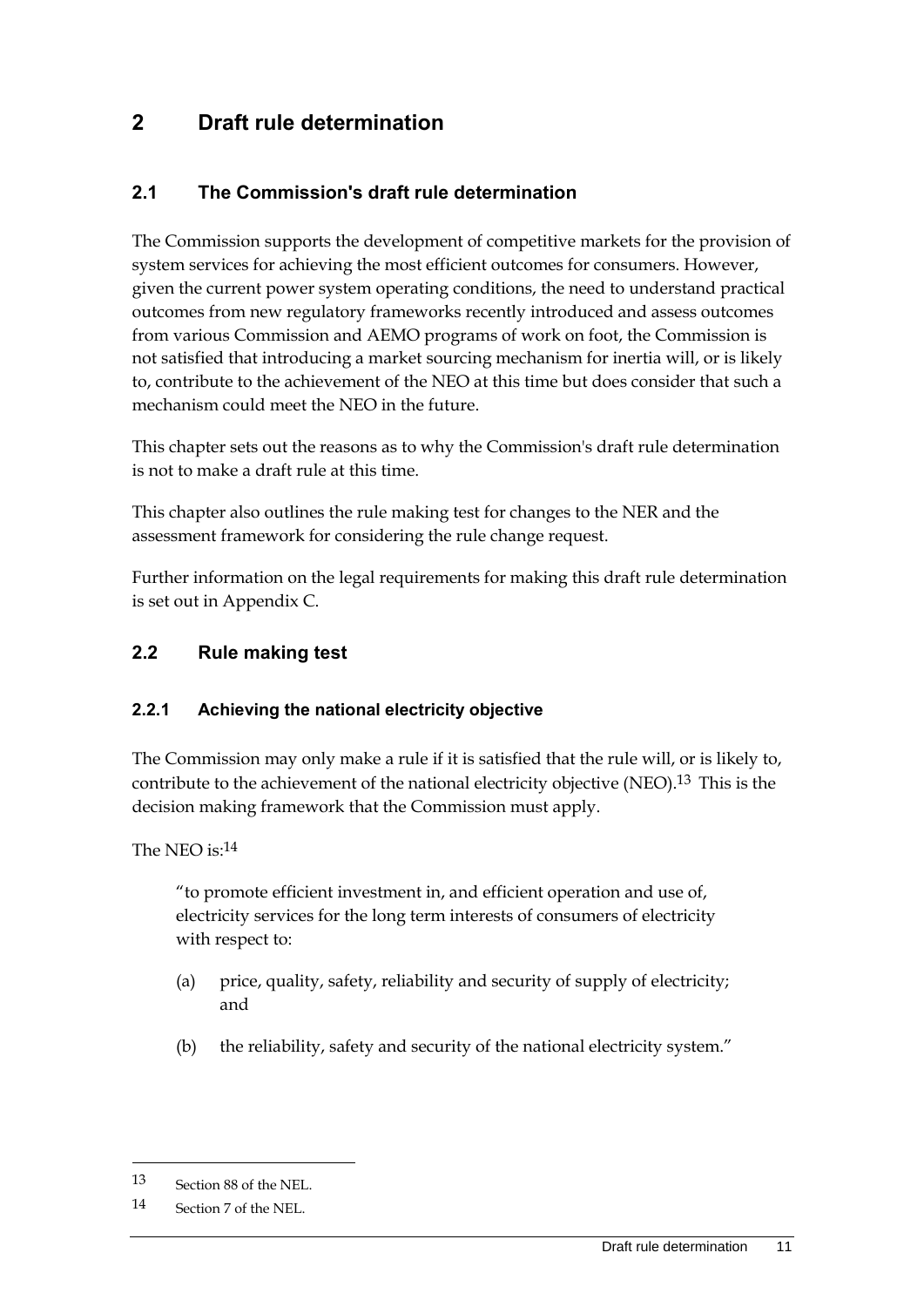## <span id="page-19-0"></span>**2.3 Assessment framework**

In assessing the rule change request against the NEO the Commission has considered the following principles:

• **Risk allocation:** The provision of additional inertia above the minimum level would allow for a more unconstrained operation of the islanded system or additional interconnector flows when not islanded, creating market benefits for consumers. However, there are costs associated with procuring additional inertia.

A trade-off exists between the costs incurred for providing additional inertia for a more unconstrained operation of the system and the benefits of improved reliability and a lower overall cost of energy to consumers.

Risk allocation and the accountability for investment decisions should rest with those parties best placed to manage them. Under a centralised planning arrangement, risks are more likely to be borne by customers, resulting in increased costs. Solutions that allocate risks to market participants, such as businesses who are better able to manage risks and balance costs, are preferred where practicable.

- **Market mechanisms:** Competition and market signals, where feasible, generally leads to more efficient operational and investment decisions than prescriptive rules and central planning. These outcomes are generally more flexible to changing market conditions and provide consumers with the services in the most efficient manner possible. For competition to be effective, it must be able to deliver market signals to parties best able to respond to these signals in a manner that benefits consumers.
- **Certainty versus flexibility**: The extent to which services are likely to be provided over the long term may be dependent on the level of certainty that can be provided in relation to investment.15 Regulatory frameworks must be designed to accommodate this requirement by providing certainty to prospective investors as well as existing providers. However, while greater investment certainty may help to ensure that the services are available when they are needed, this may come at the expense of the flexibility to continuously adjust the requirement under changing market conditions.

Achieving a secure operating system in an economically efficient manner requires market frameworks to be designed to encourage appropriate investment and to maximise flexibility in the provision of services to achieve an economically efficient outcome.

Further, regulatory or policy changes should not be implemented to address issues that arise at a specific point in time or in a specific jurisdiction only.

<sup>15</sup> Investment refers to both certainty of initial investment and return on ongoing investment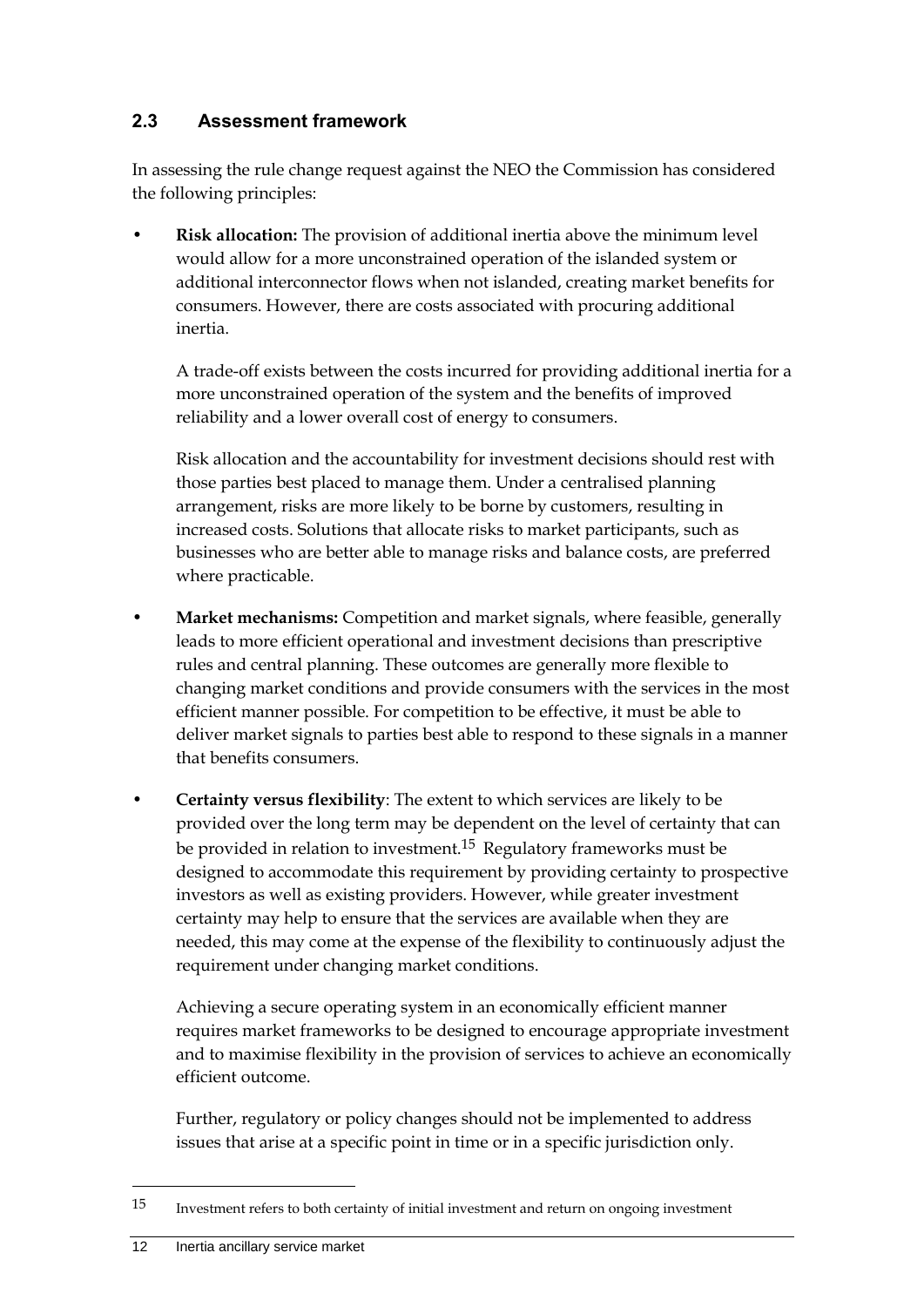Solutions should be flexible enough to accommodate different circumstances at different times and in different jurisdictions. They should be effective in maintaining system security where it is needed while not imposing undue market or compliance costs on other areas

• **Technology neutral:** Regulatory arrangements should be designed to take into account the full range of potential market and network solutions. They should not be targeted at a particular technology, or be designed with a particular set of technologies in mind. Technologies are changing rapidly and, to the extent possible, a change in technology should not require a change in regulatory arrangements.

## <span id="page-20-0"></span>**2.4 Summary of reasons**

The Commission has assessed whether the proposed rule change request will, or is likely to, contribute to the achievement of the NEO and has evaluated the proposed rule change request against the assessment framework set out above.

The Commission considers that a market-based mechanism is likely to be the most efficient means of delivering the market benefits aspect of inertia. One of the Commission's key principles is that competition and market signals generally lead to better outcomes than centralised planning, since they are more flexible to changing conditions and to consumers' needs.

Additional inertia above the minimum level associated with maintaining system security would allow power to flow on the system in a less constrained way, potentially reducing market energy prices. The levels of inertia required to remove all constraints are highly variable. Consequently, using a market-based mechanism that puts a price on inertia to unlock these market benefits would allow market participants to co-optimise their provision of inertia and energy, minimising overall costs.

However, while a complementary mechanism to facilitate additional inertia for market benefit would likely contribute to the NEO, given the current power system operating conditions, the need to understand practical outcomes from new regulatory frameworks recently introduced and assess outcomes from various Commission and AEMO programs of work on foot, the Commission is not satisfied that introducing a market sourcing mechanism for inertia will, or is likely to, contribute to the achievement of the NEO at this time.

In light of views expressed by stakeholders in submissions, and further analysis undertaken on the benefits of the introduction of an inertia market mechanism, the Commission has determined not to make a draft rule with respect to AGL's rule change request for the following reasons:

1. The minimum levels of inertia required to maintain the system in a secure operating state has been addressed through final rules on the South Australian Government's rule change request on *Managing the rate of change of power system frequency*. Therefore, concerns around guaranteeing the continuous availability of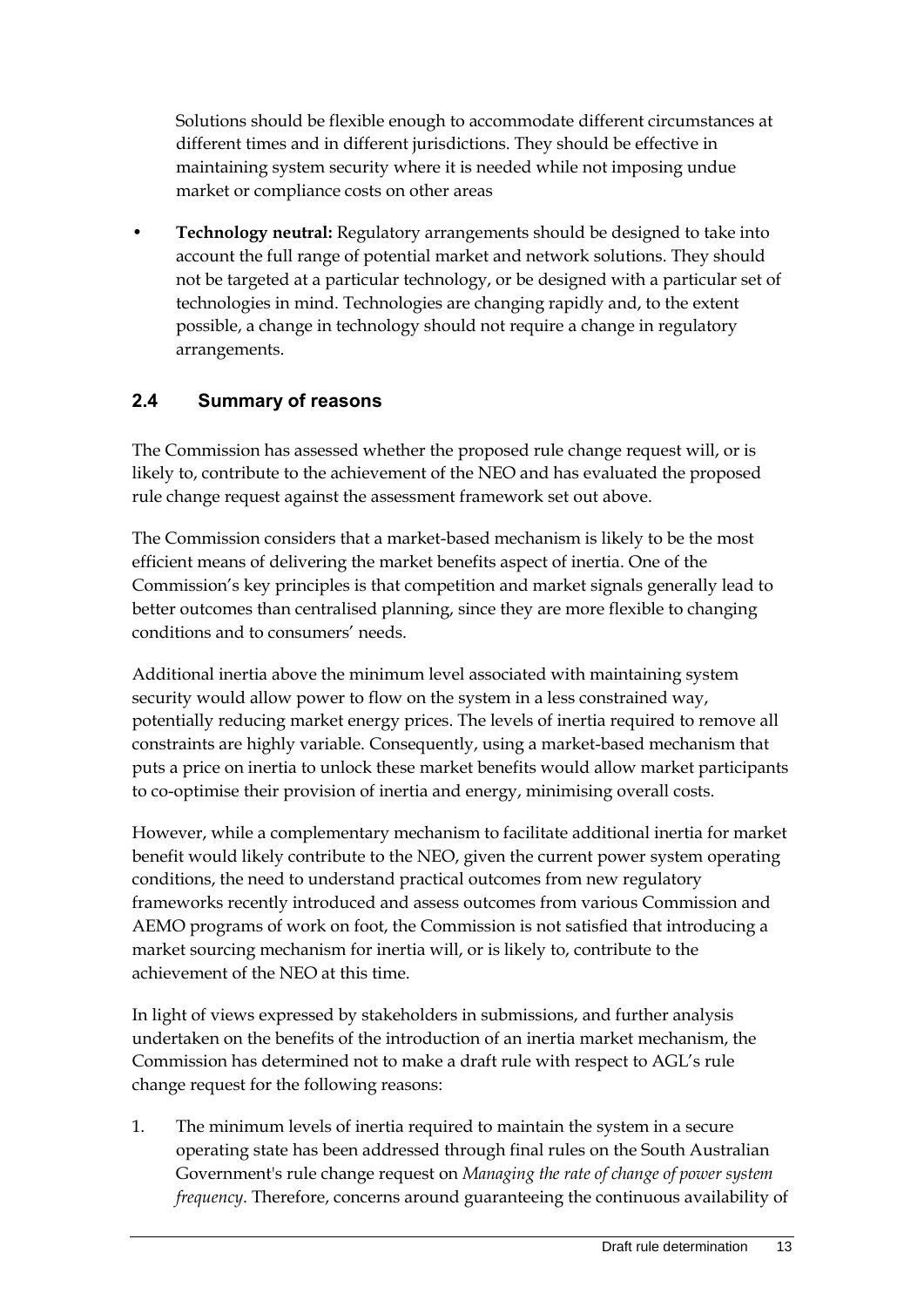minimum levels of inertia has been addressed, reducing the urgency for realising market benefits from the provision of additional inertia above this minimum level.

2. The minimum levels of inertia required to maintain the system in a secure operating state will be determined by AEMO over the next eight months. . The obligation on AEMO to determine the minimum levels of inertia does not extend to the identification of market benefits that can be obtained through the provision of additional inertia. However, once the minimum levels of inertia are determined, the extent to which price signals exist to accurately reflect the value of inertia are likely to be more evident.

The delivery of accurate price signals allows parties best able to deal with these signals to respond in a manner that encourages competition and benefit consumers. Appropriate price signals are required to encourage efficient operational and investment decisions.

- 3. The application of constraints by AEMO to manage low system strength issues in South Australia has had a consequential impact on the alleviation of the inter-regional RoCoF constraint on the Heywood Interconnector, suggesting limited market benefits could be obtained from additional inertia at this time.
- 4. Further consideration needs to be given as to how inertia can be accurately valued with the application of constraints to manage other system security requirements, such as system strength and system stability, and with the provision of alternative frequency control services, such as FFR.

AEMO is working to further understand the limits of power system operation with low levels of synchronous capability and is considering how system security constraints can be developed to address these issues in a holistic manner.

Going forward, new technologies that have the potential to provide new, faster frequency control services will become increasingly important as a complement to, and partial substitute for, inertia. The Commission considers that delaying the introduction of a market mechanism for additional inertia for market benefit allows the design of an appropriate market to be refined and potentially be co-optimised with other new markets such as FFR.

The Commission's final rule relating to the *Managing the rate of change of power system frequency* rule change request allows TNSPs to procure other services such as fast frequency response to reduce the minimum level of inertia required.

The Commission considers that in the absence of a greater understanding of the practical outcomes from new regulatory frameworks recently introduced and outcomes from various Commission and AEMO programs of work on foot risks putting in place new markets or requirements that are not carefully designed which may result in customers or market participants bearing unnecessarily higher costs for the development of a new market which does not present value at this time.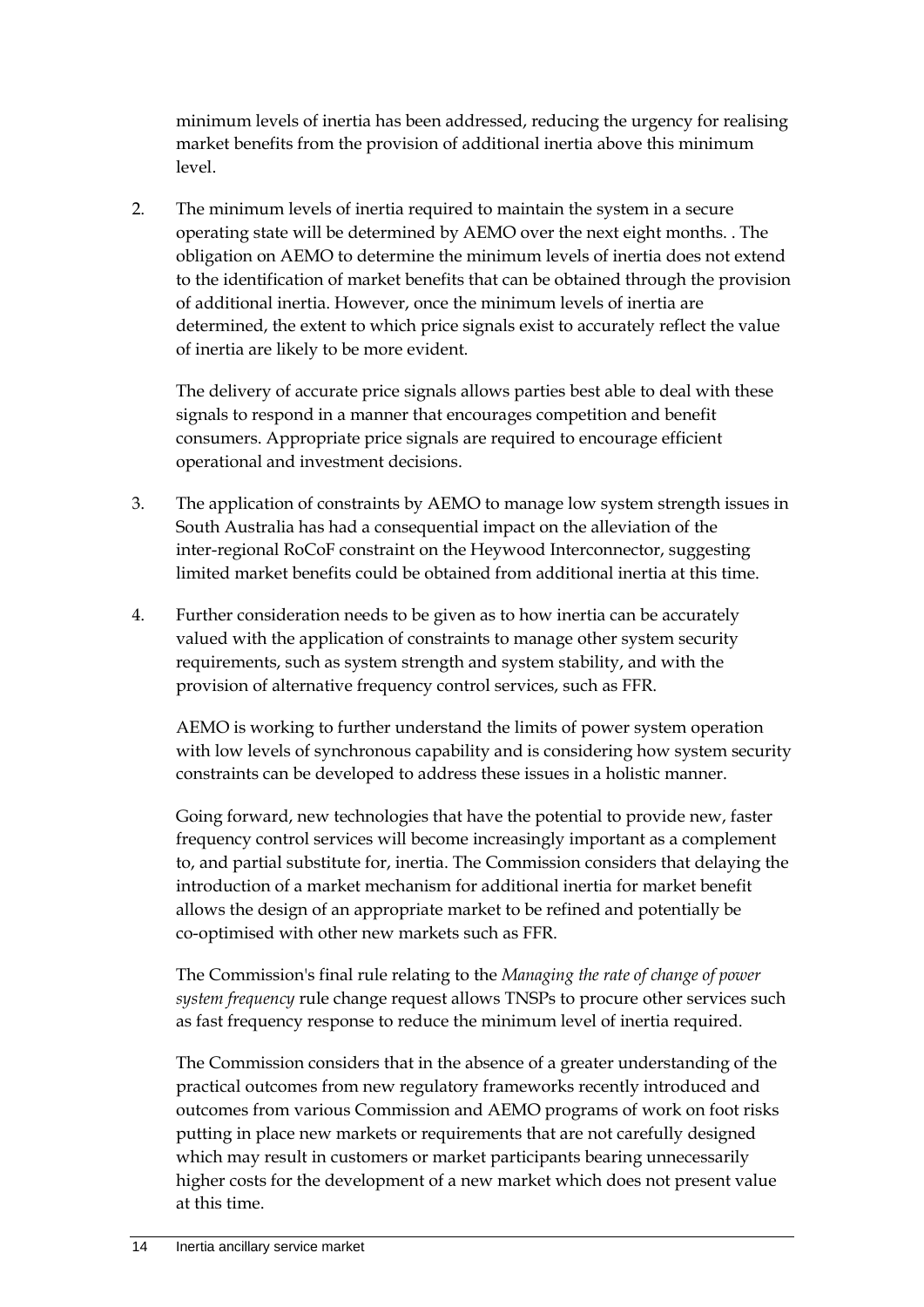The Commission considers that the introduction of a market mechanism for additional inertia for market benefit is the most efficient means to meet the NEO, to promote efficient investment in, and efficient operation and use of, electricity services for the long term interests of consumers of electricity with respect to price and security of supply of electricity.

However, given the current power system operating conditions, the need to assess outcomes from the program of work on foot, both that of the Commission's and AEMO's, and having regard to the issues raised during consultation, the Commission is not satisfied that the proposed rule will, or is likely to, contribute to the achievement of the NEO at this time but does consider that it could meet the NEO in the future.

Accordingly, the Commission's draft rule determination is to not make a draft rule. However, the Commission intends to continue its assessment of the appropriate design of an inertia market mechanism through the *Frequency control frameworks review*. Recommendations arising from this review will be published in mid-2018.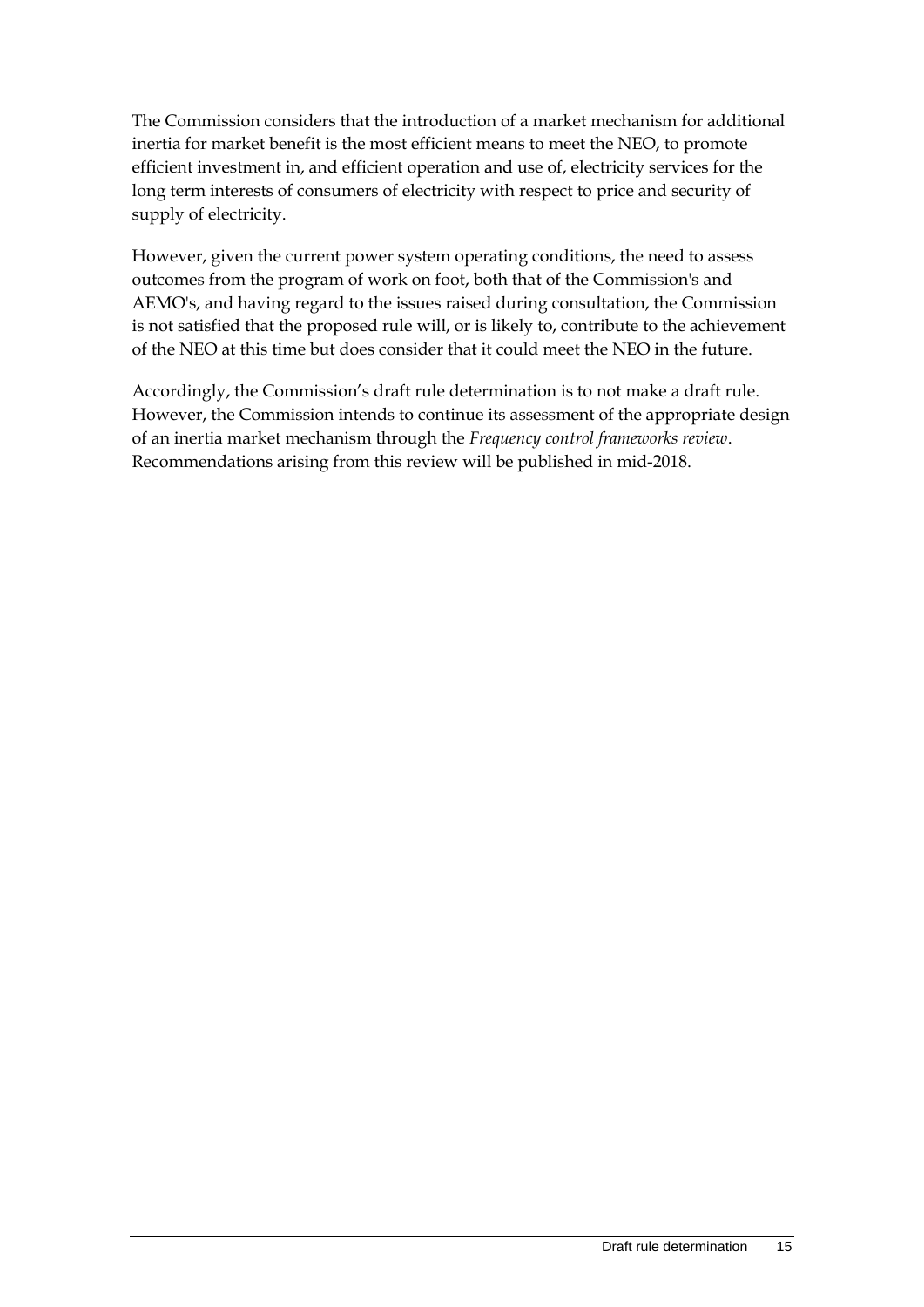# <span id="page-23-0"></span>**3 The introduction of a market mechanism for inertia**

Competitive market mechanisms are always the Commission's preferred approach for achieving the most efficient outcomes for consumers.

However, the design and implementation of a market mechanism for additional inertia for market benefit requires careful consideration in order to facilitate the efficient allocation of risk across participants and to allow for the development of a competitive environment.

It is also important that the need for a new market mechanism is established, particularly at a time when the energy market is rapidly evolving.

This chapter outlines:

- the distinction between the minimum required levels of inertia and the market benefit level of inertia and identifies current market benefit opportunities in the NEM
- an assessment of the need for a market mechanism for additional inertia for market benefit at this time.

## <span id="page-23-1"></span>**3.1 The provision of inertia through a market mechanism**

The level of inertia that is required to maintain the RoCoF to a given limit can be divided into two components:

- 1. **Minimum level of inertia** The minimum level of inertia that is required to maintain the islanded system in a satisfactory operating state represents a lower bound on the level of inertia that is required to feasibly operate the system.
- 2. **Market benefits** Additional inertia above the minimum level of inertia would allow for a more unconstrained operation of the islanded system or additional interconnector flows when not islanded. This would provide benefits of improved reliability and a lower overall cost of energy provision by alleviating constraints on the system.

On the 19 September 2017, the Commission made a final rule relating to *Managing the rate of change of power system frequency* rule change request. The final rule places an obligation on TNSPs to procure minimum levels of inertia or procure other services such as frequency control services that reduce the minimum level of inertia required.

A market mechanism for inertia would be designed to facilitate the efficient provision of additional inertia in order to maximise market benefits.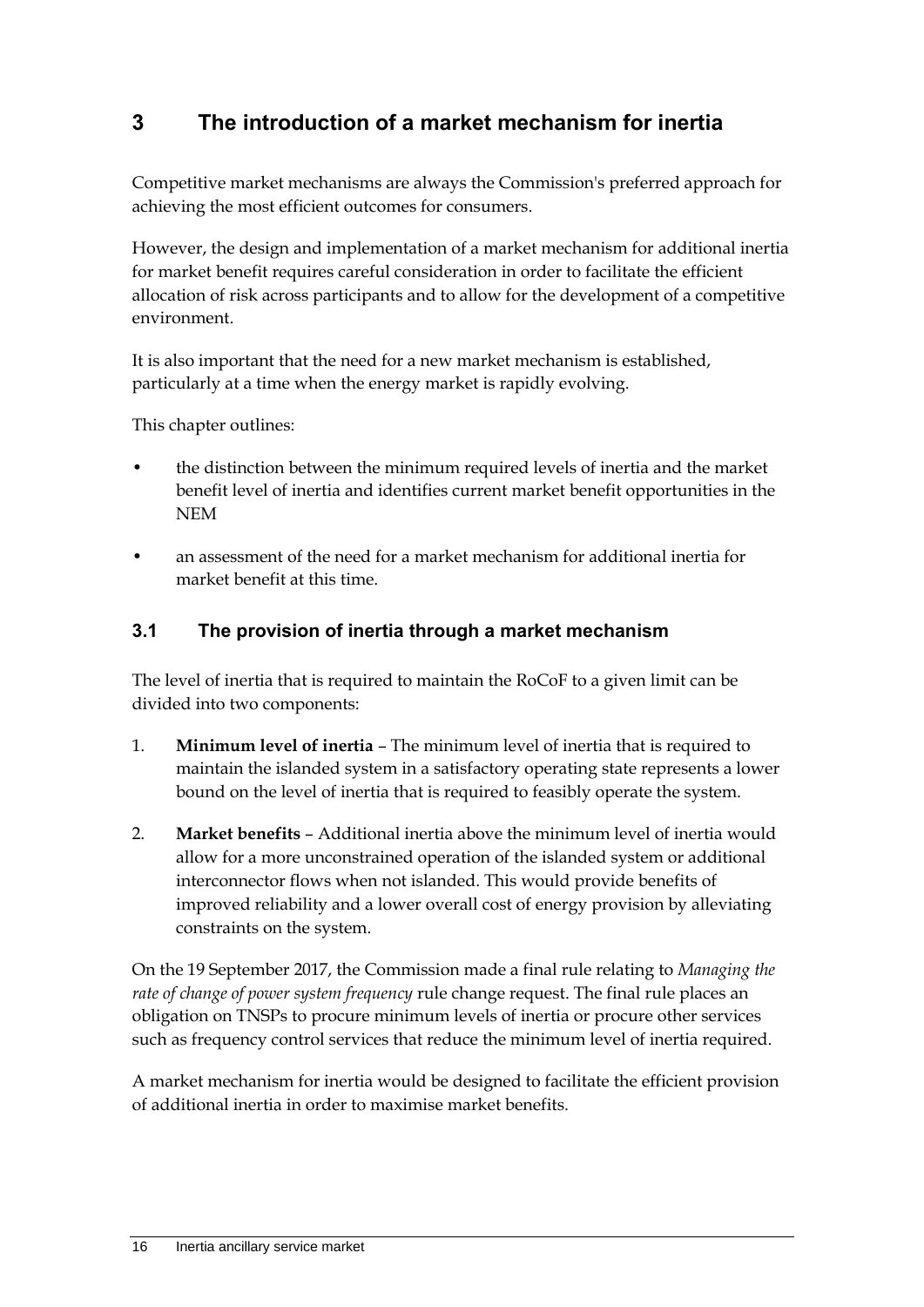### **3.1.1 Minimum required levels of inertia**

The final rule relating to the *Managing the rate of change of power system frequency* rule change request provides a high degree of confidence that system security can be maintained when separation and islanding of sub-networks occurs. .

#### **Determining the minimum required levels of inertia**

The minimum inertia requirement is made up of two separate levels of inertia:

- 1. The minimum threshold level of inertia the minimum threshold level of inertia required in order to maintain the islanded region in a satisfactory operating state should it be separated from the rest of the NEM
- 2. The secure operating level of inertia once separation has occurred, the higher level of inertia required for the continued operation of the islanded region in a secure operating state.

Clause 4.2.2 in the NER defines the conditions under which a system is considered as being in a satisfactory operating state. There are a range of technical parameters that must be maintained within satisfactory limits, including a requirement that the system frequency is within the normal operating frequency band.

The minimum threshold level of inertia is sufficient to maintain the islanded region in a satisfactory operating state should it become separated. However, it is not sufficient to maintain a satisfactory operating state should a further credible contingency occur. A credible contingency of even a moderate size would likely cause the system frequency to move outside the bounds of the FOS, potentially resulting in cascading loss of generation and a system black event.

Therefore, once separation has occurred, the continued operation of the islanded system requires a higher level of inertia to be provided. This level of inertia should be sufficient to enable AEMO to return the islanded system to a secure operating state.

The level of inertia required to maintain the islanded region in a secure operating state would be based on a consideration of three different factors:

- 1. *Availability and capability of contingency FCAS* The capabilities and expected response times of contingency FCAS in the islanded region would determine the maximum RoCoF that could be managed without the frequency moving outside the bounds of the FOS. Inertia does not act to stop the frequency drop entirely or revert frequency back to normal operating levels. Inertia slows the rate of frequency change and so provides time for contingency FCAS to operate
- 2. *Maximum contingency size* The maximum expected contingency size when operating as an islanded system would also influence the level of inertia required. A larger contingency size results in a higher RoCoF for a given level of inertia. It is likely that the operation of the system as an island would require the system to be operated in a specific highly constrained state, which would likely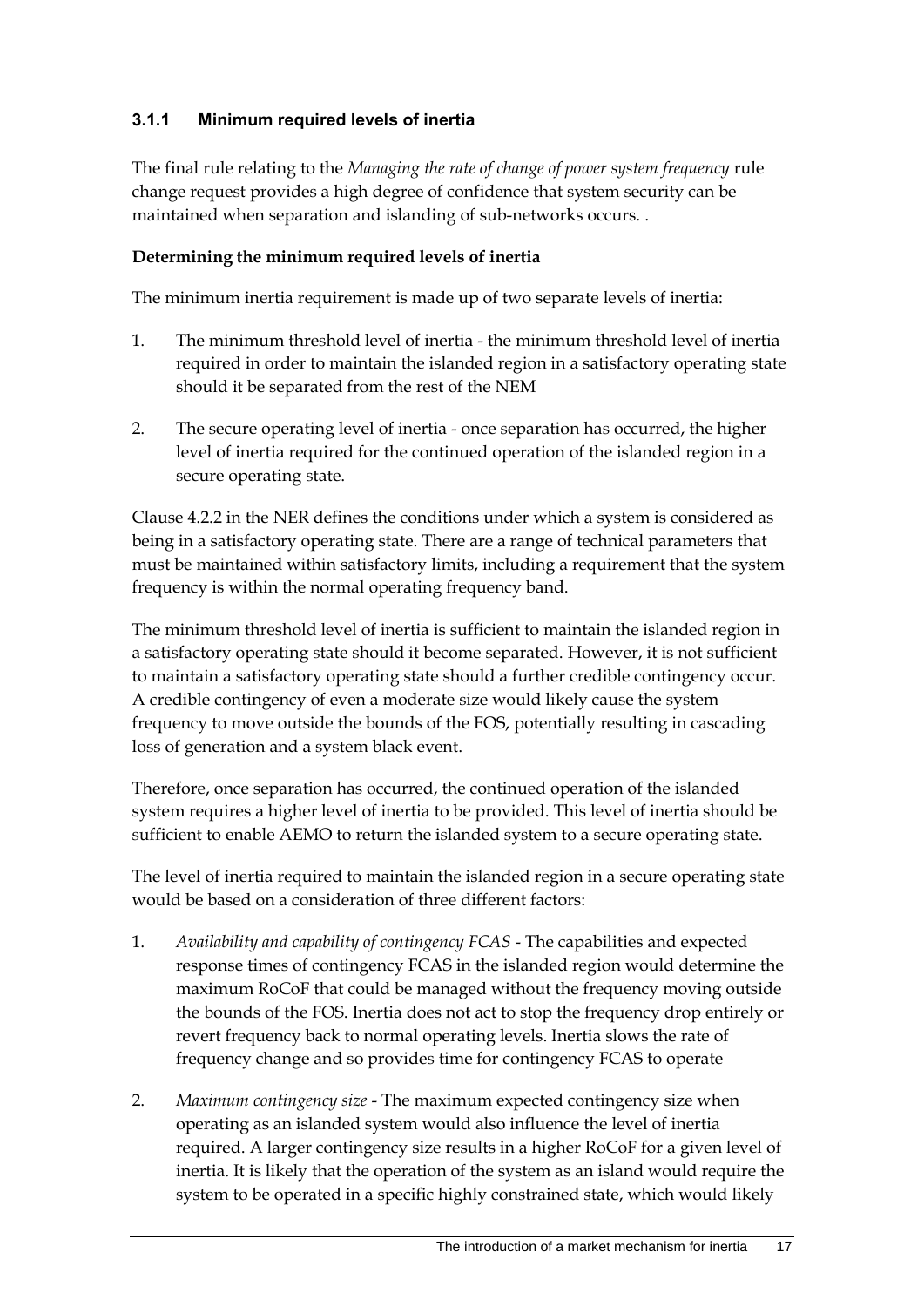mean a lower potential contingency size as the majority of generating units would be operating at their minimum output

3. *Possible further loss of inertia* - Additional inertia needed to account for the possible loss of a synchronous generating unit. The RoCoF that occurs as a result of a contingency event would be even higher if the contingency that occurs is the loss of a synchronous generating unit that is also providing inertia.

Figure 3.1 shows the secure operating level of inertia in relation to the minimum system threshold level of inertia.

#### **Figure 3.1 The minimum threshold level and the secure operating level**



#### **Final rule to provide minimum required levels of inertia**

The final rule made with respect to the South Australian Government's *Managing the rate of change of power system frequency* rule change request places an obligation on TNSPs to procure the minimum levels of inertia, or alternative frequency control services, required to maintain the secure operation of the power system.

The key features of the final rule are as follows:

- An obligation on AEMO to determine sub-networks in the NEM that are required to be able to operate independently as an island and, for each sub-network, to:
	- determine the minimum required levels of inertia; and
	- assess whether a shortfall in inertia exists or is likely to exist in the future.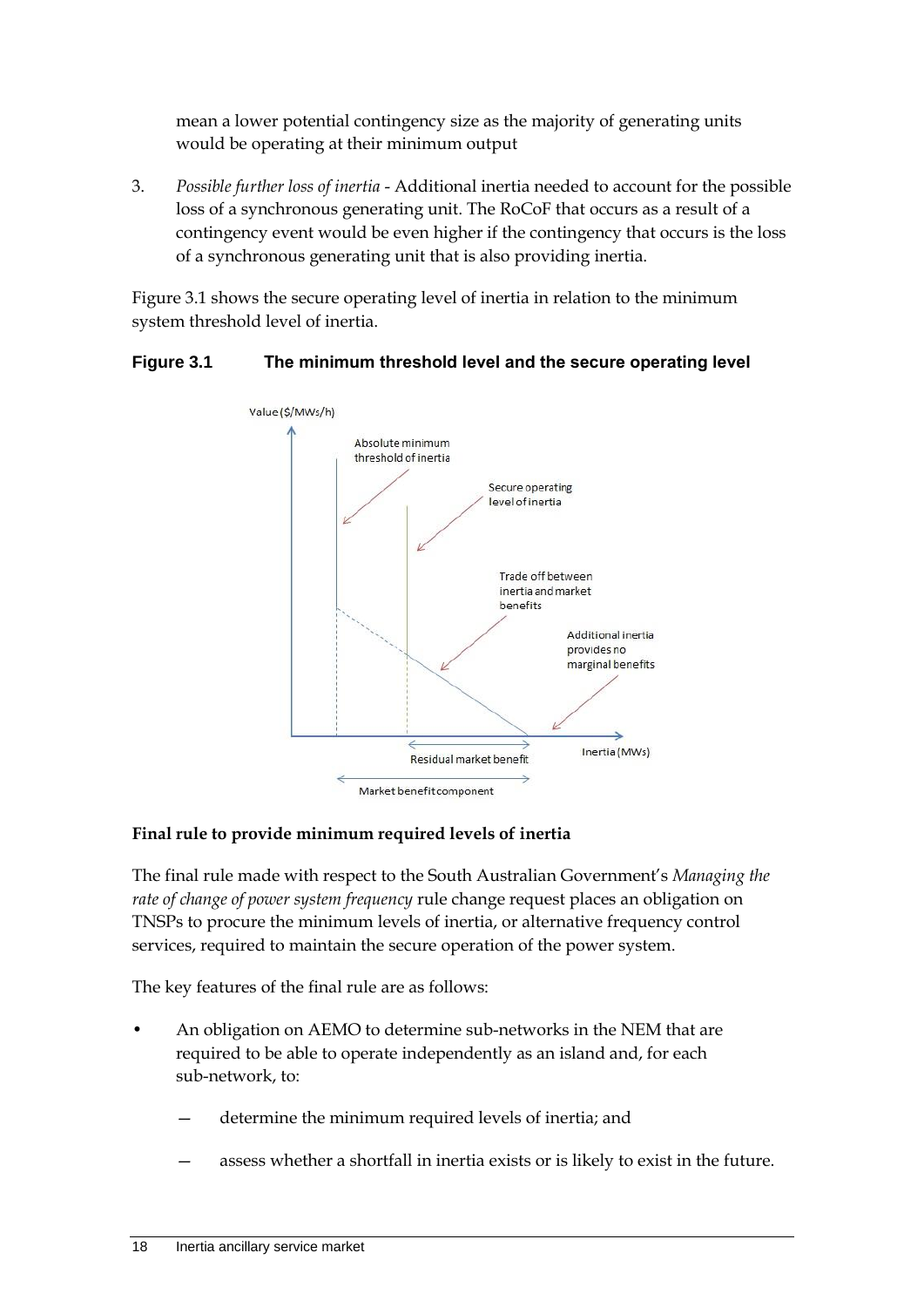- Where an inertia shortfall exists in a sub-network, an obligation on the relevant TNSP16 to make continuously available minimum required levels of inertia, determined by AEMO. The TNSP can provide the inertia itself or procure inertia services from third parties such as generators.
- An ability for TNSPs to invest in or contract with third-party providers of alternative frequency control services ("inertia support activities"), including FFR services, as a means of reducing the minimum required levels of inertia, with approval from AEMO.
- An ability for AEMO to enable the inertia network services provided by TNSPs and third-party providers under specific circumstances in order to maintain the power system in a secure operating state.17

An obligation on TNSPs to make minimum levels of inertia continuously available will provide a high degree of confidence that system security can be maintained when separation and islanding of sub-networks occurs.

The requirement for TNSPs to identify the least cost option, or combination of options, to provide the minimum levels of inertia, together with the existing economic regulatory framework for TNSPs, will provide discipline on the level of expenditure on inertia network services by enabling the AER to assess the efficiency of that expenditure, and will provide a greater ability to coordinate the provision of inertia with other network support requirements, such as system strength.

## **3.1.2 The provision of inertia to realise market benefits**

Beyond the minimum levels of inertia required to maintain the system in a secure operating state, a market mechanism for inertia could facilitate the efficient provision of additional inertia in order to maximise market benefits.

#### **Level of additional inertia for market benefit**

<u>.</u>

The secure operating level of inertia would only be sufficient to operate the islanded system under specific highly constrained conditions. A higher level of inertia would provide market benefits by either:

- enabling the secure operation of the islanded sub-network under a much larger range of system conditions; or
- when not operating as an island, allowing for greater flows on the interconnectors with adjacent sub-networks.

<sup>16</sup> AEMO is responsible for planning, authorising and directing augmentation of the declared shared network in Victoria. Different arrangements for the provision of shared transmission services, including inertia network services, will apply to AEMO in its role as the Inertia Service Provider for Victoria.

<sup>17</sup> An inertia network service is enabled when AEMO has selected the relevant inertia network service and the service is providing inertia to an inertia sub-network.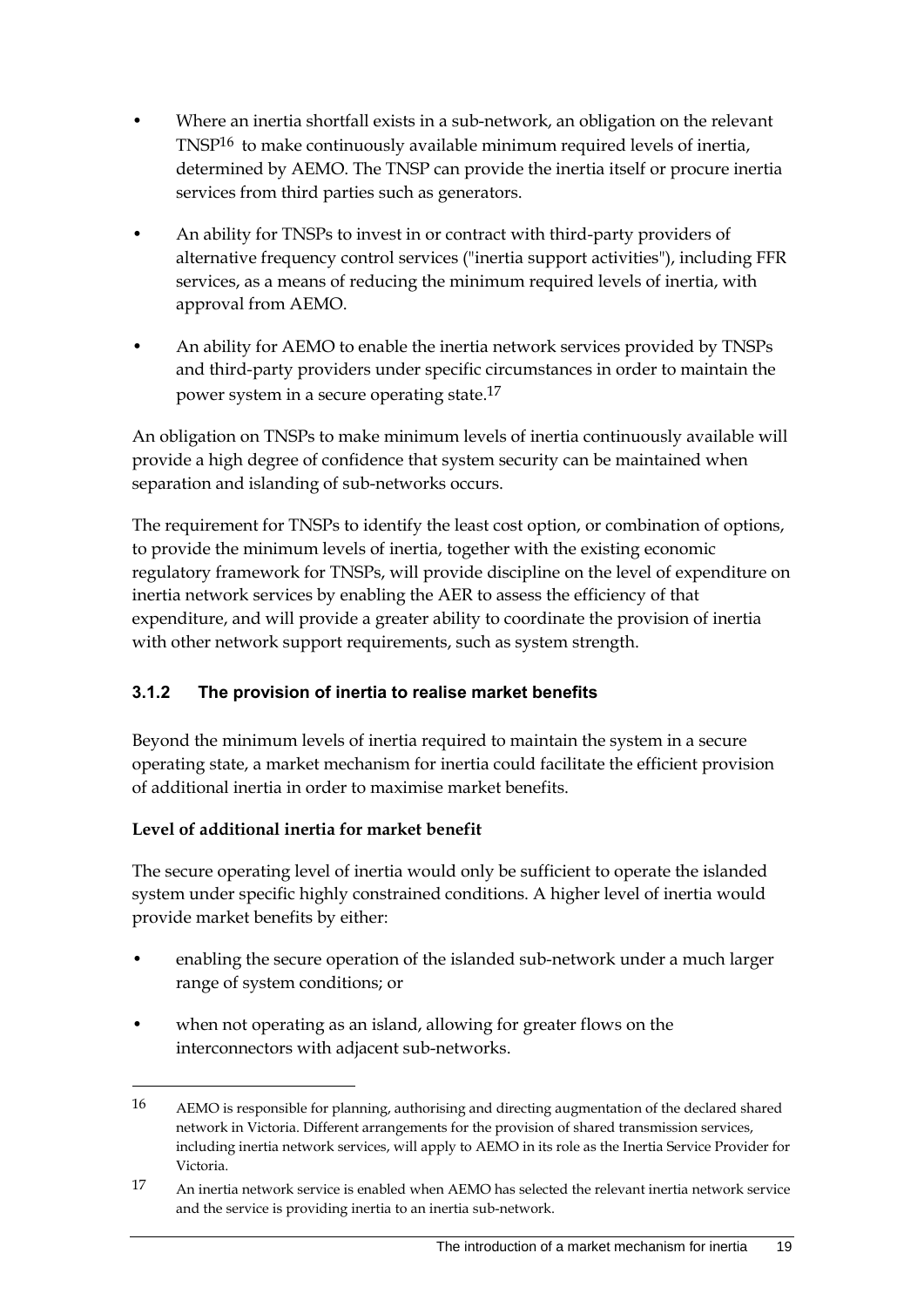Figure 3.2 shows the absolute minimum threshold level of inertia (broken red line) and the secure operating level of inertia (solid red line) in comparison to the level of additional inertia that would allow for increased flows on the interconnector (green line). The provision of only the minimum levels of inertia would require the interconnector to be constrained. Additional inertia would allow for the alleviation of constraints and higher flows on the interconnector for a given limit on the RoCoF that would occur from a sudden separation of the interconnector.

#### **Figure 3.2 Comparison of minimum required levels of inertia and additional inertia for market benefit**



## **3.1.3 Current opportunities for market benefit of inertia in the NEM**

Investigations undertaken through AEMO's Future power system security program have shown that the initial challenges of restricting high rates of change of frequency are most acute in South Australia.

South Australia has experienced a high level of installation of non-synchronous generation relative to its total generation capacity. In addition, a number of conventional synchronous generators have recently retired.

This decline in system inertia does not affect the stable operation of the power system in South Australia as long as the Heywood Interconnector to Victoria remains in service. This is because system inertia is provided to South Australia via the AC link.

However, an unexpected failure of the Heywood Interconnector may see insufficient inertia available in South Australia to maintain secure operation of the islanded system. The recent upgrade of the Heywood Interconnector has increased the size of the contingency that would result.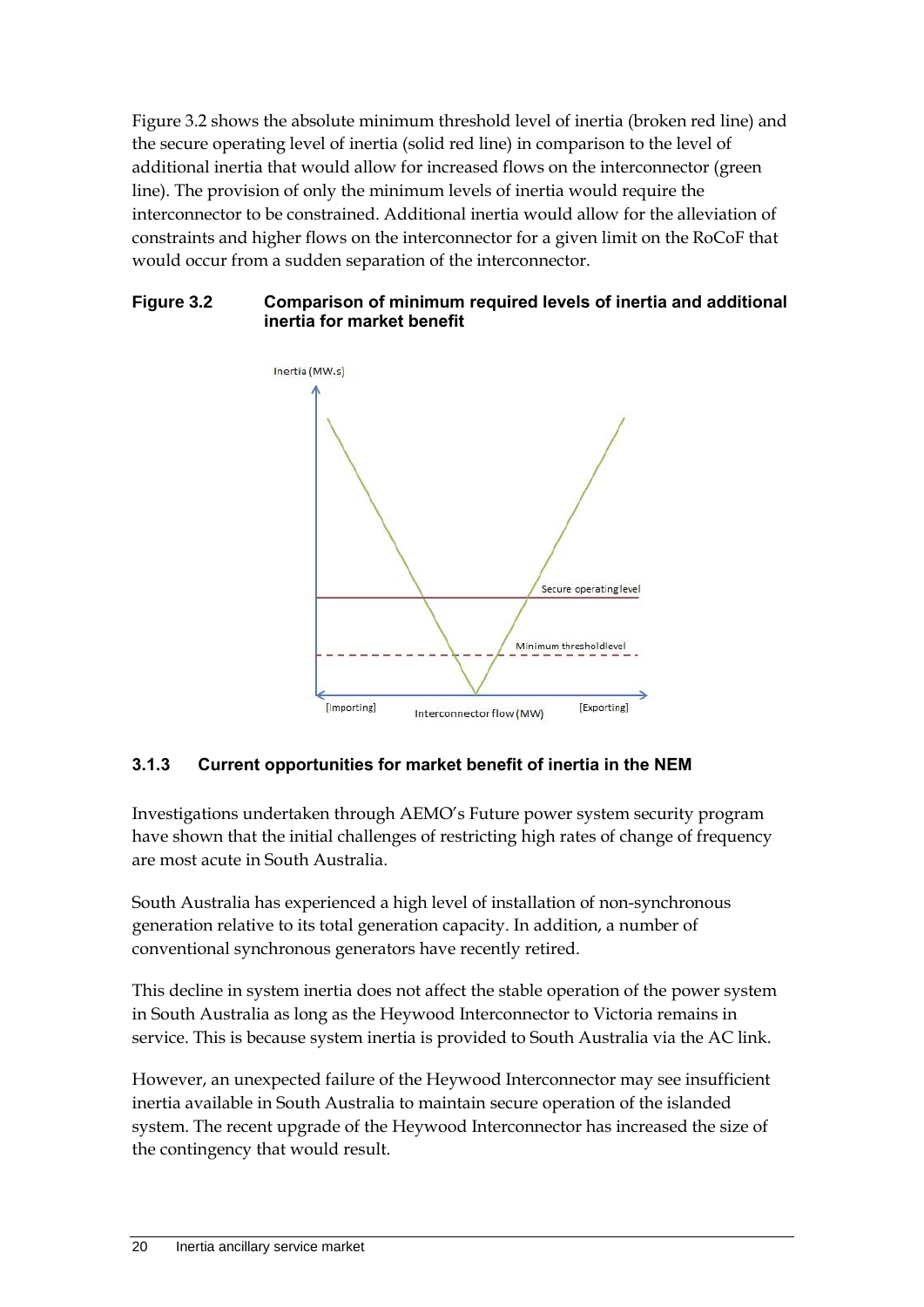On 4 October 2016, AEMO introduced constraints to limit the RoCoF to below 3 Hz/sec for the non-credible coincident trip of both circuits of the Heywood Interconnector, following a direction issued by the South Australian Minister.18 The effect of the constraint has been to limit flows on the Heywood Interconnector.

The rationale for the implementation of a market mechanism for inertia has been alleviation of the inter-regional RoCoF constraints on the Heywood interconnector between South Australia and Victoria where there has likely been a market benefit from doing so. Additional inertia online in South Australia provides potential market benefits by allowing for greater flows on the interconnector while still limiting the RoCoF to 3 Hz/sec should the interconnector suddenly fail.

## <span id="page-28-0"></span>**3.2 AGL's view**

AGL considers that the changing mix of generation capacity in the NEM has led to a decreasing supply of inertia, and that inertia, as an increasingly scarce service, should be appropriately valued in the market.<sup>19</sup>

AGL proposes that procurement of inertia should occur on a competitive basis through a tender contract process conducted by AEMO. AEMO would administer the procurement and determine the quantity of inertia to be contracted. AEMO would conduct the tender/auction process, determine any relevant terms and conditions, and the timeframes for the inertia to be procured.

However, in response to the AEMC's consultation paper, AGL considers that further analysis is required to assess whether an inertia market mechanism is required at this time. AGL's submission sets out a number of reasons as to why a market for inertia may not be appropriate at this time including its interaction with:

- the introduction of an obligation on TNSPs to provide the minimum levels of inertia through the AEMC's *Managing the rate of change of power system frequency rule change*, and
- other recent changes to system security requirements including those being set by the South Australian Office of the Technical Regulator, the South Australian Government's own investments in battery storage capability, diesel generation capacity and open cycle gas turbines and AEMO's market management given wind levels in South Australia.20

In addition, AGL is not convinced that the use of an obligation on TNSPs for the minimum inertia levels coupled with a market mechanism will operate efficiently.<sup>21</sup>

<sup>18</sup> The power for the South Australian Minister to issue this direction arises under South Australian legislation.

<sup>19</sup> AGL, *Inertia Ancillary Service Market,* Rule change request, 24 June 2016, p. 3

<sup>20</sup> AGL, Submission on the consultation paper, p. 1

<sup>21</sup> AGL, Submission on the consultation paper, p. 2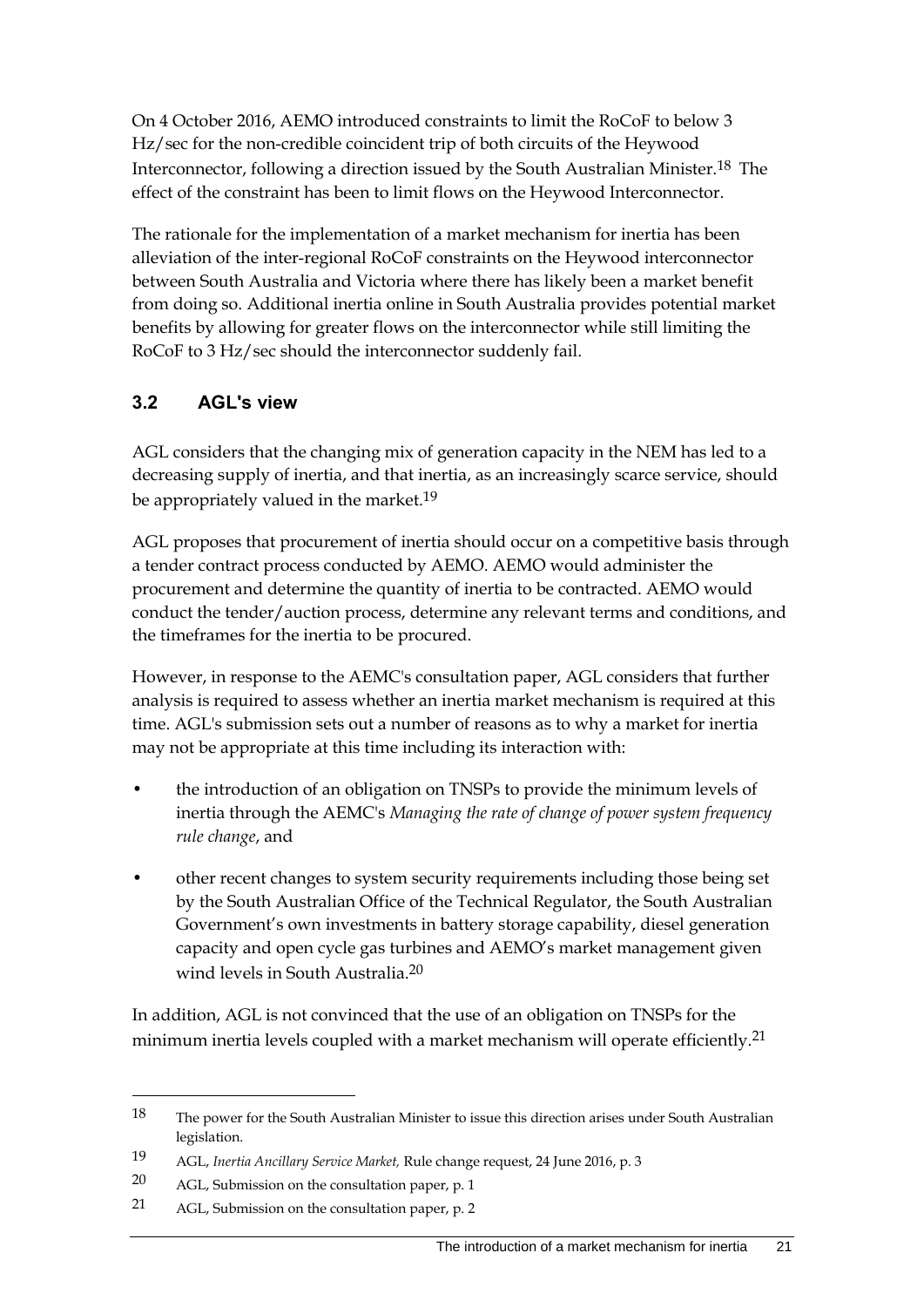### <span id="page-29-0"></span>**3.3 Stakeholders' views**

#### **The introduction of a market mechanism for additional inertia for market benefit at this time**

Stakeholders are largely in support of the development of markets to value system services.

Origin Energy considers that a market mechanism for inertia where generators can make commitment decisions based on clear price signals, will enable inertia to be provided at the least cost to the consumers.22

Tesla also supports a market based mechanism which has the ability to evolve over time to ensure the most capable and cost-effective technologies are providing the required inertia.23

The Public Interest Advocacy Centre (PIAC) consider that monetising and rewarding some system services may be warranted. However any rule change which impacts on consumer costs must be justified by demonstrably better outcomes for consumers through being based on their actual willingness to pay.24

While stakeholders generally support markets for inertia, many are not convinced of a clear or compelling need for the development of a market mechanism for inertia at this time. A number of stakeholders have suggested delaying the introduction of a market for inertia until after the AEMC's *Frequency control frameworks review* is finalised in mid-2018.

Meridian Energy suggests that the Australian energy market is undergoing fundamental change and it would be inappropriate to introduce a new complex market unless there was a clear compelling need and/or the benefit clearly outweighed potential costs.25

Energy Australia26 and the Australian Energy Council27 raise concerns that this rule change should not be progressed ahead of a more holistic review of frequency management.28

AEMO supports the development of market frameworks for valuing and unbundling the components of a secure, reliable and efficient system.<sup>29</sup> However, it considers that

<sup>22</sup> Origin Energy, Submission on the consultation paper, p. 1

<sup>23</sup> Tesla Motors Australia Pty Ltd, Submission on the consultation paper, p. 2

<sup>24</sup> PIAC, Submission on the consultation paper, p. 1

<sup>25</sup> Meridian Energy, Submission on the consultation paper, p. 2.

<sup>26</sup> Energy Australia, Submission on the consultation paper p. 1

<sup>27</sup> Australian Energy Council, Submission on the consultation paper p. 1

<sup>28</sup> Energy Australia, Submission on the consultation paper, p. 2

<sup>29</sup> AEMO, Submission on the consultation paper, p. 3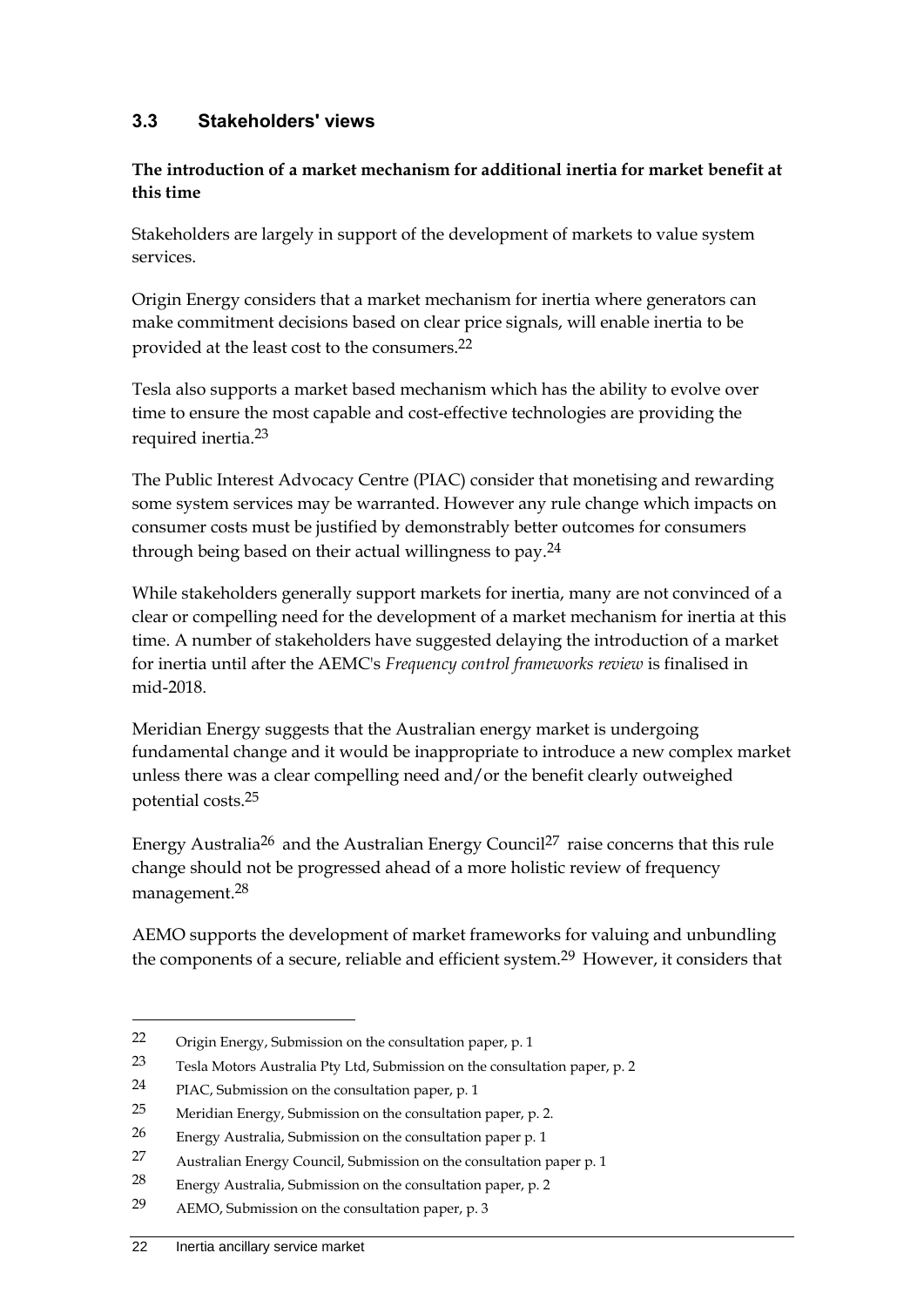the presence of a price signal requires the appropriate elements for an efficient market to exist. AEMO considers that these elements are not apparent currently.

#### **The minimum levels of inertia are unknown**

Meridian Energy suggest that the introduction of a new market may not be appropriate at this time given that inertia management is still being developed.<sup>30</sup>

S&C Electric propose that issues around governor response and deadband settings should be addressed in advance of the creation of a new market.<sup>31</sup>

AEMO suggest that as they are currently assessing the system strength requirements for South Australian under recent AEMC *Managing the rate of change of power system frequency* and *Managing power system fault levels* rule changes, the outcome of which will better allow the gap for market benefits to be identified.32

#### **System strength constraints have reduced the main economic benefit**

AEMO highlight in its submission that as a result of a recently implemented system strength constraint to provide sufficient fault level to maintain a secure operating state, the inter-regional RoCoF constraint on the Heywood Interconnector has not been binding to the same extent as it did in the past.<sup>33</sup> This suggests that the provision of additional inertia would not provide any additional economic benefit by allowing for the alleviation of the inter-regional RoCoF constraint and the provision of greater power transfer capability between South Australia and Victoria.

While AGL's rule change request specifically relates the introduction of a market mechanism for inertia, AEMO suggests that market benefits may be achieved in the short term by delivering additional synchronous capability to alleviate the system strength constraint which has been applied to limit non-synchronous wind generation in South Australia, rather than the inter-regional RoCoF constraint. An increase in the provision of inertia from synchronous generating units would also increase the levels of system strength in South Australia, which would allow for greater non-synchronous wind generation at times.

However, AEMO acknowledges that the alleviation of the system strength constraint requires synchronous capability in specific locations and for specific combinations of generating plant. In this case, it would be difficult to derive a marginal price that would accurately reflect the value of bringing specific generation online.

<sup>30</sup> Meridian Energy, Submission on the consultation paper p. 2

<sup>31</sup> S&C Electric, Submission on the consultation paper, p. 1

<sup>32</sup> AEMO, Submission on the consultation paper, p. 4

<sup>33</sup> AEMO, Submission on the consultation paper, p. 4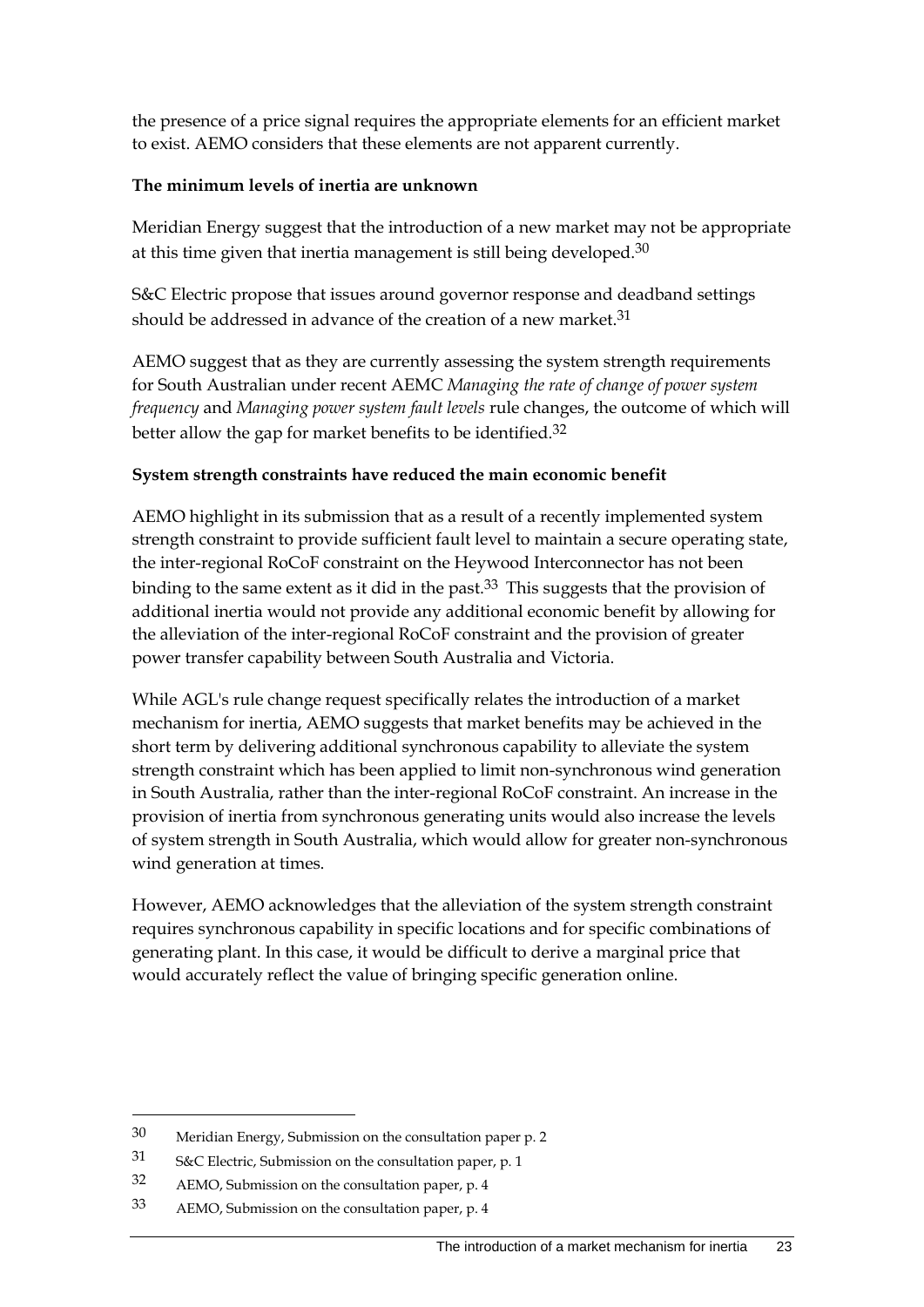## <span id="page-31-0"></span>**3.4 Assessing the need for an inertia market mechanism at this time**

The introduction of a market mechanism to realise the market benefit of inertia requires careful consideration to establish whether there is a compelling need for its introduction at this time. The Commission has considered a number of principle factors in its assessment:

- 1. The minimum levels of inertia required to maintain the system in a secure operating state has been addressed through final rules on the South Australian Government's rule change request on *Managing the rate of change of power system frequency*. Therefore there is less urgency associated with the provision of additional inertia above this minimum level
- 2. The minimum levels of inertia required to maintain the system in a secure operating state will be determined by AEMO over the next eight months. The level of the minimum inertia requirement will determine the extent to which there is any residual market benefits to be obtained from additional inertia.
- 3. The application of system strength constraints by AEMO to manage low system strength issues in South Australia has had a consequential impact on the alleviation of the inter-regional RoCoF constraint on the Heywood Interconnector, suggesting limited market benefits could be obtained from additional inertia at this time.

#### **3.4.1 Minimum levels of inertia required for system security have been addressed**

The Commission's final rule for the *Managing the rate of change of power system frequency*  rule change request, relates to the provision by TNSPs of the minimum level of inertia required to maintain secure operation of the power system. This can be distinguished from additional levels of inertia that may increase economic benefits by allowing for greater power transfers on the network, such as greater energy flows on interconnectors.34

An obligation on TNSPs to make minimum levels of inertia continuously available will provide a high degree of confidence that system security can be maintained.

The final rule does not provide a mechanism to realise the market benefits that could be obtained above the minimum level of inertia. However, these additional levels of inertia do not need to be continuously available in order to make sure that system security can be maintained. Instead, an economic trade-off exists between the costs of providing this additional inertia and the lower overall costs of energy production obtained through a less constrained operation of the power system. Additional inertia provided above the minimum level is less about maintaining the secure operation of the system and more about making sure that the efficient capability of the network is utilised in order to lower overall costs to consumers.

<sup>34</sup> See section 3.1 for a detailed discussion on this.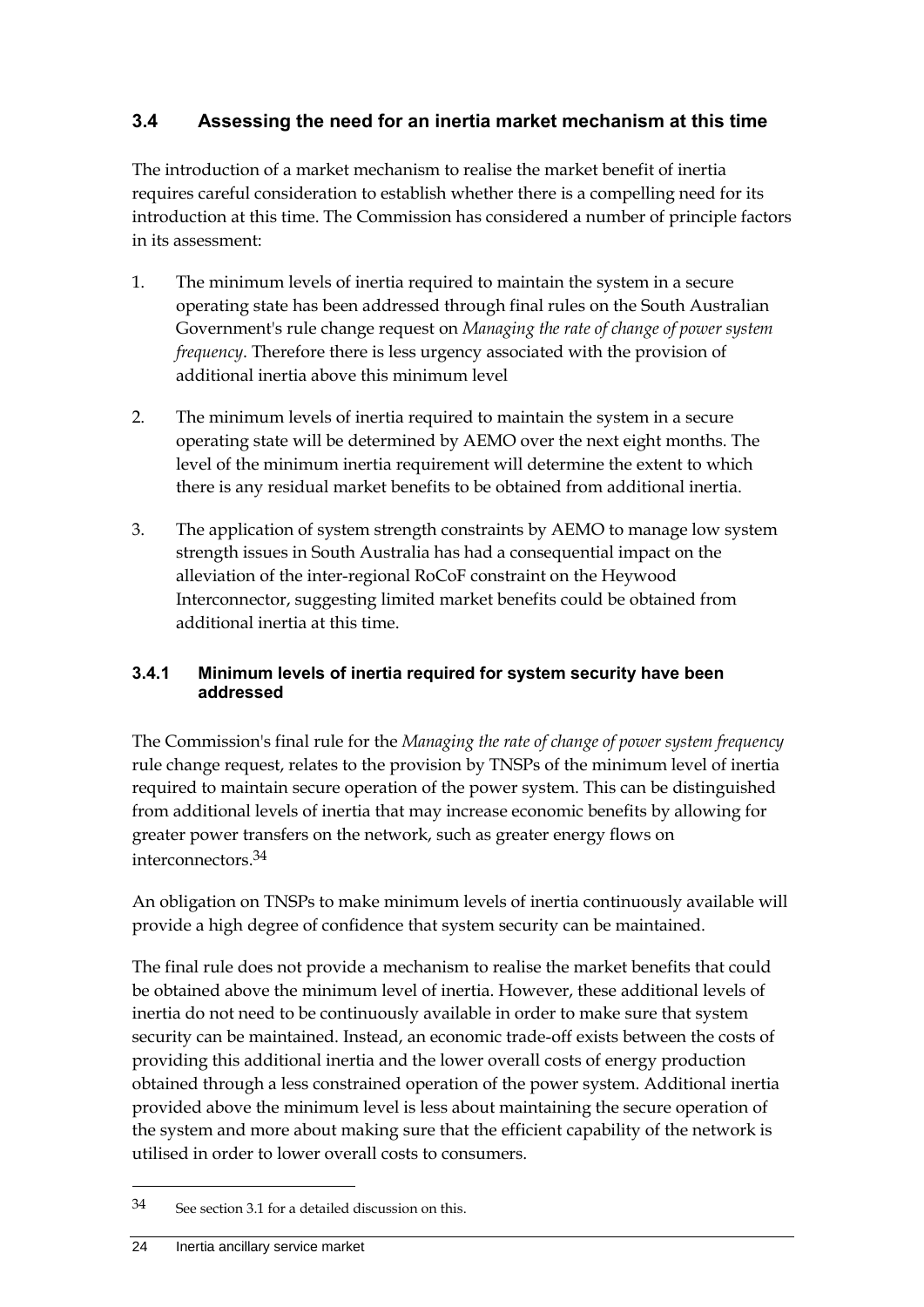However, the overall costs to consumers will only be lowered if the costs of providing additional inertia are lower than the market benefits that can be obtained through greater power transfers on the network. Therefore, the Commission considers that a market-based mechanism is likely to be more appropriate to deliver the market benefit aspect of inertia. However careful design of this mechanism is necessary in order to make sure that the potential economic benefits are realised in an efficient manner.

### **3.4.2 Minimum levels of inertia are to be determined by AEMO**

The final rule made by the Commission relating to the *Managing the rate of change of power system frequency* rule change places an obligation on AEMO to determine sub-networks in the NEM that are required to be able to operate independently as an island and, for each sub-network, to:

- determine the minimum required levels of inertia; and
- assess whether a shortfall in inertia exists or is likely to exist in the future.

The implementation of the final rule requires that AEMO must publish the inertia requirements methodology by 30 June 2018, setting out the process it will use to determine the inertia requirements for each inertia sub-network. AEMO must also make a determination of the inertia requirements for each inertia sub-network by 30 June 2018 applying the initial inertia requirements methodology.

A similar requirement has been applied to AEMO under the final rule on the South Australian Government's *Managing power system fault levels* rule change request<sup>35</sup> in relation to minimum levels of system strength.

It is not clear at this stage what the minimum required levels of inertia and system strength will be. However, this will have an impact on the extent to which there is residual market benefit to be obtained from the provision of additional inertia above this level.

The minimum required levels of inertia are likely to be relatively low as they are intended only to be sufficient to maintain the islanded system in a secure operating state under specific highly constrained conditions.

However, power system equipment that provides inertia, such as synchronous generating units and synchronous condensers, also provides system strength. Depending on the size of the minimum required levels of system strength, it is possible that some additional inertia may be provided by virtue of meeting the minimum system strength requirement. This additional inertia may provide for some consequential market benefit by allowing for a more unconstrained operation of the power system.

<sup>35</sup> AEMC, *Managing power system fault levels* - Rule determination, 19 September 2017.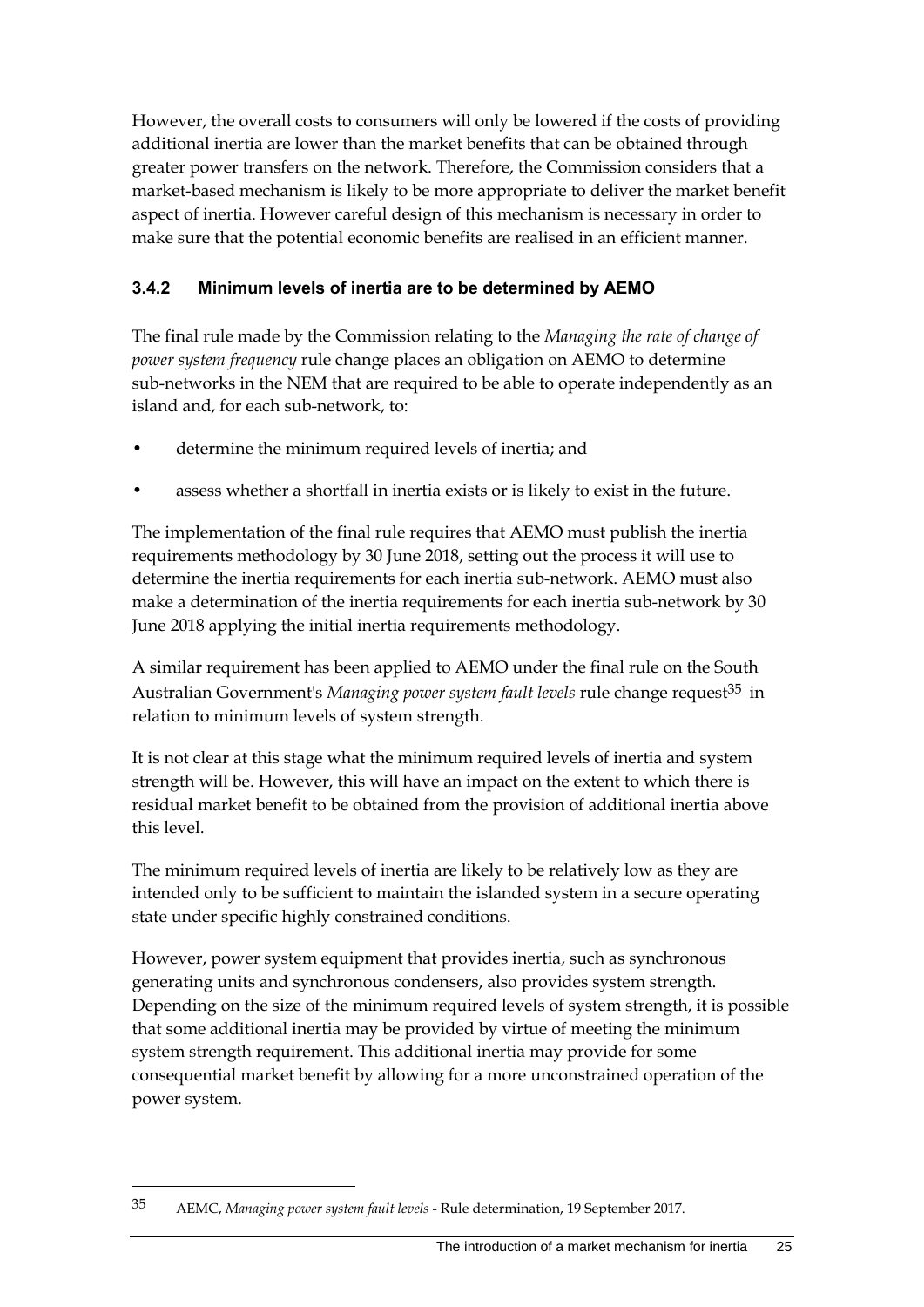Another issue which may also contribute to the size of the minimum inertia requirement is the recent decline in NEM frequency performance which has correlated with changes to governor settings on generating plant. This issue was identified as part of the AEMC's *System security frameworks review* final report36 and is being progressed as part of the *Frequency control frameworks review* which will examine the potential consequential impacts of reintroducing mandatory governor response requirements.

As AEMO is currently assessing the minimum inertia requirements, other aspects of the market and regulatory frameworks relevant to the system's inertia levels may change therefore the Commission considers it may be premature to introduce a market mechanism for additional inertia for market benefit until these factors are known. Until they are known the extent of the residual market benefit level is unclear.

#### **3.4.3 System strength constraints have reduced the main economic benefit**

As previously discussed in section 3.1.3, there has likely been some market benefit opportunities in South Australia for the alleviation of the inter-regional RoCoF constraint. However, the recent application of system strength constraints in South Australia has meant that the RoCoF constraint has not bound, reducing the potential market benefit that could be obtained through the provision of additional inertia.

Figure 3.3 shows the percentage of instances that the RoCoF constraint has bound on the Heywood Interconnector since October 2016. AEMO notes that the constraint has bound for 145 hours between 1 January and 27 May 2017, but has not bound since.<sup>37</sup>

The reason that the constraint has not bound since May is because AEMO has implemented a requirement in South Australia for a minimum level of synchronous generation to remain online at all times to address issues of low system strength. The minimum level of synchronous generation required to be online increases with the output of non-synchronous generation.38

Prior to the application of this constraint, AEMO had implemented a minimum requirement equivalent to the two largest synchronous machines to remain online at all times. However, further detailed power system studies have identified that a more complex arrangement of synchronous machines must remain online in order to maintain sufficient system strength for various dispatch levels of non-synchronous generation. These updated constraints were first applied on 2 July 2017. AEMO's system strength constraints are discussed in Box 3.1.

<sup>36</sup> The AEMC's *System security frameworks review* final report included a recommendation to "Assess whether mandatory governor response requirements should be introduced and investigate any consequential impacts (including on the methodology for determining causer pays factors for the recovery of regulation FCAS costs)".

<sup>37</sup> AEMO, Submission on the consultation paper, p. 4.

<sup>38</sup> AEMO, *South Australia System Strength Assessment*, September 2017, p. 5.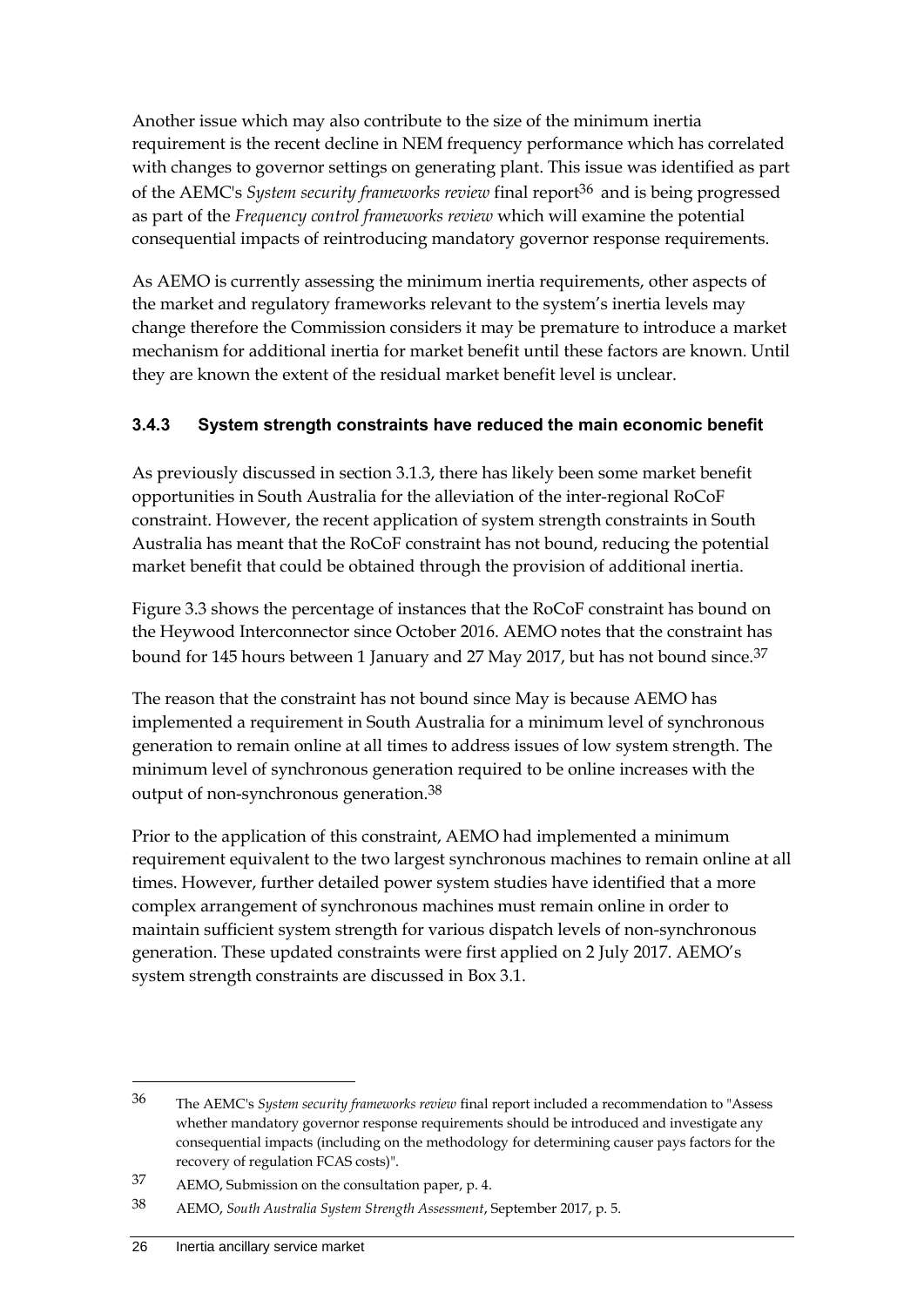#### **Figure 3.3 Percentage of time that a RoCoF constraint bound (where marginal value is not equal to zero)39**



While the requirement for a minimum number of synchronous generators relates to maintaining minimum levels of system strength, the additional inertia provided by these generating units has meant that the Heywood interconnector has not bound since the system strength constraint was put in place.

This suggests that there may be limited economic benefit to be gained from the introduction of a market mechanism to provide additional inertia at this time.

AEMO notes that the constraints associated with the system strength requirement have bound for 355 hours between their introduction in early July 2017 and the end of September 2017.40 Therefore, market benefits may be achieved in the short term by delivering additional synchronous capability to alleviate the system strength constraint rather than the inter-regional RoCoF constraint. However, the alleviation of the system strength constraint requires synchronous capability in specific locations and for specific combinations of generating plant. The Commission agrees with AEMO that it would be difficult to derive a marginal price bringing this additional capability online to alleviate the system strength constraint and allow for greater generation from non-synchronous wind.

To date, the focus for an additional inertia requirement has been on South Australia. It is not apparent at this stage, the extent to which other regions of the NEM may require the provision of additional inertia and therefore it is not clear that the alleviation of the

<sup>39</sup> S\_V\_NIL\_ROCOF refers to the RoCoF constraint on the Heywood interconnector flowing from South Australia to Victoria; V\_S\_NIL\_ROCOF refers to the RoCoF constraint on the Heywood interconnector flowing from Victoria to South Australia.

<sup>40</sup> AEMO, Submission on the consultation paper, p. 4.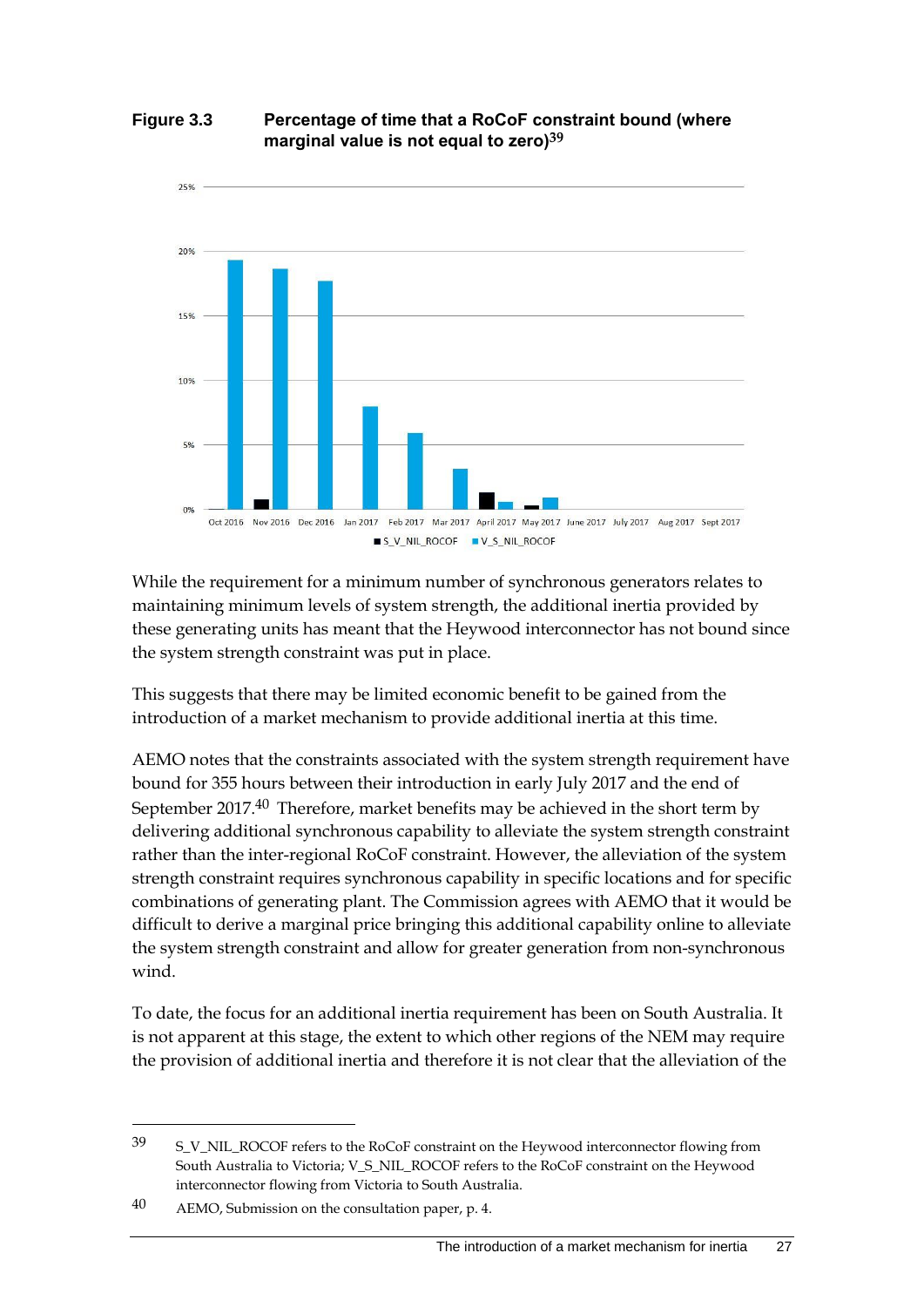inter-regional RoCoF constraints would provide an accurate value of inertia in regions other than South Australia.

As the generation mix changes, such as the increased penetration of non-synchronous generation and the subsequent retirement of large synchronous generating units, the requirements for inertia will also change. Inertia is likely to become more valuable into the future and therefore the development of a market mechanism for additional inertia for market benefit will be required to provide accurate price signals to promote efficient investment and to provide economic benefits to consumers.

### **Box 3.1 AEMO's system security constraints**

AEMO has conducted power system studies to evaluate the adequacy of system strength for a range of operating conditions, including various levels of synchronous and non-synchronous generation, with normal operating conditions in South Australia.

This analysis has identified that a more complex arrangement of synchronous machines must remain online, to maintain sufficient system strength for various non-synchronous generation dispatch levels. In order to address low system strength in South Australia, AEMO has applied and maintained a system strength constraint since 2 July 2017.

The constraint introduces a requirement for minimum numbers of large synchronous generating units to be operating at all times in accordance with the level of non-synchronous wind generation online:

- Between zero and 1200 MW of wind generation, there must be three synchronous generating units online; and
- With more than 1200 MW of wind generation, there must be four synchronous generating units online.

The constraint acts to constrain back the level of wind generation, which allows for a higher proportion of synchronous generation to meet demand. At times, AEMO may also direct synchronous generators to come online.

Details of the technical analysis that supports these South Australian system strength requirements, and the permitted configurations of synchronous generating units, were published by AEMO on 6 September 2017.41

<sup>41</sup> AEMO, South Australia System Strength Assessment, September 2017, p. 1.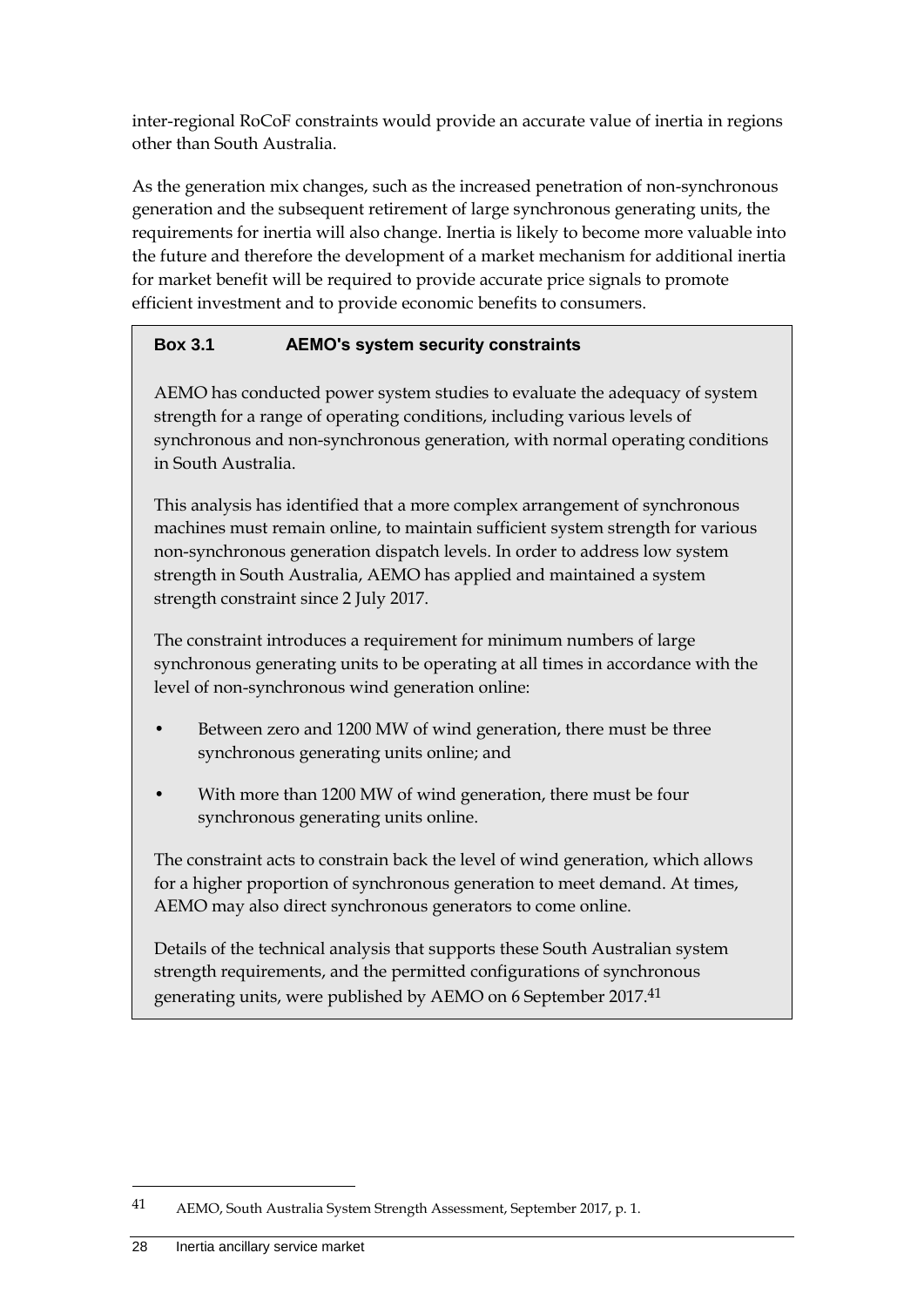# <span id="page-36-0"></span>**4 Future development of markets for frequency control**

<span id="page-36-2"></span>While the Commission is of the view that introducing a market sourcing mechanism for inertia is unlikely to contribute to the achievement of the NEO at this time, it considers that further assessment of the nature of a market sourcing mechanism and the timing of its introduction is warranted, given the power system's evolving needs.

The Commission intends to continue its assessment of the appropriate design of an inertia market mechanism through the *Frequency control frameworks review*, in which the consideration of issues relevant to the nature of any such mechanism are currently underway.

This chapter sets out:

- the Commission's and stakeholders' views on the limitations of the market sourcing approach for inertia that was presented in the consultation paper published on 5 September 2017
- areas for further understanding of power system frequency in order to design a market mechanism for additional inertia for market benefit and to potentially incorporate the provision of alternative frequency control services.

### <span id="page-36-1"></span>**4.1 The straw man market sourcing approach for inertia**

In the consultation paper published on 5 September 2017, the Commission presented a straw man design for a market-based mechanism to reflect the value of inertia. This design was based around inter-regional RoCoF constraints.

The Commission understands that, in the near future at least, RoCoF constraints on the mainland are most likely to be applied on an inter-regional basis and, that by restricting flows between regions, these constraints are likely to have the greatest economic impacts. As the value of additional inertia to alleviate inter-regional RoCoF constraints is related to the reduction in price separation between two regions, the straw man design option would reward inertia provision by making use of the inter-regional settlement residues (IRSRs) that accrue on interconnectors when a RoCoF constraint binds.

There are two principal components of the Commission's straw man market sourcing approach:

- A price for inertia based on the shadow price for the alleviation of a RoCoF constraint
- Payments to inertia providers through the use of IRSRs that accrue on an interconnector with a binding RoCoF constraint.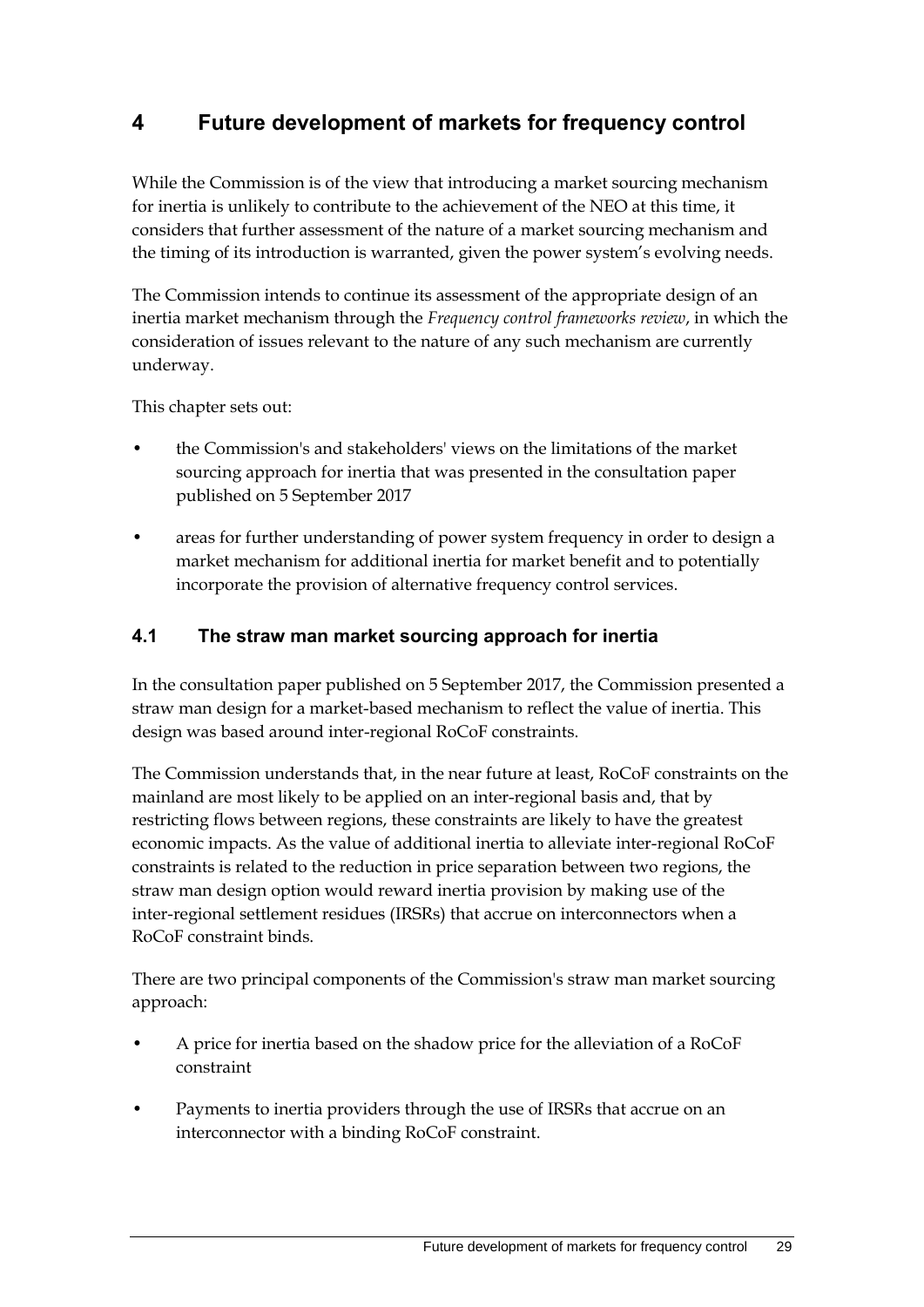### **Shadow pricing**

For every dispatch interval in the energy market, AEMO derives dispatch using the National Electricity Market Dispatch Engine (NEMDE) to bring supply and demand into balance.

An output, or by-product, of solving the dispatch program is the energy price for each region. The energy price is generally the value of the next unit of electricity available to be supplied to that region for that dispatch interval. It is the marginal cost of the constraint that supply must equal demand, while accounting for the presence of other constraints on the power system.

Separate prices can also be derived from these other constraints in the dispatch process as well. The 'shadow price' is equal to the marginal cost of a constraint, i.e. how much money could have been saved if the binding constraint were relaxed by a very small amount.

In the presence of RoCoF constraints, which are limited by the amount of inertia present, this principle can be applied to determine a price for inertia. In the case of South Australia, the critical constraint related to inertia is given by:

(25[Hz] x Heywood Flow [MW])/(RoCoF [Hz per second])≤Inertia [MWs]

Assuming that a hypothetical 1 MW.s (or simply a very small) provider of inertia is included in the system, taking the shadow price of this constraint would yield a price for inertia equal to its marginal value.

In other words, given a RoCoF limit, the incremental value of inertia could be determined by the value of an incremental increase in the flow on the Heywood Interconnector, i.e. the value of inertia relates to the difference in the regional reference prices between South Australia and Victoria.

## **Inertia funding through inter-regional settlement residues**

Inter-regional price separation occurs when interconnector capacity is limited and therefore insufficient to equalise the spot price by allowing enough power to flow from a lower to a higher priced region. If network conditions allow it, electricity flows from a lower price region toward a higher priced one. In an unconstrained network, with unlimited capacity, this would result in perfectly coupled prices in all regions, altered only by network losses. However, there is congestion in the NEM, and interconnectors do not always have enough capacity to allow for the equalisation of prices across regions.

When interconnectors are constrained, AEMO collects more money in the higher priced region (from consumers) than it needs to pay for the generation that has flowed from the lower priced region. The difference between the price paid in the importing region and the price received in the exporting region, multiplied by the amount of flow, is called an inter-regional settlements residue.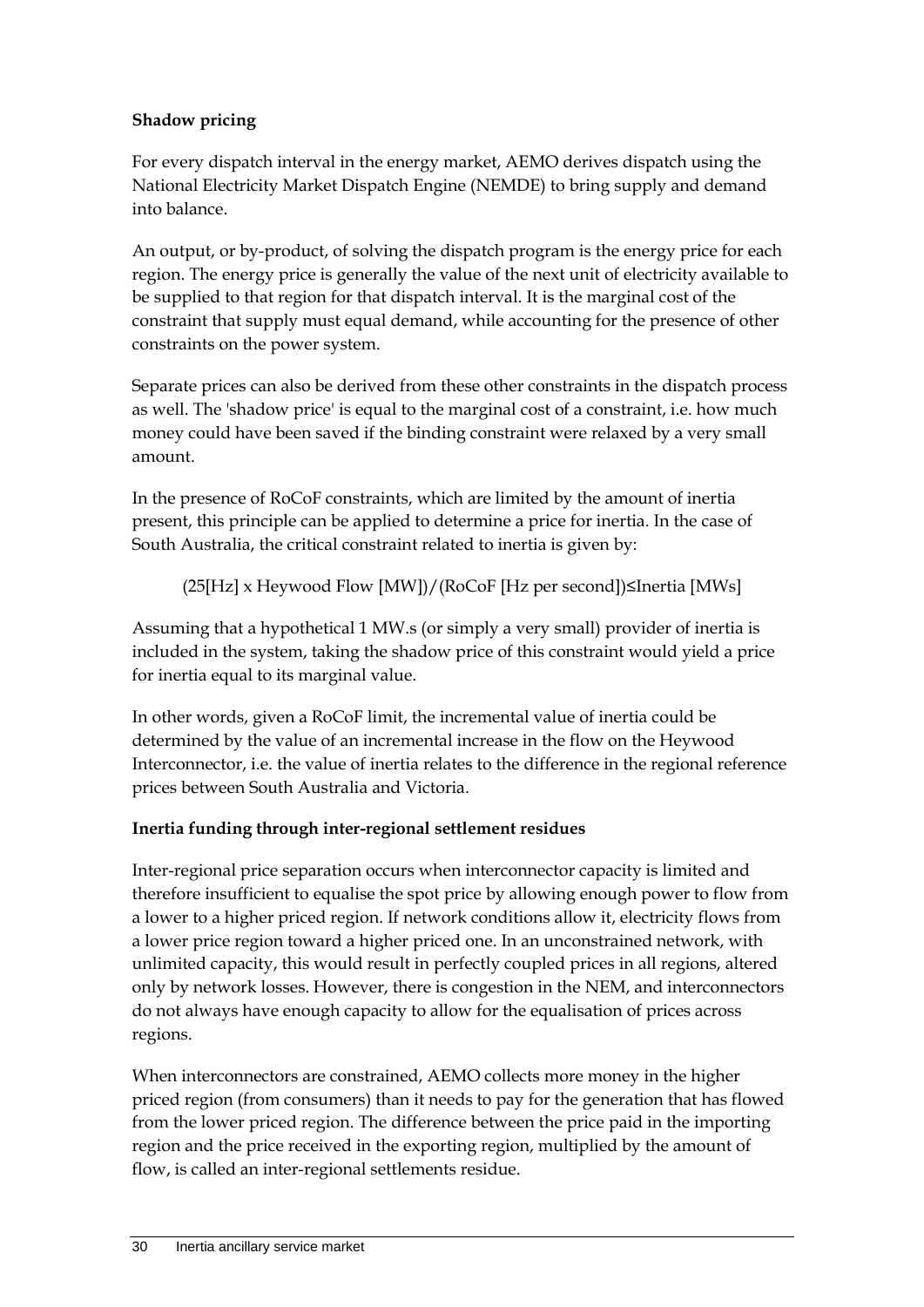Where an inter-regional RoCoF constraint binds, the IRSR is equal to the shadow price of inertia (as discussed above) multiplied by the amount of inertia in the constrained region. This is because the provision of an additional one MW.s of inertia would allow an additional amount of inter-regional transfer, and hence the shadow price of inertia is derived from the inter-regional price separation in the same way that the shadow price of the constraint would be for any other type of constraint.

As an example, in the presence of 4000MW.s of inertia in South Australia, a RoCoF constraint on the Heywood Interconnector may bind at a flow of 480MW. Assuming the price separation between South Australia and Victoria is \$100/MWh (and ignoring losses), the price of inertia can be calculated as:

 $\frac{480MW \times \$100/MWh}{4000MWs} = \$12/MWs/h$ 

 $RoCoF_{max} = 3Hzs$  $Inertia_{SA} = 4000$  MWs



Under the straw man mechanism, the IRSR funds accruing as a result of RoCoF constraints would be paid to inertia providers. Unlike the TNSP sourcing approach, all inertia providers would be eligible to provide the services, and would receive payments from settlement.

These payments would act as a signal to guide the enablement of inertia in the short term, and investment over the longer term. There would not be a separate inertia market, rather market participants would take expected inertia payments into account in structuring their energy market offers and making commitment decisions. Generators dispatched in the energy market who were providing inertia would receive inertia payments in addition to energy market payments.

At times of plentiful inertia, RoCoF constraints would not bind, there would be no inter-regional price separation and, hence, the inertia price would be zero. However, when RoCoF constraints bound, there would be a positive inertia price which would act to signal the value of inertia and encourage participants to provide additional inertia where the expected proceeds would exceed the incremental cost involved in doing so.

#### **Limitations of the straw man funding approach**

In the consultation paper, the Commission also noted that there are a number of reasons which may limit the effectiveness and efficiency of using the IRSR to fund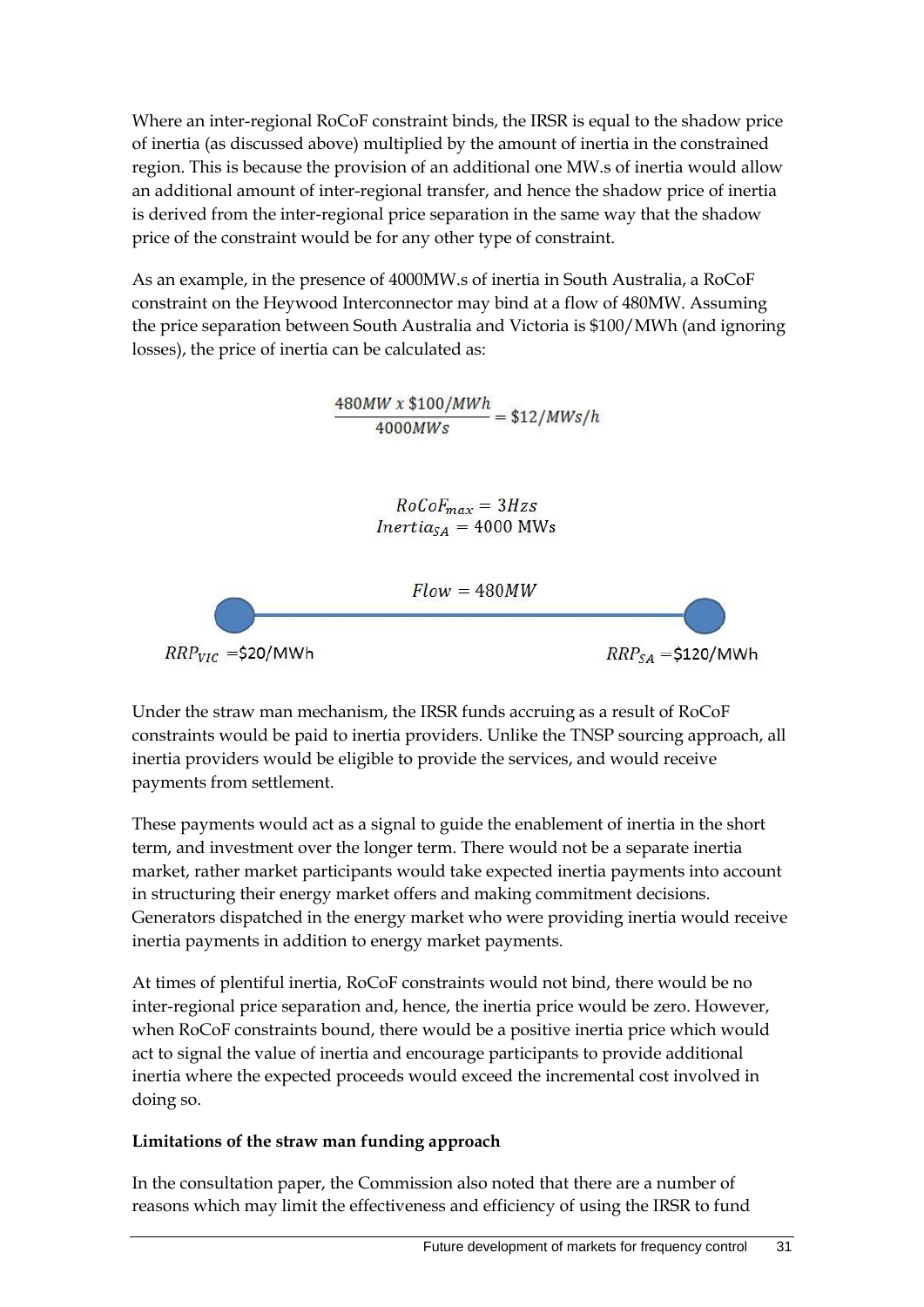inertia payments which may justify the adoption of an alternative approach. These reasons are summarised as follows.

- By transferring some IRSR funds away from settlement residue auction (SRA) units holders, this funding approach has the potential to reduce the effectiveness of SRA units as a means of hedging inter-regional spot price risk. This may require the development of alternative hedging products and may have the effect of delaying the potential timeframe for implementation of the straw man approach
- The straw man market sourcing approach would be introduced on the assumption that, at least in the near term, RoCoF constraints that restrict power flows between regions are likely to have the greatest economic impacts. However, the straw man funding approach using IRSRs would not address intra-regional RoCoF constraints or other types of constraints which are applied to manage system security.

## <span id="page-39-0"></span>**4.2 The development of future markets for frequency control**

The appropriate design of a market mechanism for additional inertia for market benefit will require further consideration of:

- the interaction of constraints to manage high RoCoF with other system security constraints
- how best to incorporate the value of alternative frequency control services.

#### **Understanding the requirements of the power system**

AEMO is working to further understand the limits of power system operation with low levels of synchronous capability. The potential challenges include issues of system security associated with high RoCoF but also include issues associated with low system strength and system stability.

AEMO considers that system security constraints to address these issues will need to be considered in a holistic manner.<sup>42</sup> Further investigation is required to ascertain if an appropriate mechanism to value system services such as inertia can be developed using the value of alleviating constraints as a proxy to capture this benefit. The development of constraints to accurately reflect the value of inertia will require power system modelling and analysis in order to more fully understand the physical requirements of the grid.

AEMO is best placed in its role as market operator to ascertain how an appropriate constraint could be developed that would be able to be used to reflect an efficient value of inertia.

<sup>42</sup> AEMO, Submission to the consultation paper, p. 3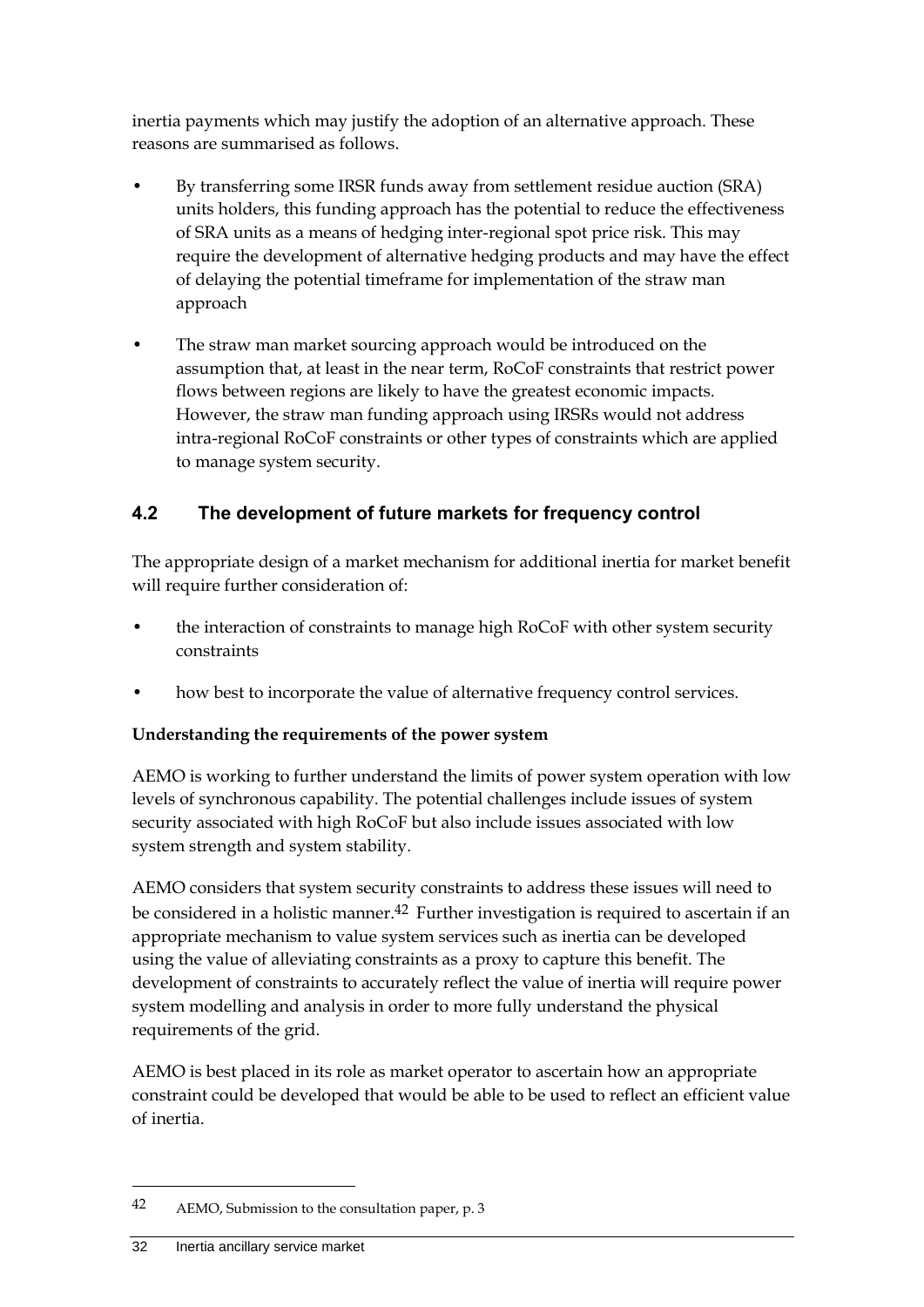AEMO's ongoing system security work program will be a key input to the development of future mechanisms to accurately value the provision of inertia in light of other system security constraints and the provision of alternative frequency control services.

#### **Incorporating other frequency control services**

Building on recommendations outlined in the *System security frameworks review*, a key work stream of the *Frequency control frameworks review* is to consider how best to integrate FFR services offered by new technologies into the ongoing response to frequency control.

Inertia and FFR are distinct services which perform different roles in the management of system frequency. Inertia acts to slow the rate of frequency change caused by a contingency. This is different to FFR, which actively injects power or reduces consumption to stop the frequency change and revert the frequency back towards normal operating levels. Nevertheless, an increase in the speed and quantity of FFR services may reduce the amount of inertia that is needed in order to control power system frequency following a contingency event.

New technologies, such as wind farms and batteries, offer the potential for frequency response services that act much faster than traditional services, perhaps as quickly as a few hundred milliseconds. However, the time delay of FFR technologies therefore implies that there is a level of inertia that must be online at any point in time to resist frequency changes at the time of the contingency event as well as over the first few hundred milliseconds following a contingency event. Beyond this initial time period, FFR technologies have the potential to be used in combination with inertia to stabilise system frequency.

However, beyond the first few hundred milliseconds, there is a potential trade-off that exists between the costs of supplying more inertia and obtaining FFR services. Consequently, there is an opportunity to co-optimise the provision of FFR, inertia and existing FCAS, to lower overall cost arrangements.

Further analysis is required to determine the appropriate frameworks to allow these services to be co-optimised.

AEMO is undertaking work to consider in detail how a technical specification for a FFR service might be developed.43

FFR services have not yet been deployed on a widespread basis, with limited experience operating a FFR-type contingency service in international markets. Some of the limited examples include a two-second FFR service recently implemented in

<sup>43</sup> AEMO, Fast Frequency Response Specification, Release of GE Energy Consulting Report, 15 March 2017, p. 2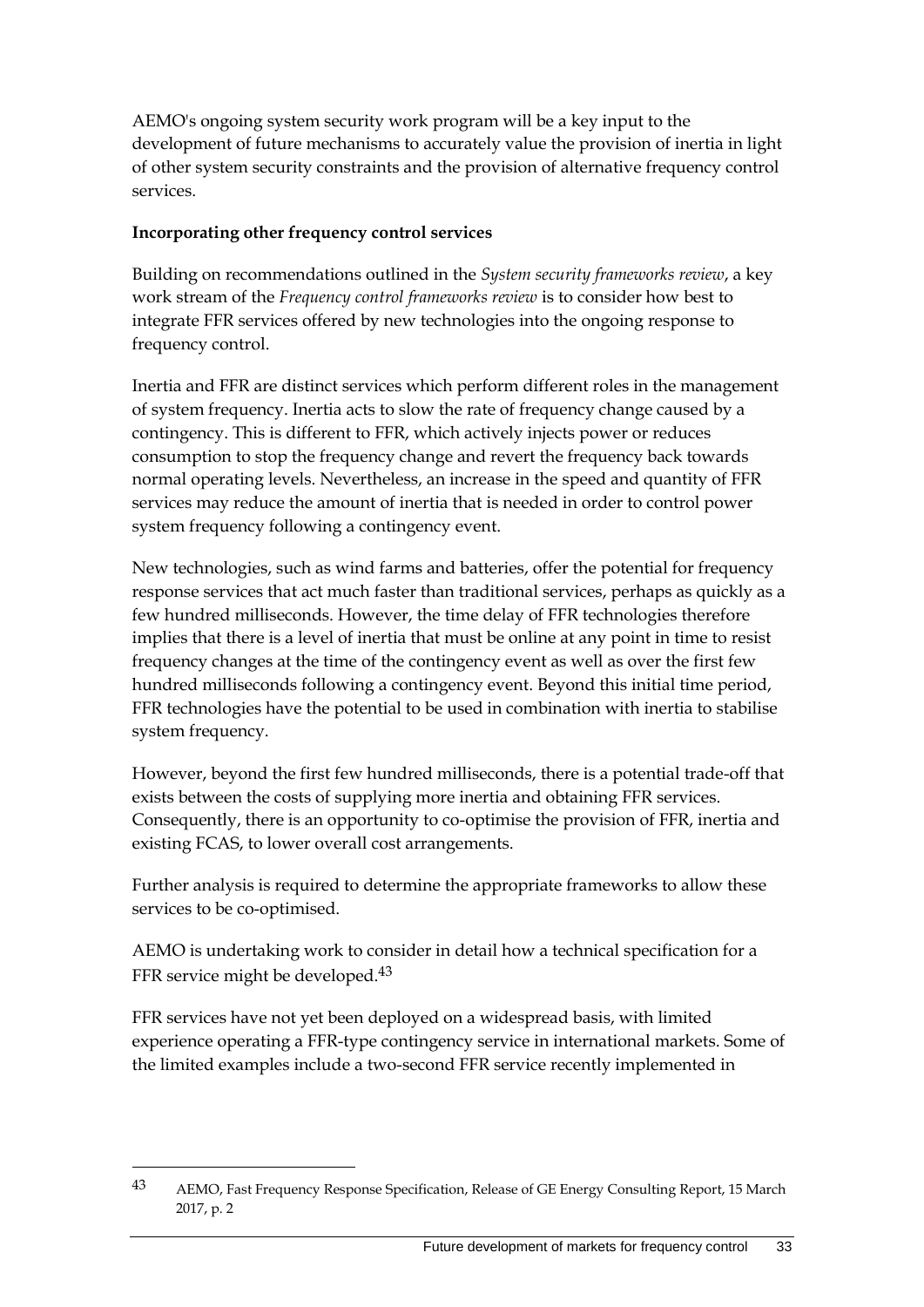Ireland (October 2016) and a one-second demand response service used in New Zealand.44

AEMO indicated that given the immaturity of these services, a process of learning facilitated by trials and experience is necessary.45 This will help to inform the capabilities of FFR services to contribute to maintaining frequency control and assess the potential for integration of other system services such as inertia and existing FCAS.

## <span id="page-41-0"></span>**4.3 AGL's view**

AGL consider that greater consideration is required as to whether the need for a market mechanism for inertia exists at present, given:

- the introduction of an obligation on TNSPs to provide the minimum levels of inertia through the AEMC's *Managing the rate of change of power system frequency rule change*, and
- other recent changes to system security requirements including those being set by the South Australian Office of the Technical Regulator, the South Australian Government's own investments in battery storage capability, diesel generation capacity and open cycle gas turbines and AEMO's market management given wind levels in South Australia.46

AGL propose that modelling of scenarios could provide evidence as to the potential value of inertia in a non-islanded region which would inform the design of a market mechanism.47

## <span id="page-41-1"></span>**4.4 Stakeholders' views**

#### **The use of RoCoF constraints to value inertia**

Many stakeholders support the use of shadow pricing as a means to value inertia<sup>48</sup> however many also raise concerns around this approach.

AEMO suggests that a shadow price of inertia may not be sufficient to address all the physical requirements of the grid and a more holistic approach is required.49

<sup>44</sup> DGA Consulting, International Review of Frequency Control Adaptation – Report for the Australian Energy Market Operator, 14 October 2016, pp. 89 & 111.

<sup>45</sup> AEMO, Fast Frequency Response in the NEM - working paper , August 2017, p.21

<sup>46</sup> AGL, Submission on the consultation paper, p. 1

<sup>47</sup> AGL, Submission on the consultation paper, p. 2

<sup>48</sup> HydroTas, Submission on the consultation paper, p. 1; ERM Power, Submission on the consultation paper, p. 3

<sup>49</sup> AEMO, Submission on the consultation paper, p. 3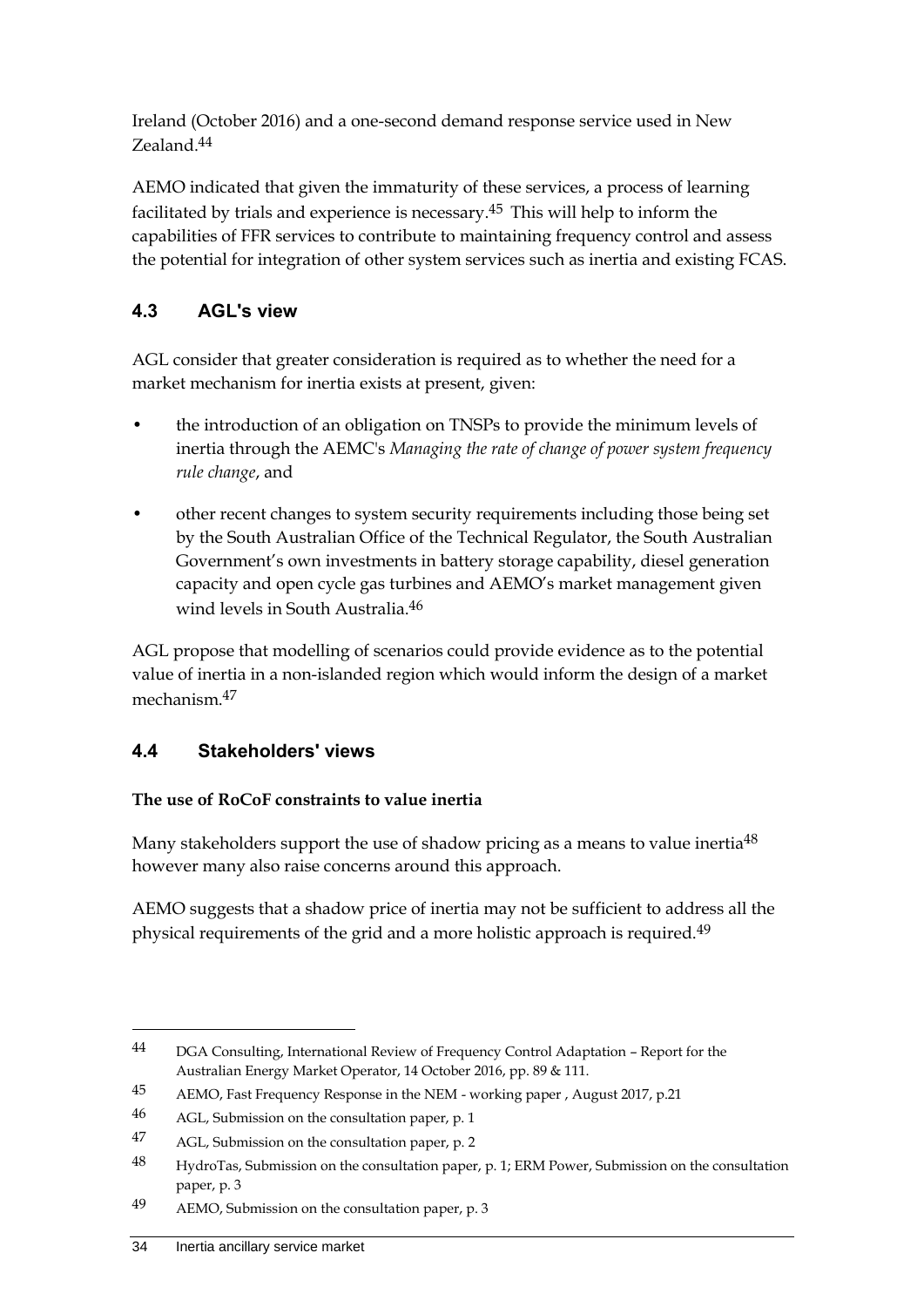Energy Australia raise concerns that the use of a shadow price, where inertia is valued based on the size of the price separation when there is an interconnector constraint, could have distortionary impacts on the energy market.<sup>50</sup>

ENGIE suggest that a binding RoCoF constraint in one particular five-minute dispatch interval will be unlikely to be sufficient incentive for a participant to decide to commit.51

#### **Inter-regional settlement residue to fund inertia payments**

The majority of stakeholders raise concerns around the use of this funding approach.<sup>52</sup> Stakeholders consider that the impact of using the IRSR funds on the existing settlements residue auctions have the potential to degrade the effectiveness of SRAs and therefore reduce their usefulness in the ability to hedge against inter-regional price risk.

Many also consider that encouraging a hedging market for inertia would add unnecessary complexity to the design of the mechanism.<sup>53</sup>

Both Hydro Tasmania and TasNetworks note that the proposed design is not a NEM wide solution as it would be incompatible with market network service provider (MNSP) funding models.54

#### **Alternative approaches**

<u>.</u>

Some stakeholders propose alternative models for the provision of additional inertia for market benefit.

ERM Power suggests the use of a close to real time market similar to the provision for fast start generators. It also suggests the use of procured network support and control ancillary services (NSCAS) to be dispatched on a day ahead basis.55

AEMO recommends the introduction of a centrally managed contract market for inertia to ensure services are considered in a holistic manner and to allow TNSPs and other providers to compete on an equal footing.<sup>56</sup>

<sup>50</sup> Energy Australia, Submission on the consultation paper, p. 2

<sup>51</sup> ENGIE, Submission on the consultation paper, p. 3

<sup>52</sup> AGL, Submission on the consultation paper, p. 2; Meridian Energy, Submission on the consultation paper, p. 2; Snowy Hydro, Submission on the consultation paper, p. 2; Energy Australia, Submission on the consultation paper, p. 2; Origin Energy, Submission on the consultation paper, p. 1; ERM Power, Submission on the consultation paper, p. 3; Clean Energy Council, Submission on the consultation paper, p. 4; TransGrid, Submission on the consultation paper, p. 3

<sup>53</sup> Australian Energy Council, Submission on the consultation paper, p. 2; AEMO, Submission on the consultation paper, p. 5

<sup>54</sup> HydroTas, Submission on the consultation paper, p. 1; TasNetworks, Submission on the consultation paper, p. 2

<sup>55</sup> ERM Power, Submission on the consultation paper, p. 1

<sup>56</sup> AEMO, Submission on the consultation paper, p. 6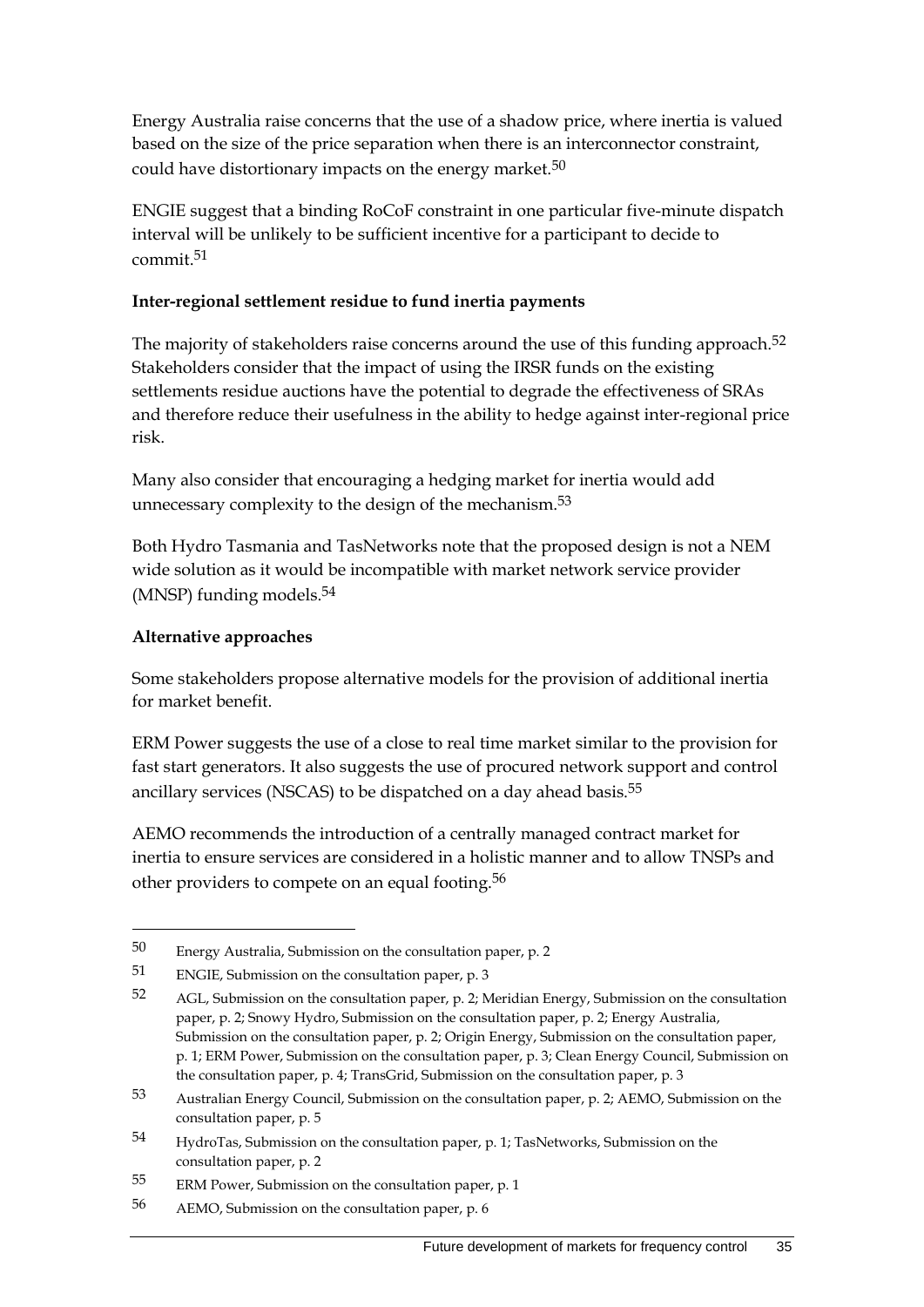#### **Future development and incorporation of other frequency control services**

Many stakeholders raise concerns around the premature introduction of a market mechanism for additional inertia for market benefit and consider that a greater understanding of the design requirements of a new market is required to produce the most efficient outcomes for consumers. Many stakeholders have suggested delaying the introduction of a market for inertia until after the AEMC's *Frequency control frameworks review* is complete in mid-2018.

Meridian Energy suggests that further quantitative analysis is required to ascertain how a market for inertia may develop.<sup>57</sup> This is supported by Energy Australia<sup>58</sup> and the Australian Energy Council<sup>59</sup> who consider that this rule change should be delayed until a wider review of frequency management is undertaken. $60$ 

S&C Electric specifically proposes that further investigation around issues such as governor response and deadband settings should be addressed in advance of the creation of a new market.<sup>61</sup>

Snowy Hydro considers that a review of FCAS markets should be completed to allow for consideration around how the co-optimisation of all ancillary services could be developed.62

Reach Solar Energy advocates the completion of the trial AEMO is currently conducting in advance of further changes being introduced, namely the trial at Hornsdale 3 wind farm for the provision of ancillary services.<sup>63</sup> Reach Solar suggest that delaying implementation will also allow a greater understanding of international experiences to assist in market development in the NEM.64

AEMO suggest that further information is required to drive the efficient development of the power system.65

AEMO is working to further understand the limits of operation of a power system with very low levels of synchronous capability, and refine the definition of the various fundamental system needs. This includes unbundling needs so they can be identified, valued properly, provided when needed and have costs recovered efficiently.<sup>66</sup>

<sup>57</sup> Meridian Energy, Submission on the consultation paper, p. 1

<sup>58</sup> Energy Australia, Submission on the consultation paper, p. 1

<sup>59</sup> Australian Energy Council, Submission on the consultation paper, p. 1

<sup>60</sup> Energy Australia, Submission on the consultation paper, p. 2

<sup>61</sup> S&C Electric, Submission on the consultation paper, p. 1

<sup>62</sup> Snowy Hydro, Submission on the consultation paper, p. 3

<sup>63</sup> Reach Solar Energy, Submission on the consultation paper, p. 4

<sup>64</sup> Reach Solar Energy, Submission on the consultation paper, p. 4

<sup>65</sup> AEMO, Submission on the consultation paper, p. 3

<sup>66</sup> AEMO, Submission on the consultation paper, p. 3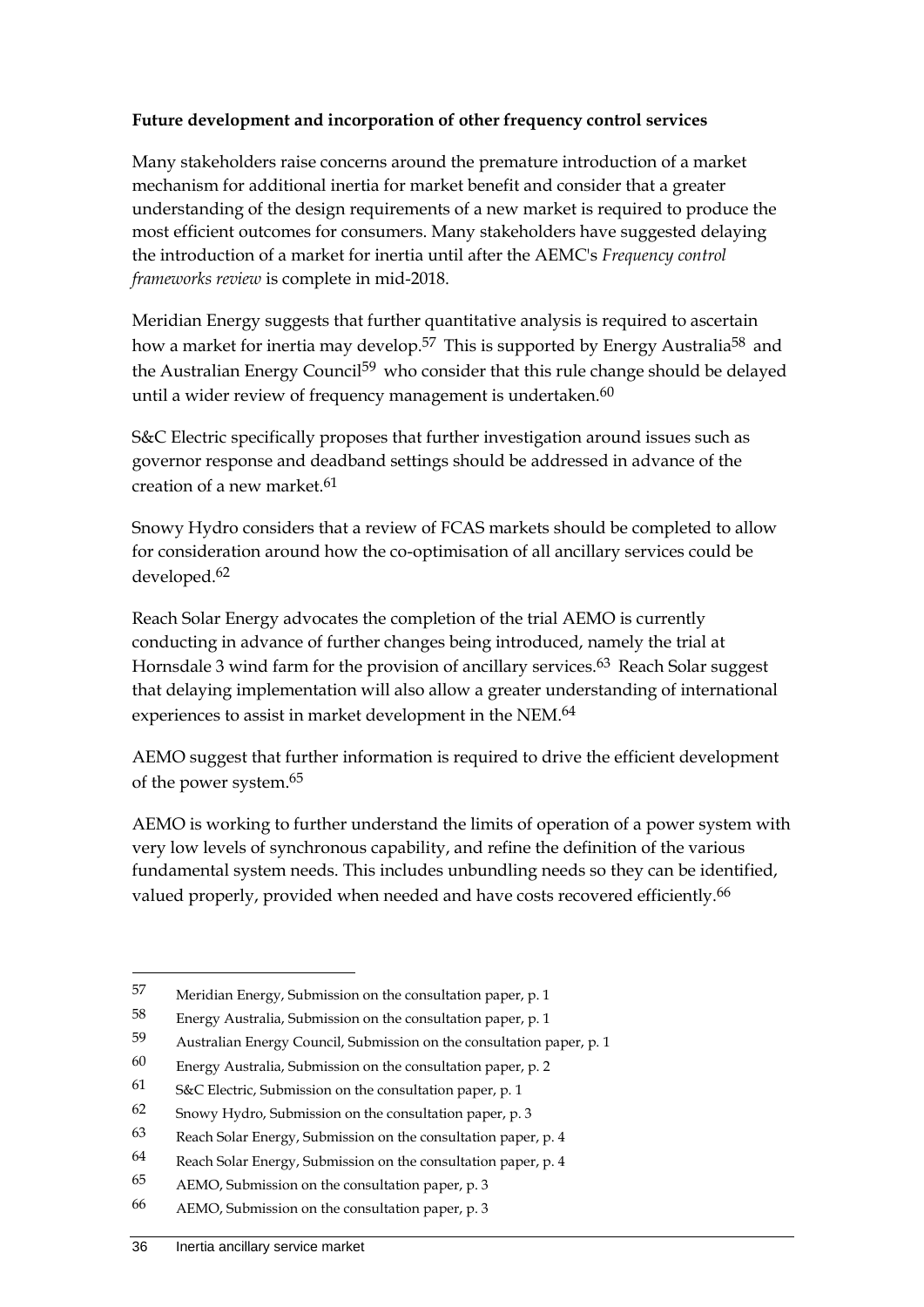AEMO consider that system security constraints need to be considered in a holistic manner. The development of constraints to accurately reflect the value of inertia will require that the physical requirements of the grid are considered to allow a market mechanism to operate effectively.67

## <span id="page-44-0"></span>**4.5 Facilitating future development**

The Commission has come to the view that a market-based mechanism would offer an open and transparent approach that would best facilitate competition in the provision of inertia. However, the Commission also recognises the views expressed in stakeholder submissions that there are a number of reasons which may limit the effectiveness and efficiency of the straw man market sourcing approach.

As discussed in section [4.1,](#page-36-1) the Commission identified that the use of IRSRs to fund payments for inertia may limit the effectiveness of SRAs to the extent that they are used to hedge inter-regional price risk. As part of its consultation paper, the Commission presented alternative funding approaches for inertia payments, which stakeholders also expressed views on, including the use of SRA proceeds, SRA proceeds plus additional funding from TUoS charges, or an additional charge on beneficiaries.

The Commission also explored some potential alternative options for the provision of additional inertia as part of the *System security market frameworks review*. This included some options proposed by stakeholders in response to the consultation paper, such as the centrally managed contract market suggested by AEMO.<sup>68</sup>

The Commission considers that there may be relevance in continuing to assess this option in the design of market mechanism for additional inertia for market benefit. However, the Commission also considers that such an approach may not be appropriate in this instance as it may be difficult to develop clear criteria by which AEMO could assess competing or disparate offers, and that consumers would likely bear the risks of any under or over-procurement.

The Commission intends to continue its assessment of the appropriate design of an inertia market mechanism through the *Frequency control frameworks review*. The Commission acknowledges that further work required to gain a greater understanding of the frequency requirements of the power system in advance of the introduction of a new market.

AEMO's work on the limits of power system operation will be a key input to the AEMC's *Frequency control frameworks review* which is considering the market and regulatory frameworks necessary to support better frequency control in the NEM.

<sup>67</sup> AEMO, Submission on the consultation paper,, p. 3

<sup>68</sup> AEMO, Submission on the consultation paper, p. 5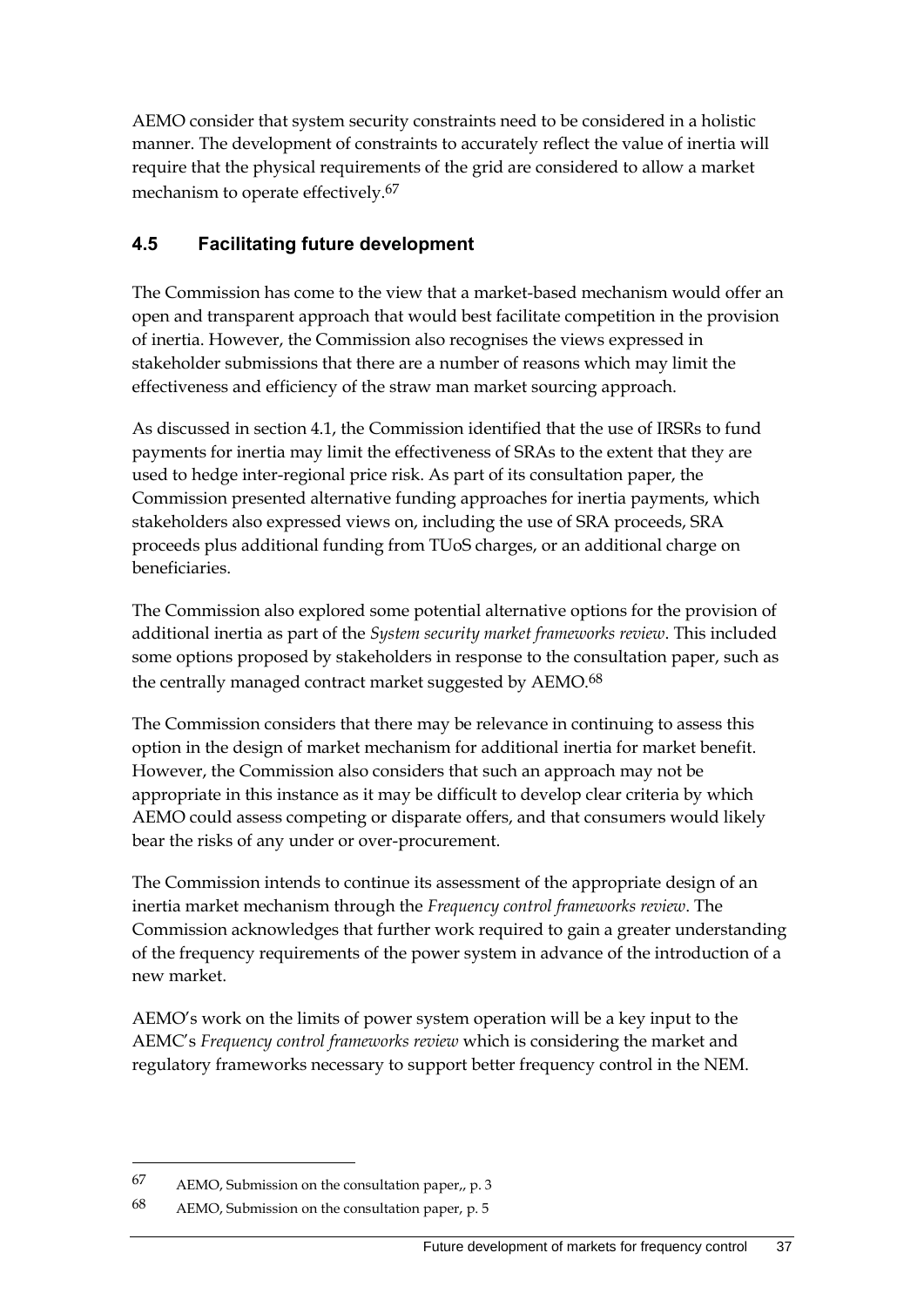The review will first consider the outcome of AEMO's work on recent frequency control performance related to generator governor control.<sup>69</sup>

The terms of reference for the review also include a longer-term reassessment of FCAS frameworks to be undertaken. The objective of this work will be to determine how to most appropriately incorporate FFR into FCAS markets and will also offer the opportunity to consider wider questions as to whether existing FCAS markets will remain relevant in terms of meeting the emerging needs of frequency control in the NEM. This, might for instance, include reconsidering the rationale for the specific services that currently exist, in addition to considering the case for additional services.

Going forward, FCAS may also increasingly need to be optimised against dynamic system characteristics, such as the presence of inertia in each dispatch interval. As outlined in section 3.4.3, it is not clear that additional inertia targeted at alleviating inter-regional RoCoF constraints is where the opportunities for market benefits now lie. However, as levels of inertia decline into the future, a level of inertia will be required to manage contingencies across the NEM as a whole (e.g. loss of the largest generator). Consequently, any long term review of FCAS markets will need to consider how inertia provision can best be co-optimised against FCAS, with this potentially requiring the development of additional inertia services.

This analysis will provide a key input into establishing how inertia can be appropriately valued and integrated with existing market frameworks and alternative frequency control services such as FFR.

The *Frequency control frameworks review* will continue to be coordinated with the ongoing technical work being completed by AEMO on frequency control issues.

The Commission considers that a mechanism that guides the provision of additional inertia for market benefit could further contribute to the achievement of the NEO. However, such a mechanism requires careful design due to the potential impacts on the operation of the energy and ancillary services markets.

<sup>69</sup> AEMO commissioned expert advice on the causes and impacts of deteriorating frequency control performance, for consideration by its Ancillary Services Technical Advisory Group. The Commission is considering the outcome of this work and its implications through the *frequency control frameworks review.*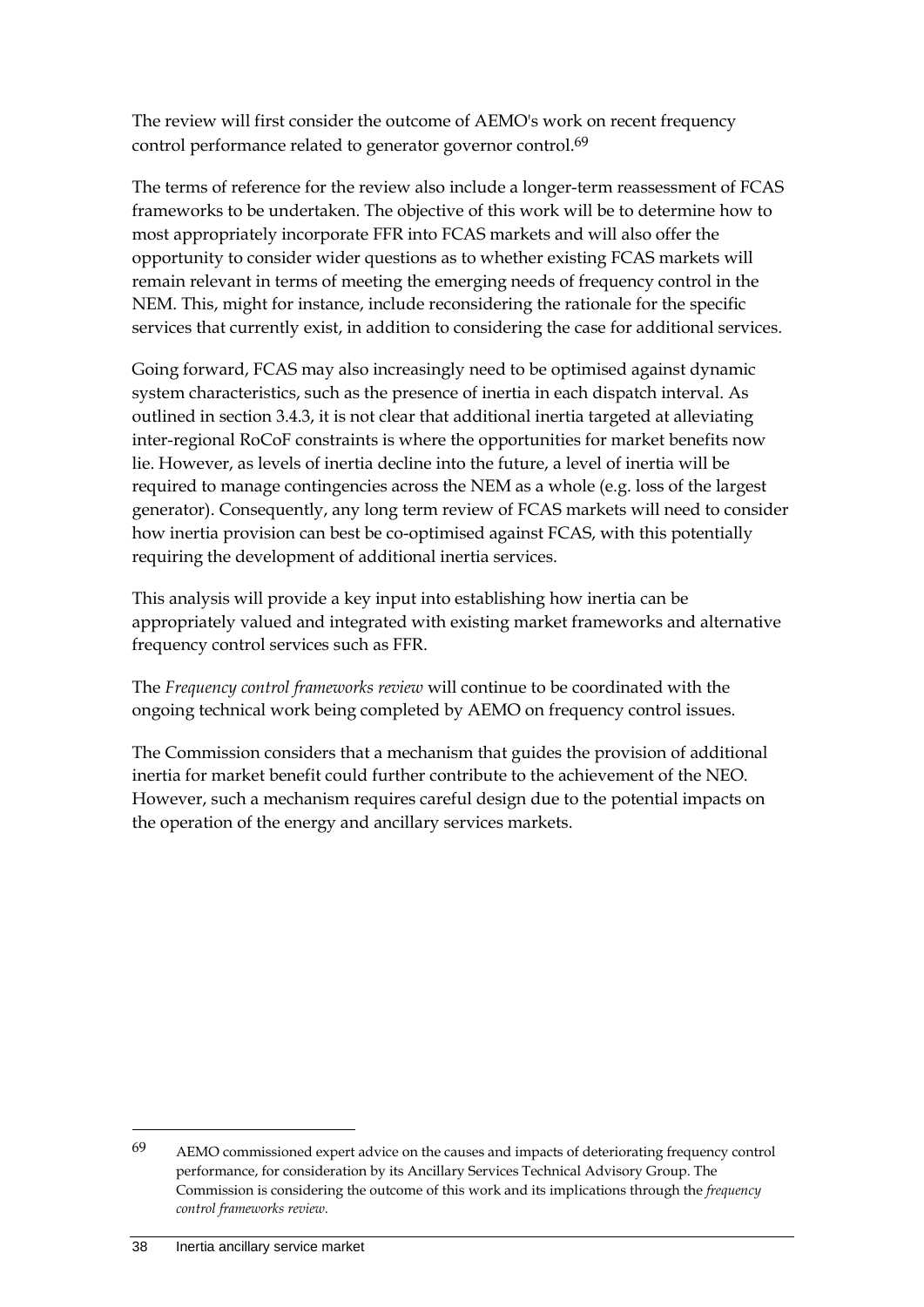# <span id="page-46-0"></span>**Abbreviations**

| <b>AEMC</b> or Commission | Australian Energy Market Commission            |
|---------------------------|------------------------------------------------|
| <b>AEMO</b>               | Australian Energy Market Operator              |
| <b>AGC</b>                | Automatic generation control                   |
| <b>FCAS</b>               | Frequency control ancillary services           |
| <b>FFR</b>                | Fast frequency response                        |
| <b>FOS</b>                | <b>Frequency Operating Standards</b>           |
| <b>MCE</b>                | Ministerial Council on Energy                  |
| <b>MNSP</b>               | Market network service provider                |
| <b>NEL</b>                | National Electricity Law                       |
| <b>NEM</b>                | National Electricity Market                    |
| <b>NEO</b>                | National electricity objective                 |
| <b>NER</b>                | National Electricity Rules                     |
| <b>NSCAS</b>              | Network support and control ancillary services |
| <b>PIAC</b>               | Public Interest Advocacy Centre                |
| RoCoF                     | Rate of change of frequency                    |
| <b>SRA</b>                | Settlement residue auction                     |
| <b>TNSP</b>               | <b>Transmission Network Service Provider</b>   |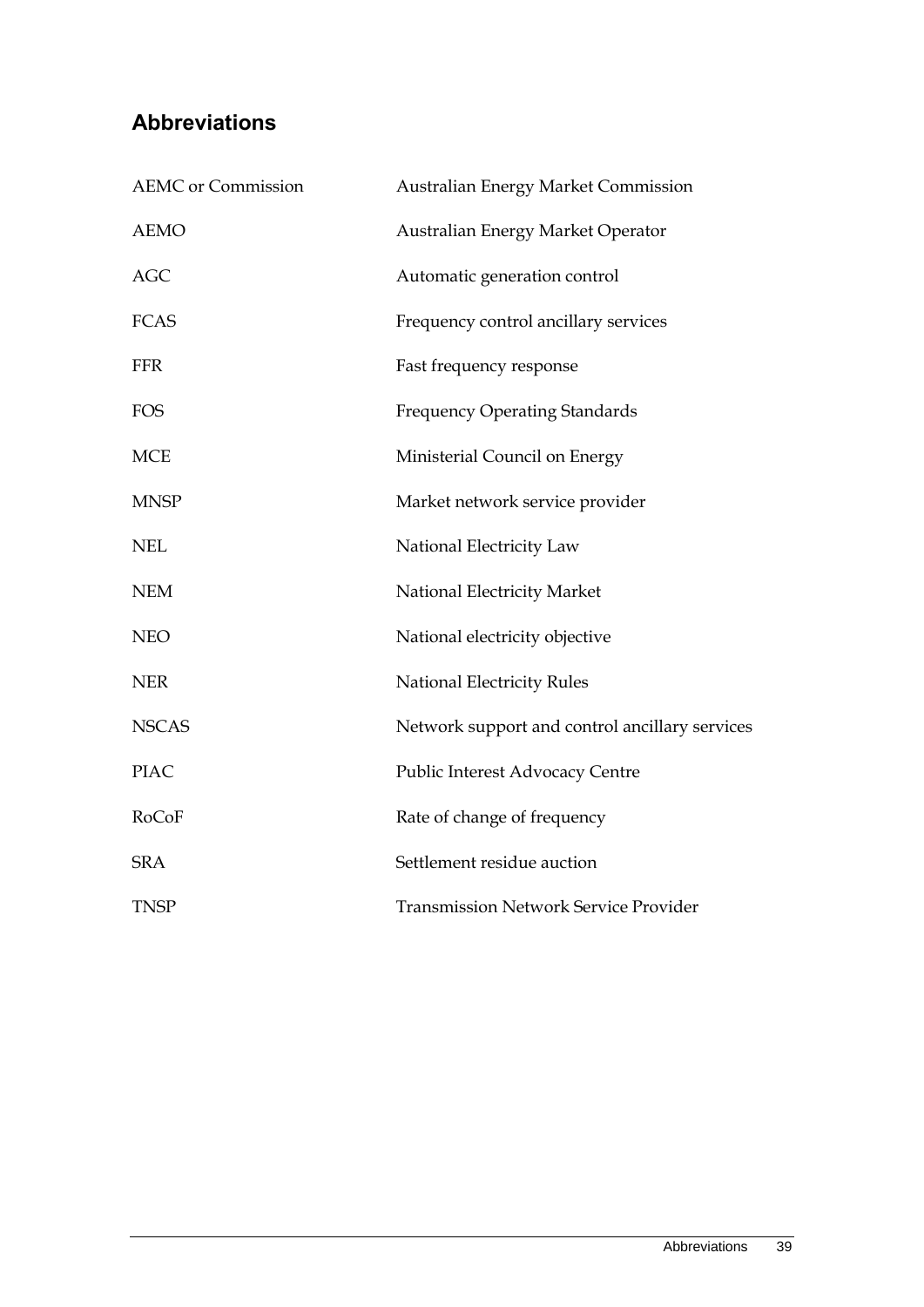# <span id="page-47-0"></span>**A Maintaining the power system in a secure operating state**

The level of inertia required to maintain an islanded region in a secure operating state is based on a consideration of a number of different factors:

Level of required inertia Size of contingency **Additional** Maximum RoCoF contingent inertia events

#### **Figure A.1 Factors that affect the secure operating level of inertia**

#### *Maximum RoCoF*

The level of inertia required to maintain the islanded sub-network in a secure operating state would depend on the availability and capability of other frequency control services in the islanded system. The RoCoF would need to be limited to provide sufficient time for the fastest FCAS to respond and maintain the system frequency within the bounds of the FOS.

Contingency FCAS is controlled locally by generators and consists of technologies designed to detect and respond to larger frequency deviations that occur following contingency events.

The fastest existing contingency FCAS operates within timeframes of less than six seconds. However, it is likely that most of this contingency FCAS could operate over shorter timeframes. Specific analysis would need to be undertaken to determine the exact range and magnitude of response times from frequency control services in each sub-network.

Faster response services, such as FFR, could also increase the allowable RoCoF by providing much shorter response times. Less inertia would be needed to maintain the system frequency within the bounds of the FOS for a given contingency size.

Governor settings on generating plants also contribute to allowable RoCoF and affect the secure operating level of inertia.

#### *Size of contingency events*

The level of inertia required to limit the RoCoF is proportional to the size of the immediate shortfall in supply or demand arising from the contingency event. The larger the contingency event, the more inertia is required to limit the level of the RoCoF.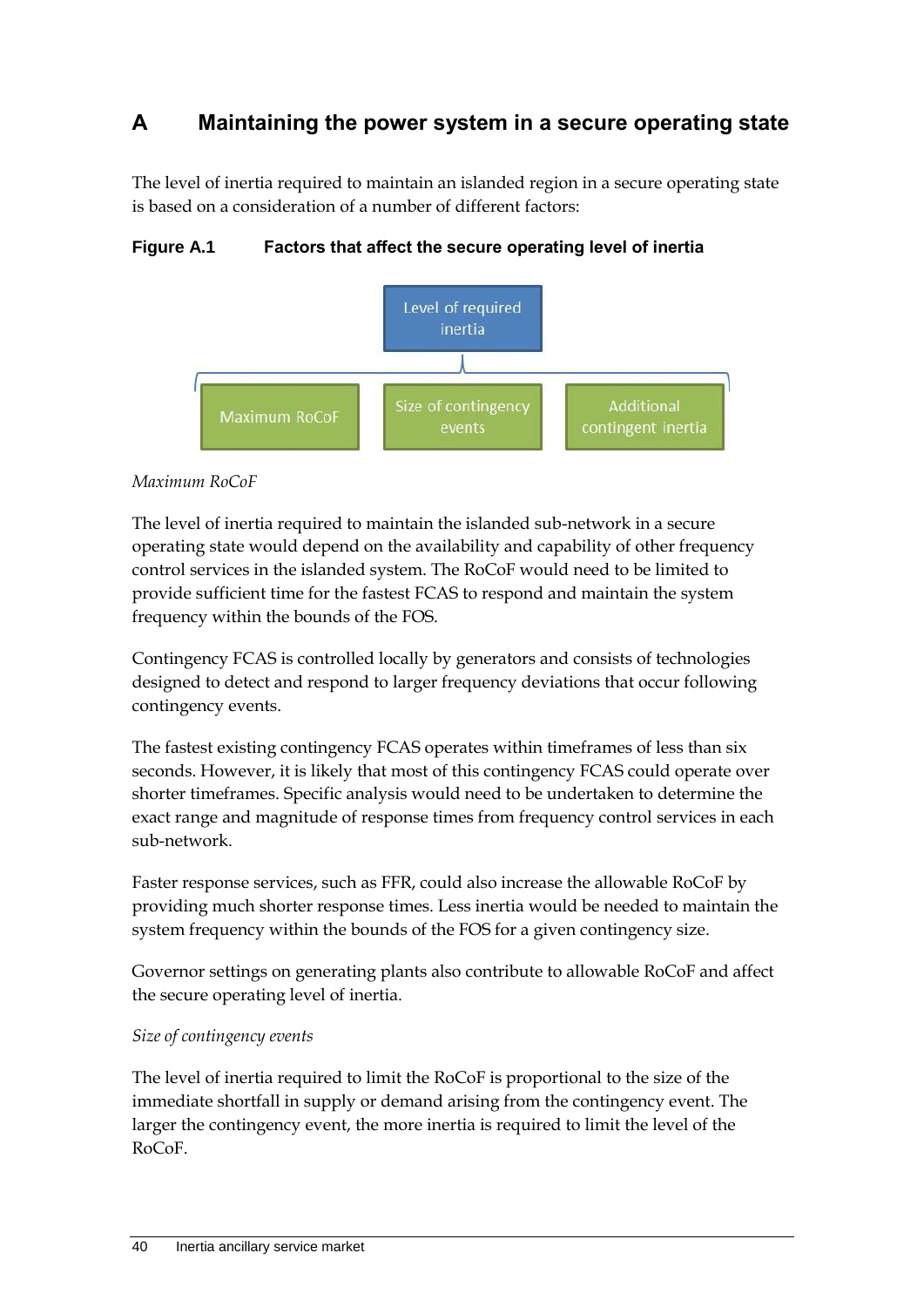The maximum expected contingency size when operating the sub-network as an islanded system would influence the level of inertia required. It is likely that separation and islanding would require the sub-network to be operated in a highly constrained state. This would likely require some load shedding to occur and generating units to be constrained to their minimum operating output. As such, the maximum potential contingency size when operating as an island is likely to be substantially smaller than would be the case under normal operating conditions.

It is expected that the secure operating level of inertia would need to be large enough to account for a contingency equal to the largest minimum operating output from a single generating unit in the sub-network.

#### *Additional contingent inertia*

The secure operating level of inertia is intended to be able to maintain the sub-network in a secure operating state when islanded. This should mean that the islanded system can withstand the occurrence of a credible contingency within the sub-network and be able to maintain the system in at least a satisfactory operating state immediately following the contingency.

However, the likelihood of maintaining a satisfactory operating state would be greatly reduced if the contingency that occurs is the loss of a synchronous generating unit. Not only would the contingency event cause a change in the frequency but the ability of the system to dampen this change in frequency would be diminished by the loss of inertia from the synchronous generating unit.

Therefore, additional inertia will need to be provided to account for the possibility that the contingency that occurs is the loss of a synchronous generating unit. This additional inertia would be equal to the amount of inertia provided by an individual generating unit in the sub-network. This generating unit could be either:

- the generating unit providing the most amount of inertia to the system; or
- the generating unit with the highest minimum operating output, representing the largest contingency.

It is likely that the withstand capabilities of the generating units to high RoCoF would need to be taken into account in determining the specific individual generating unit.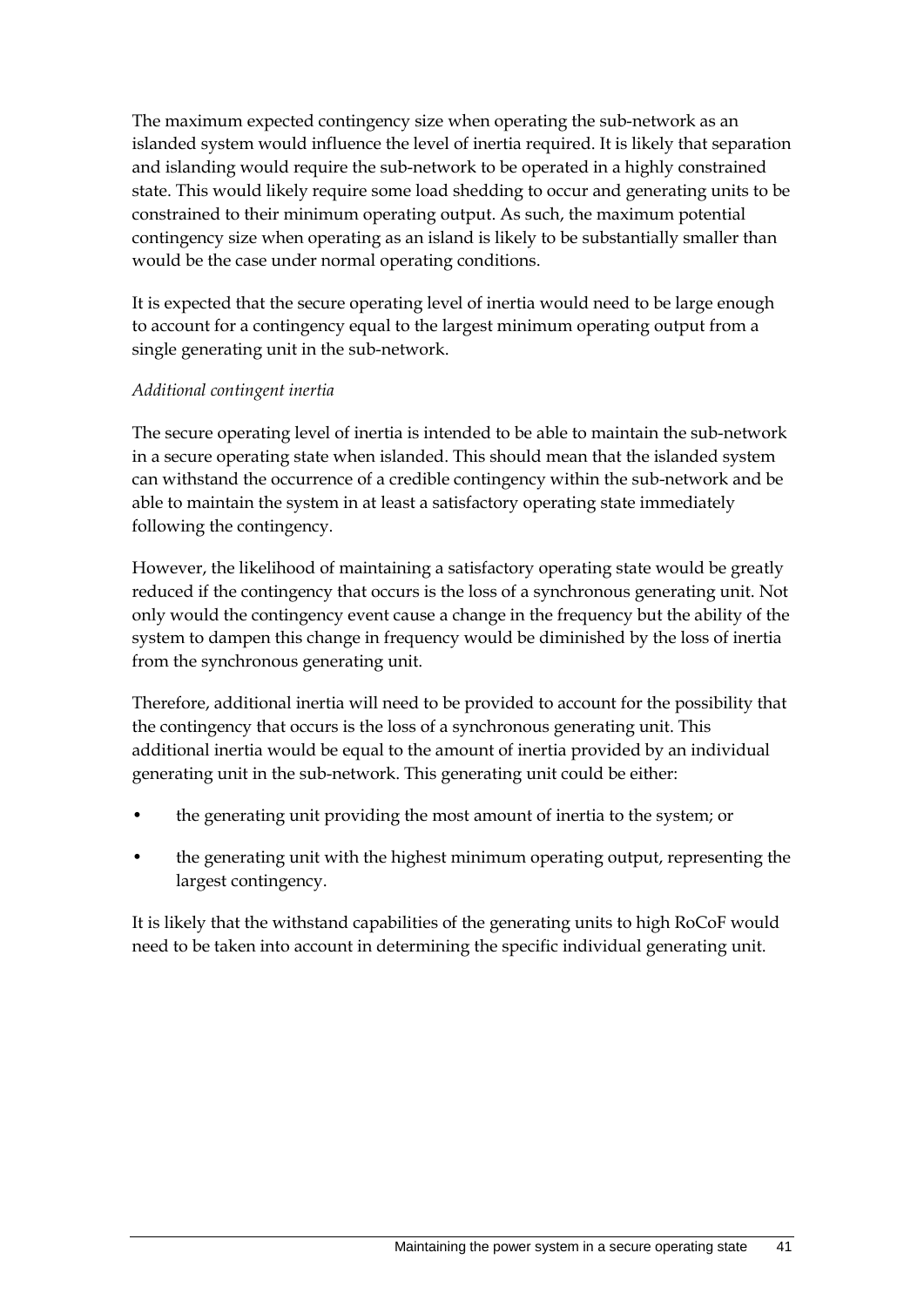# **B Summary of other issues raised in submissions**

This appendix sets out the issues raised in stakeholder submissions on the consultation paper for this rule change request and the AEMC's response to each issue. If an issue raised in a submission has been discussed in the main body of this document, it has not been included in this table.

<span id="page-49-0"></span>

| <b>Stakeholder</b>         | <b>Issue</b>                                                                                                                                                                                                             | <b>AEMC Response</b>                                                                                                                                                                                                                |
|----------------------------|--------------------------------------------------------------------------------------------------------------------------------------------------------------------------------------------------------------------------|-------------------------------------------------------------------------------------------------------------------------------------------------------------------------------------------------------------------------------------|
| <b>Alternative options</b> |                                                                                                                                                                                                                          |                                                                                                                                                                                                                                     |
| <b>Tas Networks</b>        | Further consideration should be given to model where inertia<br>services can be contracted over a fixed period and dispatched in<br>merit (cost) order depending on the marginal value of binding<br>constraints. (p. 3) | The Commission acknowledges the proposed<br>alternative approaches and intends to include them in<br>its assessment of the appropriate design of an inertia<br>market mechanism through the Frequency control<br>frameworks review. |
|                            | The contracting model would be designed to dispatch<br>supplementary capability necessary to make-up inertia<br>shortfall coming from the energy dispatch process which<br>results in binding constraints                | AEMO is working to further understand the limits of<br>power system operation with low levels of<br>synchronous capability. The potential challenges<br>include issues of system security associated with high                      |
|                            | relevant constraints would need to be clearly identified and<br>appropriately formulated                                                                                                                                 | RoCoF but also include issues associated with low<br>system strength and system stability. AEMO considers<br>that system security constraints to address these                                                                      |
|                            | the number and type of contracted inertia services could be<br>reviewed annually and be based on the expected market<br>benefits delivered over the forward analysis period                                              | issues will need to be considered in a holistic manner.<br>AEMO's work on the limits of power system operation<br>will be a key input to the AEMC's Frequency control                                                               |
|                            | whether there is need for an associated TNSP incentive<br>scheme and the treatment of synchronous generators<br>dispatched in the energy market requires further<br>consideration (p. 3)                                 | frameworks review which will examine the market and<br>regulatory frameworks necessary to support better<br>frequency control in the NEM.                                                                                           |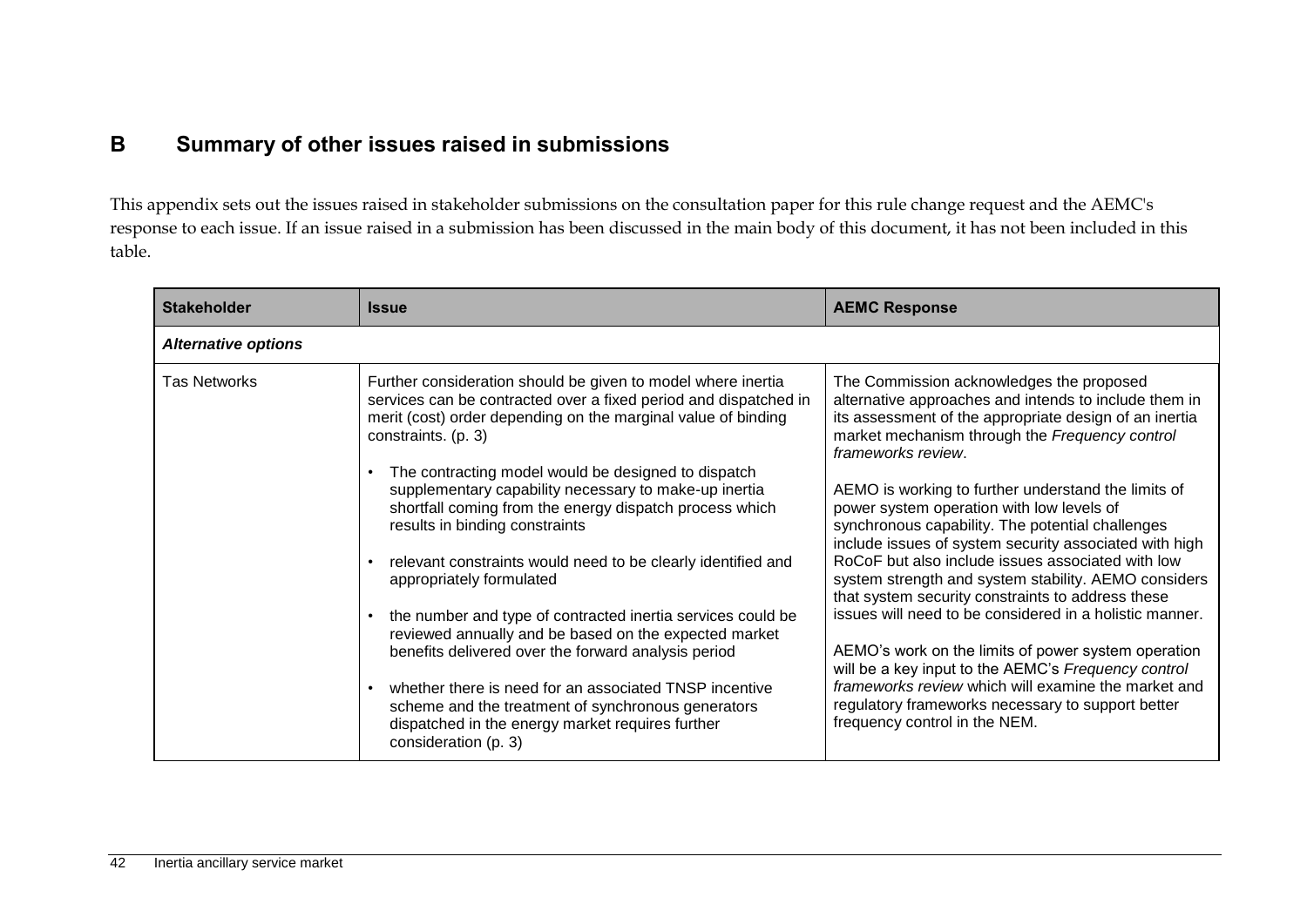| <b>Stakeholder</b> | <b>Issue</b>                                                                                                                                                                                                                                                                                                                                                                                                                                                                                                                                                                                                                                                                                                                                                                                                                                                                                                                                                                                                                                                                                                                                                                                                                                                                                                                                                                                                                                                                                                                                                                                                       | <b>AEMC Response</b>                                                                                                                                                                                                                                                                                                                                                                         |
|--------------------|--------------------------------------------------------------------------------------------------------------------------------------------------------------------------------------------------------------------------------------------------------------------------------------------------------------------------------------------------------------------------------------------------------------------------------------------------------------------------------------------------------------------------------------------------------------------------------------------------------------------------------------------------------------------------------------------------------------------------------------------------------------------------------------------------------------------------------------------------------------------------------------------------------------------------------------------------------------------------------------------------------------------------------------------------------------------------------------------------------------------------------------------------------------------------------------------------------------------------------------------------------------------------------------------------------------------------------------------------------------------------------------------------------------------------------------------------------------------------------------------------------------------------------------------------------------------------------------------------------------------|----------------------------------------------------------------------------------------------------------------------------------------------------------------------------------------------------------------------------------------------------------------------------------------------------------------------------------------------------------------------------------------------|
| Hydro Tas          | Recommend a TNSP incentive scheme to contract for inertia on<br>an annual basis.<br>The scheme would provide the TNSP with an operational<br>incentive to meet a targeted level of inertia (or a proportion of the<br>time when RoCoF constraints should not bind). Hydro Tasmania<br>believes that the TNSP's planning frameworks are able to set<br>such targets and are able to forecast both the likely costs of<br>inertia provision and the resulting benefits. These benefits could<br>be quantified over the contract term with appropriate resets<br>placed if market conditions were to change. Hydro Tasmania<br>agrees that the TNSP incentive scheme should not be based on<br>actual market outcomes. Hydro Tasmania believes this is a<br>simpler approach and can be implemented using constraints:<br>A service provider is contracted for the provision of inertia<br>based on an annual set fee agreed with the TNSP. This would<br>include a base fee to maintain a minimum level of inertia for<br>system security purposes and a further amount for market<br>benefits<br>the service provider would be engaged to ensure a nominated<br>set of constraints are alleviated, e.g. RoCoF from binding, and<br>to ensure minimum inertia thresholds are always maintained<br>(this approach can also later be broadened to apply for Fault<br>Levels at defined connection points)<br>The service provider would only receive payment when the<br>defined constraint sets are not binding for each of the<br>minimum level and the market benefit provision for each 30<br>minute period (p. 2) | In relation to TNSP incentive schemes, the<br>Commission noted in the System security market<br>frameworks review that a market based mechanism is<br>likely to be more appropriate to deliver the market<br>benefit aspect, and would have significant advantages<br>in that wholesale market participants, rather than<br>TNSPs, would continue to make generator<br>commitment decisions. |
| TransGrid          | TransGrid consider that a broader range of options for the                                                                                                                                                                                                                                                                                                                                                                                                                                                                                                                                                                                                                                                                                                                                                                                                                                                                                                                                                                                                                                                                                                                                                                                                                                                                                                                                                                                                                                                                                                                                                         |                                                                                                                                                                                                                                                                                                                                                                                              |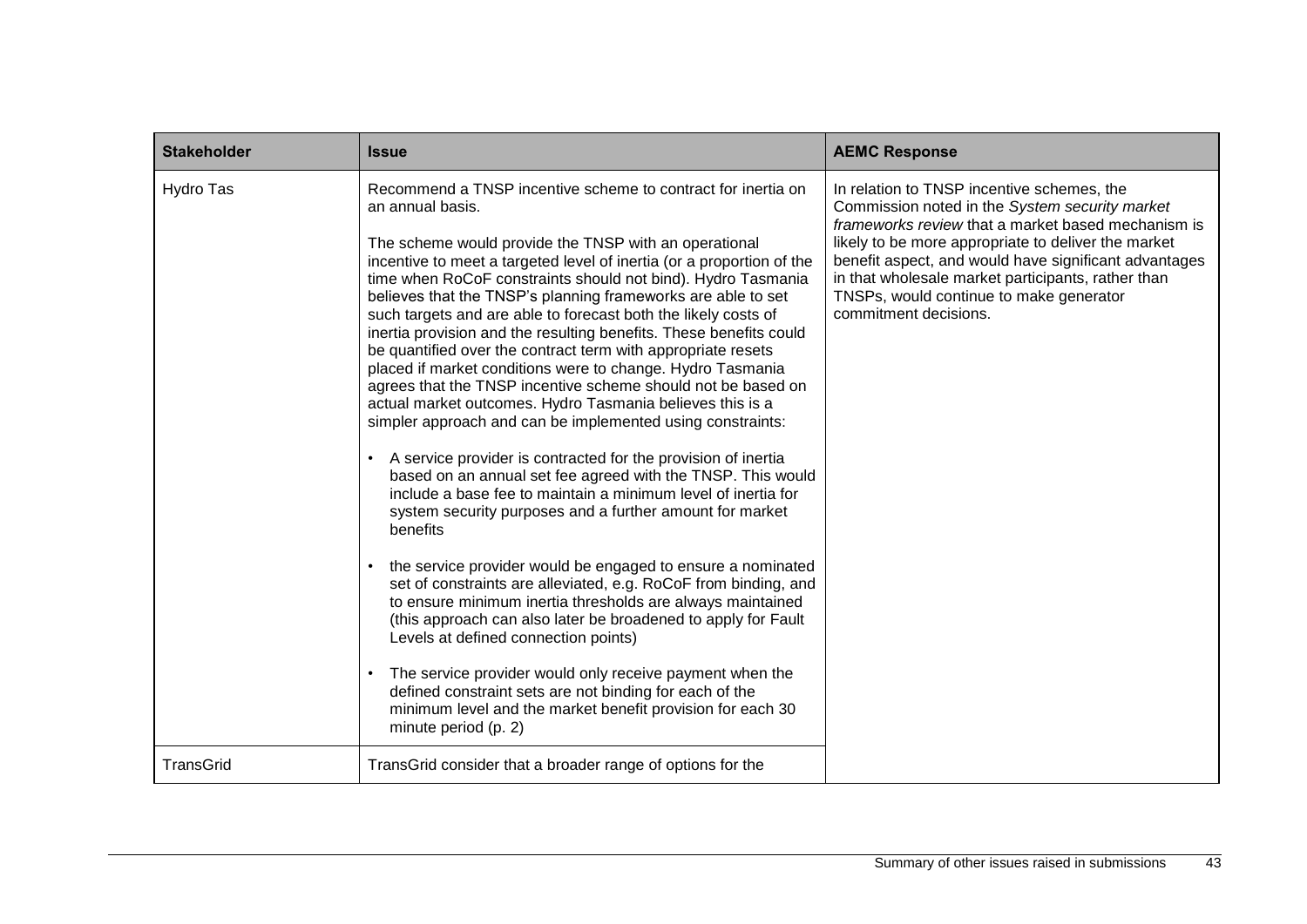| <b>Stakeholder</b>                         | <b>Issue</b>                                                                                                                                                                                                                                                                                                                                                                                                                                                                                                                                                                                                                                                                                                                                                                                                                                                                         | <b>AEMC Response</b>                                                                                                                                                                                                                                                                                                                                                                                                   |
|--------------------------------------------|--------------------------------------------------------------------------------------------------------------------------------------------------------------------------------------------------------------------------------------------------------------------------------------------------------------------------------------------------------------------------------------------------------------------------------------------------------------------------------------------------------------------------------------------------------------------------------------------------------------------------------------------------------------------------------------------------------------------------------------------------------------------------------------------------------------------------------------------------------------------------------------|------------------------------------------------------------------------------------------------------------------------------------------------------------------------------------------------------------------------------------------------------------------------------------------------------------------------------------------------------------------------------------------------------------------------|
|                                            | provision of additional inertia should be considered such as a<br>TNSP incentive scheme (p. 1)                                                                                                                                                                                                                                                                                                                                                                                                                                                                                                                                                                                                                                                                                                                                                                                       |                                                                                                                                                                                                                                                                                                                                                                                                                        |
| <b>ENGIE</b>                               | ENGIE proposes that a day ahead market could be considered<br>for firming services including inertia.                                                                                                                                                                                                                                                                                                                                                                                                                                                                                                                                                                                                                                                                                                                                                                                |                                                                                                                                                                                                                                                                                                                                                                                                                        |
|                                            | A day ahead market for firming services could be designed to<br>allow AEMO to consider the forecast requirement for inertia and<br>other firming services such as system strength and flexible<br>ramping, for the upcoming day. Where particular generating units<br>are required to be online to provide firming services, the firming<br>services day ahead market would be used to allow potential<br>service providers to indicate to AEMO in advance, their<br>willingness and price to provide these services. AEMO would<br>then select the cheapest combination of firming services to meet<br>the forecast requirements, and produce a day ahead schedule to<br>indicate which services are required, and when they need to be<br>enabled.<br>This day ahead schedule of firming service provision would then<br>become binding upon the selected service providers, which |                                                                                                                                                                                                                                                                                                                                                                                                                        |
|                                            | would be required to be online and able to provide the nominated<br>services as scheduled. (p. 4)                                                                                                                                                                                                                                                                                                                                                                                                                                                                                                                                                                                                                                                                                                                                                                                    |                                                                                                                                                                                                                                                                                                                                                                                                                        |
| Alternative methods of payment for inertia |                                                                                                                                                                                                                                                                                                                                                                                                                                                                                                                                                                                                                                                                                                                                                                                                                                                                                      |                                                                                                                                                                                                                                                                                                                                                                                                                        |
| <b>ERM Power</b>                           | The primary beneficiary of the dispatch of market inertia services<br>are consumers, therefor ERM believe the most accurate way<br>from an economic efficiency perspective to capture the value of<br>this benefit is for cost recovery to occur from the proceeds of the<br>settlement residue auctions currently paid to TNSPs.<br>The benefits to consumers would include both the benefit of a<br>lower RRP in the importing region and the increased value                                                                                                                                                                                                                                                                                                                                                                                                                      | As discussed in section 4.1 the Commission<br>recognises that the majority of stakeholders did not<br>support the use of IRSRs to fund inertia payments,<br>however there were also alternative funding<br>approaches for inertia payments outlined in the<br>consultation paper which stakeholders expressed<br>views on, namely using SRA proceeds, SRA proceeds<br>plus additional funding from TUoS charges, or an |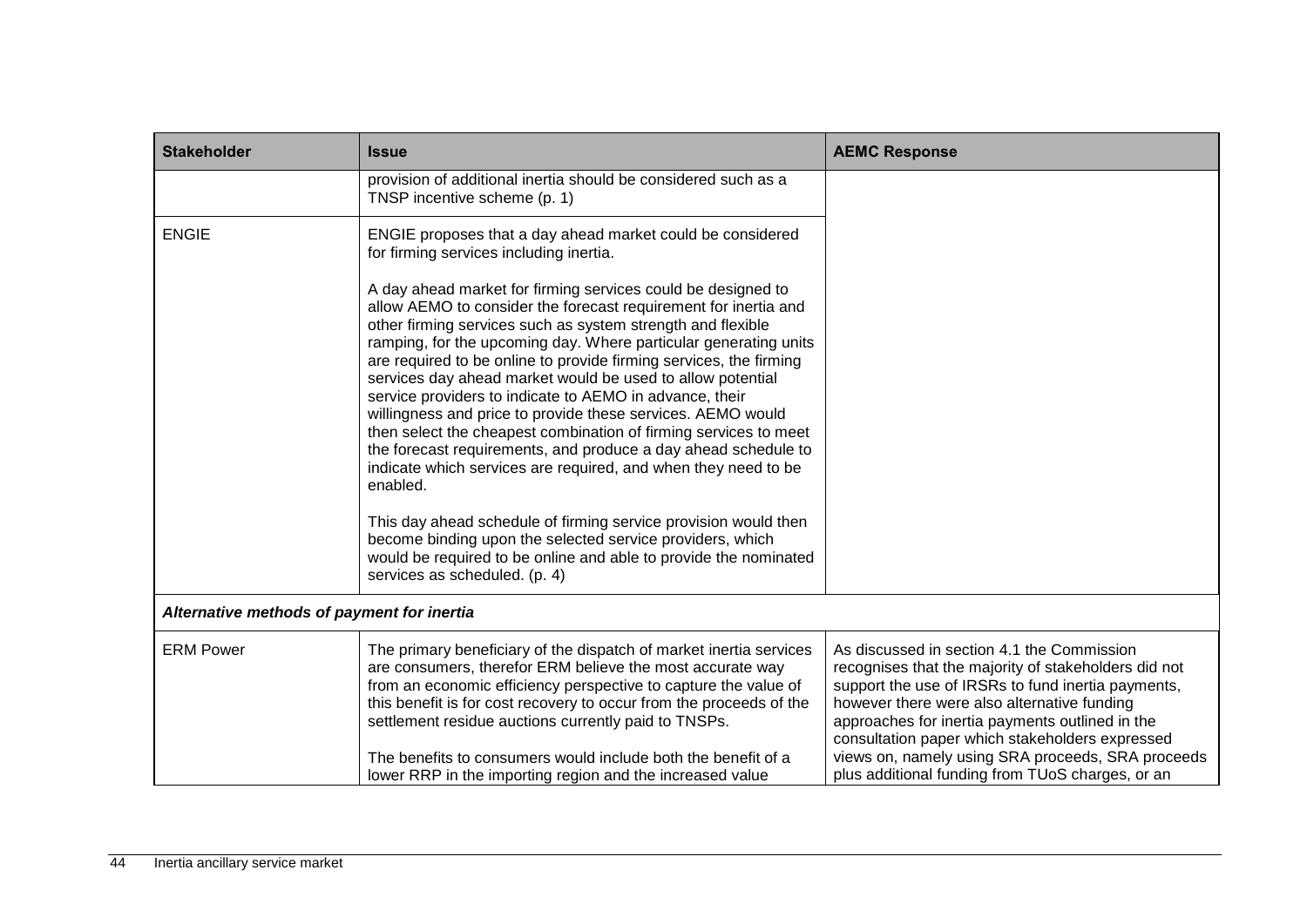| <b>Stakeholder</b>        | <b>Issue</b>                                                                                                                                                                                                                                                                                                                                                                                                                                                                                                                                                                | <b>AEMC Response</b>                                                                                                                                                                                                                             |
|---------------------------|-----------------------------------------------------------------------------------------------------------------------------------------------------------------------------------------------------------------------------------------------------------------------------------------------------------------------------------------------------------------------------------------------------------------------------------------------------------------------------------------------------------------------------------------------------------------------------|--------------------------------------------------------------------------------------------------------------------------------------------------------------------------------------------------------------------------------------------------|
|                           | received during the interconnector settlement reside auction<br>process for the sale of interconnector settlement residue units<br>that will be firmer in nature due to the dispatch of market inertia<br>services than would otherwise be the case. If a shortfall were to<br>occur between the cost of the market inertia services and the<br>proceeds of the settlement residue auctions ERM support<br>continued cost recovery from TNSPs which could result in cost<br>recovery from future settlement residue auctions or an<br>incremental increase in TUOS charges. | additional charge on beneficiaries.<br>The Commission intends to explore a range of funding<br>options as part of its assessment of the appropriate<br>design of an inertia market mechanism through the<br>Frequency control frameworks review. |
|                           | ERM would not support any proposal to cap and scale back<br>payments to market inertia service provider's post-dispatch of<br>market inertia services as this would result in the use of a service<br>at less than its efficient cost.                                                                                                                                                                                                                                                                                                                                      |                                                                                                                                                                                                                                                  |
|                           | Recovery of costs via the settlement residue auctions proceeds<br>would also allow implementation of the proposed market<br>arrangements in a timely manner as this would not significantly<br>impact the value of already auctioned interconnector settlement<br>residue units (p. 3)                                                                                                                                                                                                                                                                                      |                                                                                                                                                                                                                                                  |
| <b>Reach Solar Energy</b> | Should a market mechanism be introduced Reach Solar Energy<br>support the integration of inertia within FCAS markets rather than<br>set up a new market, they also support the use of SRA proceeds<br>plus additional funds from TNSPs to fund inertia payments. (p. 3)                                                                                                                                                                                                                                                                                                     |                                                                                                                                                                                                                                                  |
| <b>Origin Energy</b>      | Regarding the potential for an SRA hedging market to offset the<br>loss of SRA volumes, Origin would suggest that this approach is<br>overly complex and relies on an uncertain hedging market<br>outcome. Origin support recovery of inertia payments from all<br>consumers within the affected region through either a separate<br>levy or TUOS charges. This allows the value of SRAs to be<br>maintained which would potentially result in higher auction<br>proceeds that could contribute towards the payment of the inertia                                          |                                                                                                                                                                                                                                                  |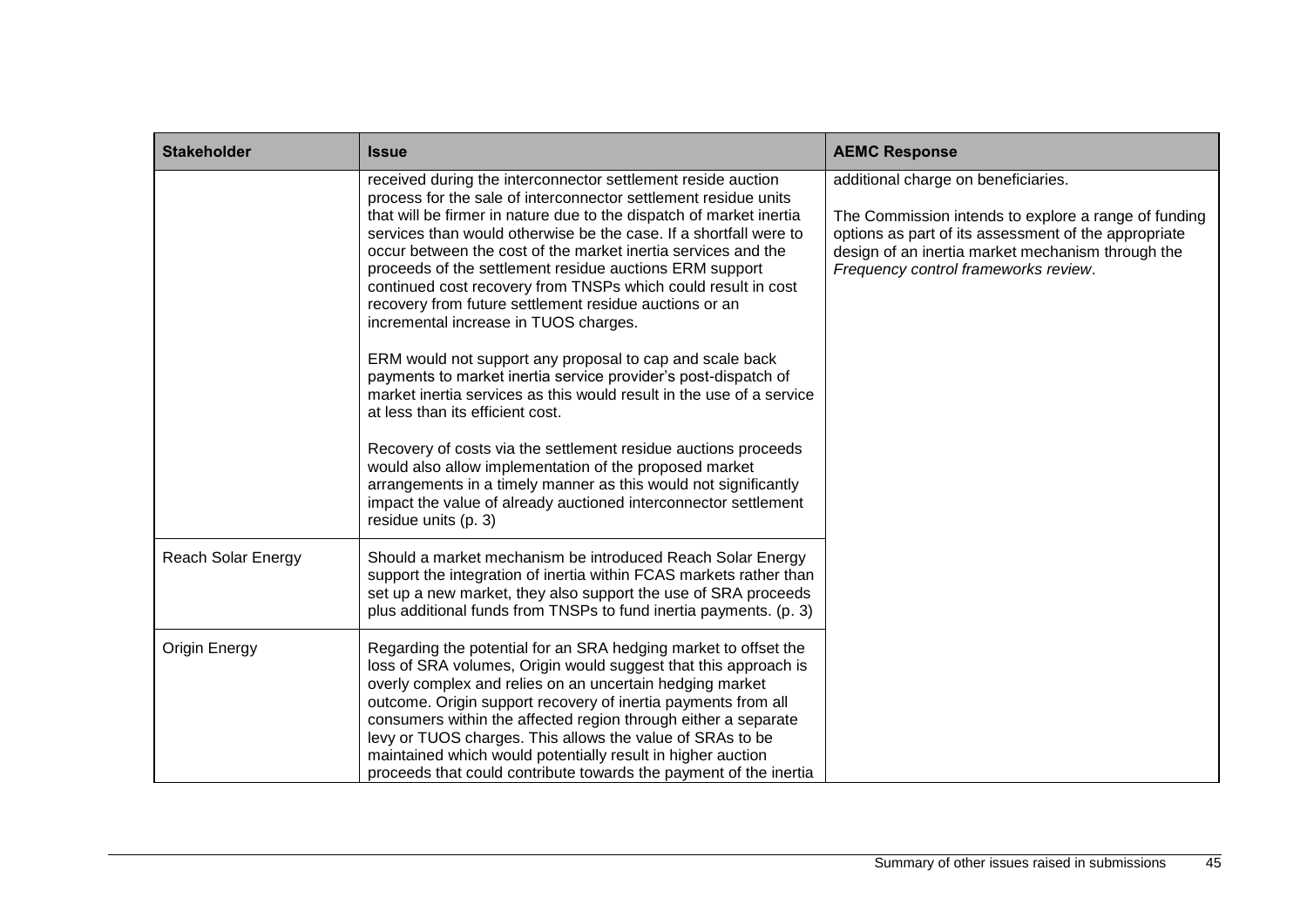| <b>Stakeholder</b>        | <b>Issue</b>                                                                                                                                                                                                                                                                                                                                                                                                                                                                                                                              | <b>AEMC Response</b> |
|---------------------------|-------------------------------------------------------------------------------------------------------------------------------------------------------------------------------------------------------------------------------------------------------------------------------------------------------------------------------------------------------------------------------------------------------------------------------------------------------------------------------------------------------------------------------------------|----------------------|
|                           | mechanism. (p. 1)                                                                                                                                                                                                                                                                                                                                                                                                                                                                                                                         |                      |
| Hydro Tas                 | Support using a similar cost recovery mechanism to that used for<br>NSCAS. Cost recovery should be on a global basis considering<br>the importance of supporting penetration of renewables in all<br>regions and interconnection going forward.(p. 1)                                                                                                                                                                                                                                                                                     |                      |
| Australian Energy Council | AEC raises concerns around the use of IRSRs to fund inertia<br>payments. However consider funding through SRA proceeds and<br>additional funding from TNSPs to be an acceptable alternative.                                                                                                                                                                                                                                                                                                                                              |                      |
|                           | The Energy Council believes that the lack of firmness and the<br>expected lack of liquidity in an inertia hedge market will not<br>overcome the shortcomings in this approach, and market<br>participants will find their risk increased without good cause. The<br>adjunct proposal by the AEMC to auction the inertia funds, while<br>this allays reservations about the participation of regulated<br>entities in competitive markets, is expected to be limited in its<br>ability to stimulate the provision of inertia hedges.(p. 1) |                      |
| <b>Tas Networks</b>       | Recommends that the concept of additional charges be further<br>examined. Also specific charges levied at generators not<br>providing inertia (when compared to some typical minimum or<br>average inertia value provided from an equivalently sized<br>synchronous generating system) should also be considered. (p.<br>4)                                                                                                                                                                                                               |                      |
| <b>ENGIE</b>              | ENGIE consider that creating an inertia hedge to offset the<br>impact of using IRSR to fund inertia payments, would likely be a<br>complex approach and subject to various implementation issues.<br>It is therefore unlikely to succeed and the more likely outcome<br>will be that SRAs, which are already seen as an imperfect hedge<br>against inter regional price risk, will see their potential use further                                                                                                                        |                      |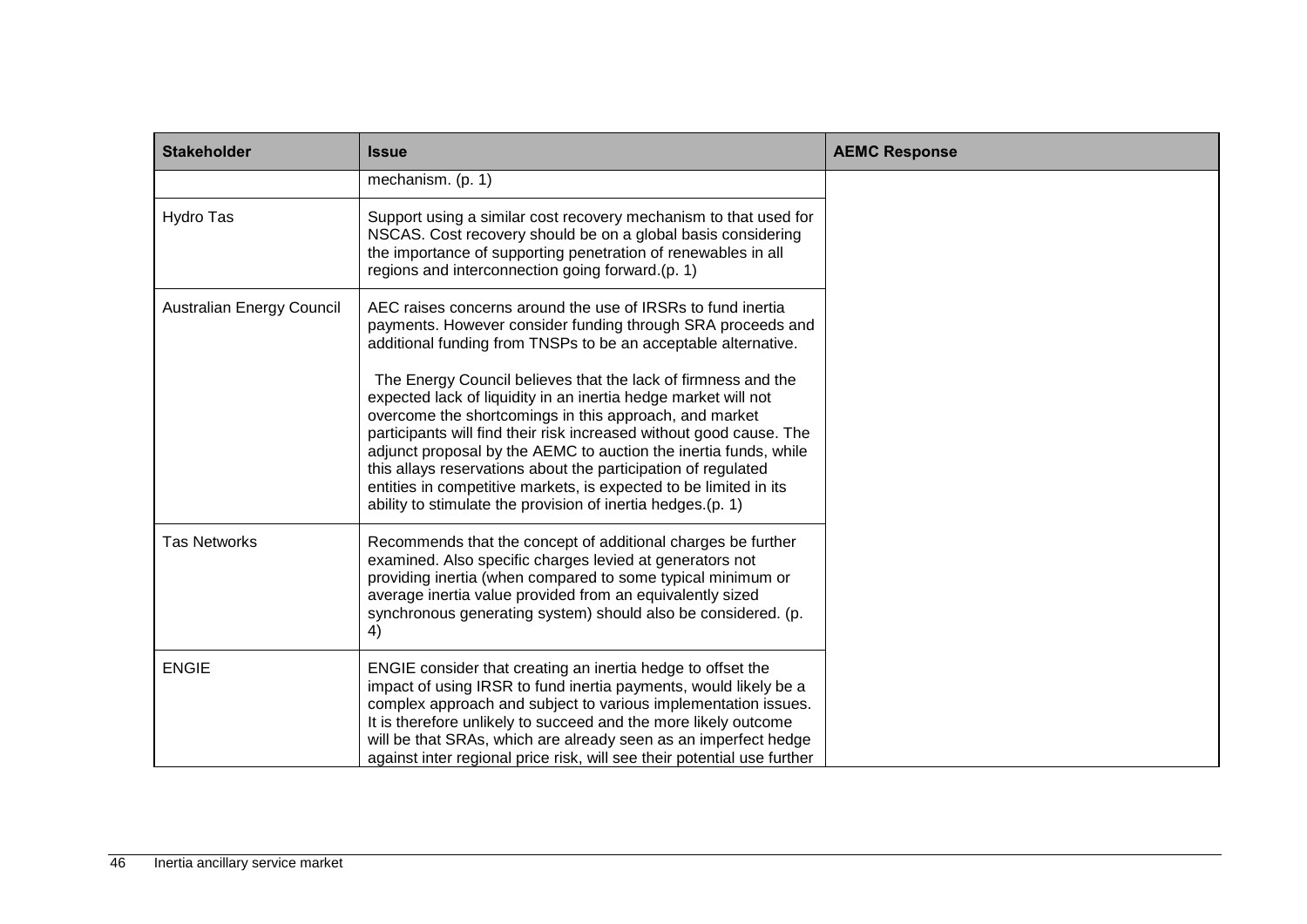| <b>Stakeholder</b>                    | <b>Issue</b>                                                                                                                                                                                                                                                                                                                                                                                                                                                                                                                                                                                | <b>AEMC Response</b>                                                                                                                                                                                                                                                                                                                                                                                                                                                                                                                                                                                                             |
|---------------------------------------|---------------------------------------------------------------------------------------------------------------------------------------------------------------------------------------------------------------------------------------------------------------------------------------------------------------------------------------------------------------------------------------------------------------------------------------------------------------------------------------------------------------------------------------------------------------------------------------------|----------------------------------------------------------------------------------------------------------------------------------------------------------------------------------------------------------------------------------------------------------------------------------------------------------------------------------------------------------------------------------------------------------------------------------------------------------------------------------------------------------------------------------------------------------------------------------------------------------------------------------|
|                                       | limited. (p. 3)                                                                                                                                                                                                                                                                                                                                                                                                                                                                                                                                                                             |                                                                                                                                                                                                                                                                                                                                                                                                                                                                                                                                                                                                                                  |
| Addressing intra-regional constraints |                                                                                                                                                                                                                                                                                                                                                                                                                                                                                                                                                                                             |                                                                                                                                                                                                                                                                                                                                                                                                                                                                                                                                                                                                                                  |
| <b>Tas Networks</b>                   | Consider that intra-regional constraints will grow in importance in<br>the future. A market should be designed to be robust enough to<br>address both inter-regional and intra-regional constraints. (p. 4)                                                                                                                                                                                                                                                                                                                                                                                 | As outlined in section 3.4.3, it is not clear that<br>additional inertia targeted at alleviating inter-regional<br>RoCoF constraints is where the opportunities for<br>market benefits now lie. However, as levels of inertia<br>decline into the future, a level of inertia will be required<br>to manage contingencies across the NEM as a whole<br>(e.g. loss of the largest generator). Consequently, any<br>long term review of FCAS markets will need to<br>consider how inertia provision can best be<br>co-optimised against FCAS, with this potentially<br>requiring the development of additional inertia<br>services. |
| Tesla                                 | Consider it is equally important to provide incentives for<br>inter-regional as well as intra-regional constraints.                                                                                                                                                                                                                                                                                                                                                                                                                                                                         |                                                                                                                                                                                                                                                                                                                                                                                                                                                                                                                                                                                                                                  |
|                                       | Tesla suggests in the design of a market mechanism it is<br>important that the provision of inertia remains technology<br>agnostic, and non-synchronous generators capable of delivering<br>synthetic inertia are provided the opportunity to participate -<br>provided they can provide the requisite service.(p. 3)                                                                                                                                                                                                                                                                       |                                                                                                                                                                                                                                                                                                                                                                                                                                                                                                                                                                                                                                  |
| <b>Australian Energy Council</b>      | The Energy Council suggests that intra-regional constraints<br>should also be considered, but not at the expense of<br>complicating the market with more granular pricing. (p. 2)                                                                                                                                                                                                                                                                                                                                                                                                           | This analysis will provide a key input into establishing<br>how inertia can be appropriately valued and integrated<br>with existing market frameworks and alternative<br>frequency control services such as FFR.                                                                                                                                                                                                                                                                                                                                                                                                                 |
| Energy Australia                      | The heavy emphasis on developing a mechanism that is suitable<br>for managing constraints on Heywood limits the potential<br>relevance of this change to the rest of the NEM. There has been<br>very little assessment of the suitability of the proposed<br>mechanism for other inertial shortfall issues such as<br>intra-regional constraints. There is a risk that implementing a rule<br>change to address a very specific issue, that is not a primary<br>order issue, will be a distraction from developing more<br>comprehensive solutions to inertia issues facing the NEM. (p. 1) | Addressing intra-regional constraints will be<br>considered as part of the Commission's assessment of<br>the appropriate design of an inertia market mechanism<br>through the Frequency control frameworks review.                                                                                                                                                                                                                                                                                                                                                                                                               |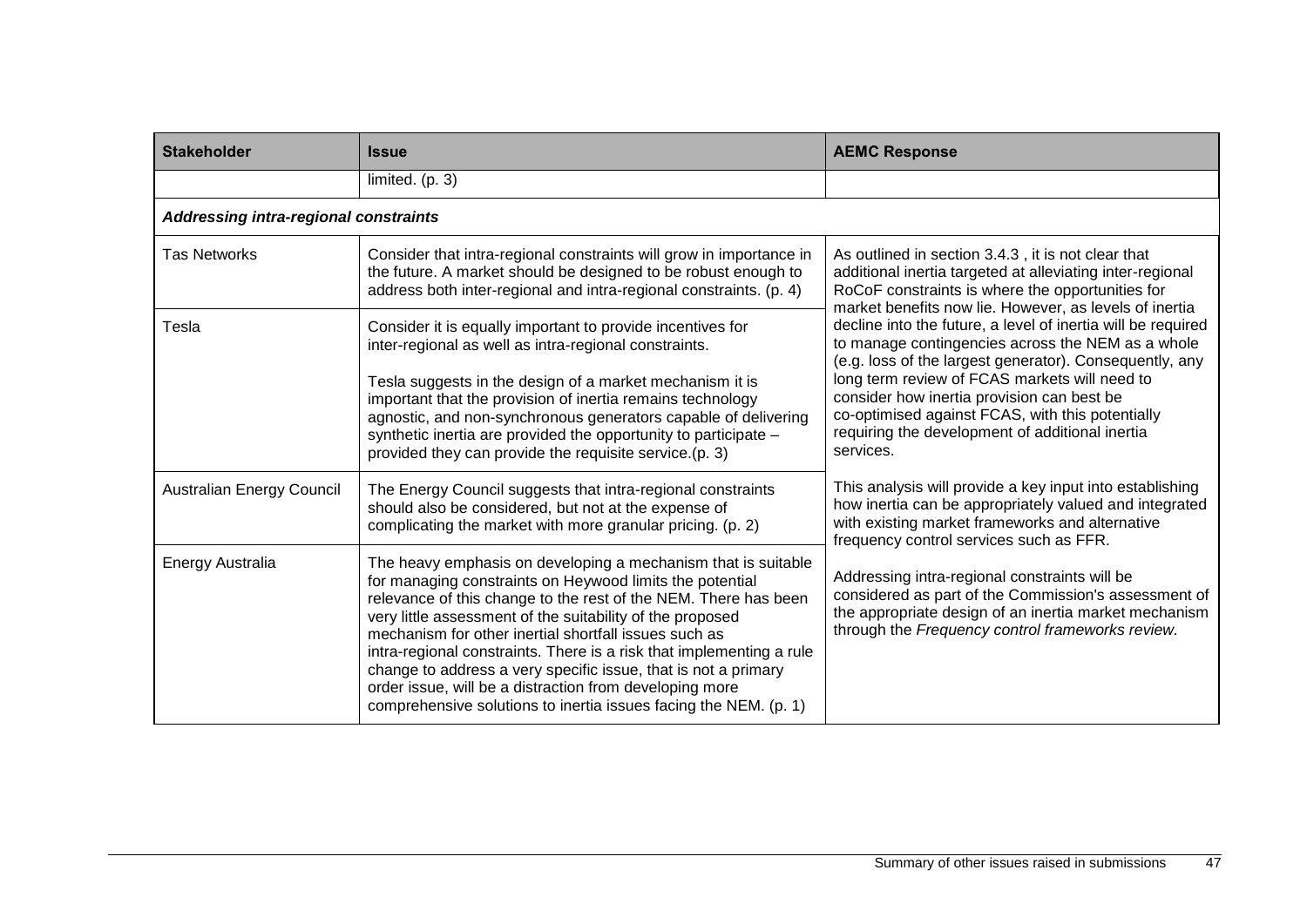| <b>Stakeholder</b>        | <b>Issue</b>                                                                                                                                                                                                                                                                                                                                                                                                                                                                                                                                                                                                                                                                                                                                                                                                                                                                                                                                                                                                                                                                                          | <b>AEMC Response</b>                                                                                                                                                                                                                                                                                                                                                                                                                                                                                                                                                                                                                                                                                                                                                                                |
|---------------------------|-------------------------------------------------------------------------------------------------------------------------------------------------------------------------------------------------------------------------------------------------------------------------------------------------------------------------------------------------------------------------------------------------------------------------------------------------------------------------------------------------------------------------------------------------------------------------------------------------------------------------------------------------------------------------------------------------------------------------------------------------------------------------------------------------------------------------------------------------------------------------------------------------------------------------------------------------------------------------------------------------------------------------------------------------------------------------------------------------------|-----------------------------------------------------------------------------------------------------------------------------------------------------------------------------------------------------------------------------------------------------------------------------------------------------------------------------------------------------------------------------------------------------------------------------------------------------------------------------------------------------------------------------------------------------------------------------------------------------------------------------------------------------------------------------------------------------------------------------------------------------------------------------------------------------|
| <b>TNSP participation</b> |                                                                                                                                                                                                                                                                                                                                                                                                                                                                                                                                                                                                                                                                                                                                                                                                                                                                                                                                                                                                                                                                                                       |                                                                                                                                                                                                                                                                                                                                                                                                                                                                                                                                                                                                                                                                                                                                                                                                     |
| <b>S&amp;C Electric</b>   | It is likely to be far more cost effective to allow some degree of<br>over-sizing to ensure that assets are ready to meet regional<br>requirements. TNSPs will be restricted from earning an income<br>from any asset delivered to meet minimum and secure operation<br>levels of inertia, even if this might mean the asset was delivered<br>to the customer at a lower cost. Since the minimum and secure<br>level of inertia are required to meet islanding requirements, when<br>the region is not an island, the assets are idle $-$ this is an<br>inefficient use of system assets. Or the TNSP may fund a<br>synchronous condenser to meet other operational requirements<br>and may provide inertial support using the same asset. The<br>TNSP should be able to earn additional revenue from providing<br>inertia and we are concerned that the proposed mechanism to<br>fund the new Inertia Ancillary Service will negatively impact on<br>TNSP revenue, particularly that redistributed to end customers.<br>(p. 5)<br>S&C Electric consider that if TNSPs provide service at least cost, | The participation of regulated entities in competitive<br>markets can often raise concerns. These concerns<br>can sometimes be addressed through ring-fencing the<br>part of the business providing the competitive service<br>from the regulated entity. However, in some cases the<br>assets may already be funded on a regulated basis for<br>the provision of other services.<br>When a TNSP invests in a synchronous condenser for<br>system strength or minimum inertia requirements, this<br>cost is added to the business' regulatory asset base.<br>The return that the network business earns on the<br>asset base is recovered from customers. If a TNSP is<br>also paid the inertia spot price for providing inertia<br>from the same asset then it is essentially being paid<br>twice. |
|                           | they should be able to participate. (p. 8)                                                                                                                                                                                                                                                                                                                                                                                                                                                                                                                                                                                                                                                                                                                                                                                                                                                                                                                                                                                                                                                            | TNSP participation will be explored further as part of<br>the Commission's assessment of the appropriate<br>design of an inertia market mechanism through the                                                                                                                                                                                                                                                                                                                                                                                                                                                                                                                                                                                                                                       |
| <b>Meridian Energy</b>    | While there are always concerns with involving regulated<br>businesses in competitive markets, the most important test is will<br>their involvement improve customer outcomes. The market does<br>not exist to ensure that all market participants can participate but<br>rather to deliver outcomes consistent with the NEO. Failure to<br>enable TNSP participation has the potential to preclude optimum<br>solutions being provided at least cost (p. 2)                                                                                                                                                                                                                                                                                                                                                                                                                                                                                                                                                                                                                                          | Frequency control frameworks review.                                                                                                                                                                                                                                                                                                                                                                                                                                                                                                                                                                                                                                                                                                                                                                |
| <b>Origin Energy</b>      | The AEMC should explore regulations that will prevent the TNSP<br>from receiving additional inertia revenue streams from assets<br>that are under the RAB. Any additional inertia provided by the                                                                                                                                                                                                                                                                                                                                                                                                                                                                                                                                                                                                                                                                                                                                                                                                                                                                                                     |                                                                                                                                                                                                                                                                                                                                                                                                                                                                                                                                                                                                                                                                                                                                                                                                     |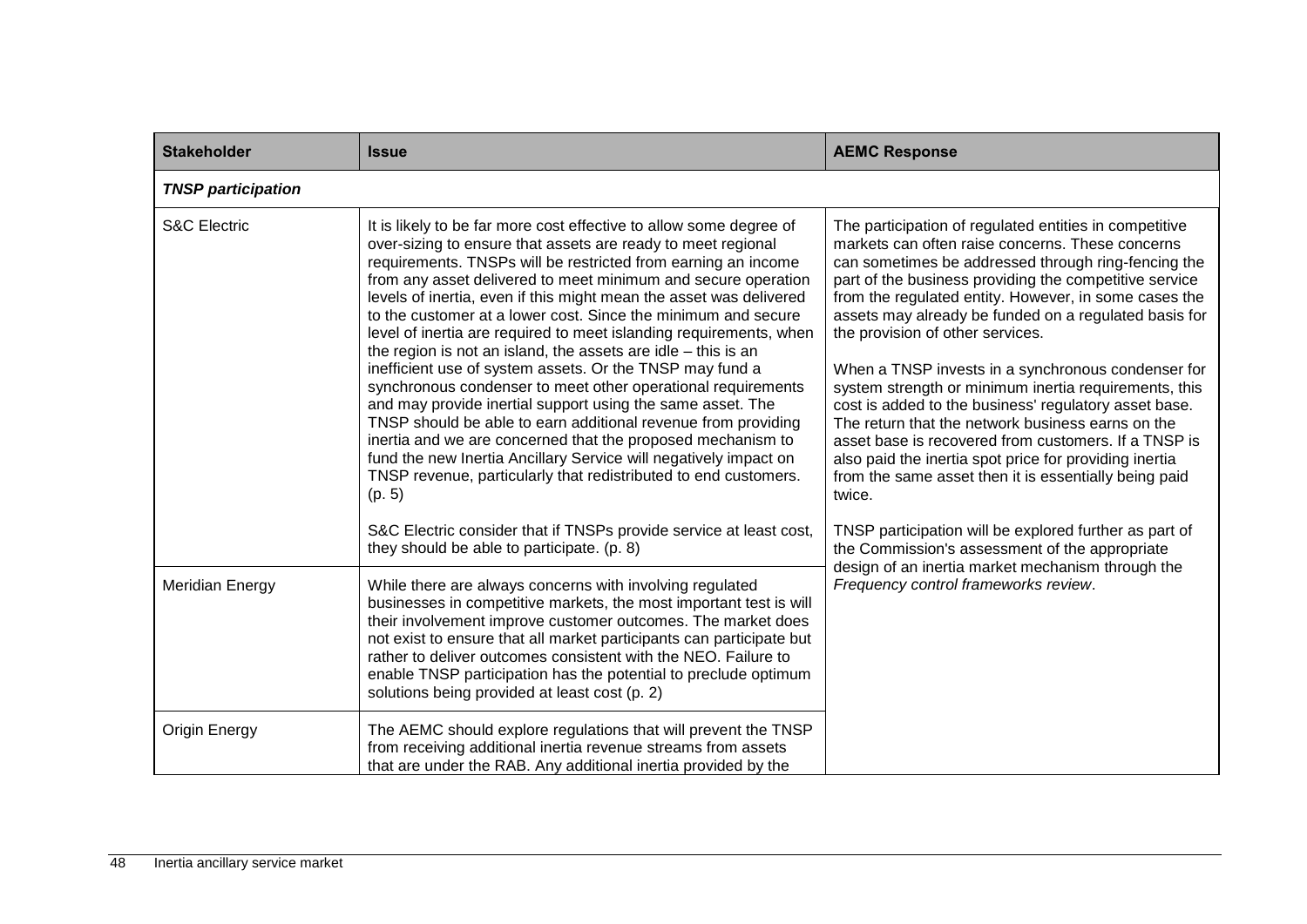| <b>Stakeholder</b>                 | <b>Issue</b>                                                                                                                                                                                                                                                                                                                                                                                                        | <b>AEMC Response</b>                                                                                                                                                                                                                                                                                                                                                                                                                                |  |
|------------------------------------|---------------------------------------------------------------------------------------------------------------------------------------------------------------------------------------------------------------------------------------------------------------------------------------------------------------------------------------------------------------------------------------------------------------------|-----------------------------------------------------------------------------------------------------------------------------------------------------------------------------------------------------------------------------------------------------------------------------------------------------------------------------------------------------------------------------------------------------------------------------------------------------|--|
|                                    | TNSP will have market impacts, whether on the inertia price or<br>the energy price between two regions. This results in market<br>distortion and increased costs on consumers who would be<br>doubly subsiding inertia within their region. Origin support TNSP<br>participation in an inertia market only if assets used to provide<br>the service are funded independently of the regulated asset<br>base. (p. 2) |                                                                                                                                                                                                                                                                                                                                                                                                                                                     |  |
| <b>Energy Australia</b>            | Energy Australia does not support the participation of TNSPs in<br>an inertia market. (p. 3)                                                                                                                                                                                                                                                                                                                        |                                                                                                                                                                                                                                                                                                                                                                                                                                                     |  |
| <b>Co-optimisation of services</b> |                                                                                                                                                                                                                                                                                                                                                                                                                     |                                                                                                                                                                                                                                                                                                                                                                                                                                                     |  |
| <b>Origin Energy</b>               | Origin suggests that the early stages of the inertia market be<br>open only to inertia providers, and that AEMO investigate the<br>interchangeability of FFR and inertia within this market. (p. 2)                                                                                                                                                                                                                 | The Frequency control frameworks review intends to<br>consider how best to integrate faster frequency<br>response (FFR) services offered by new technologies<br>into the ongoing response to frequency control.                                                                                                                                                                                                                                     |  |
| <b>Clean Energy Council</b>        | The CEC are concerned that the AEMC's consultation paper<br>implies that FFR could not be a substitute for providing inertia for<br>market benefits and that this is inconsistent with other rule<br>changes. (p. 3)                                                                                                                                                                                                | The draft determination outlines that the Frequency<br>control frameworks review intends to consider how<br>best to integrate FFR services offered by new<br>technologies into the ongoing response to frequency<br>control. The potential to substitute FFR and inertia for<br>market benefit has the potential to exist.                                                                                                                          |  |
| <b>ENGIE</b>                       | ENGIE is of the view that the binary nature of inertia provision (it<br>is provided when a synchronous machine is on-line, and is not<br>related to the units power output) makes co-optimisation with<br>energy in the 5 minute NEM impracticable. (p. 3)                                                                                                                                                          | Any long term review of FCAS markets will need to<br>consider how inertia provision can best be<br>co-optimised against FCAS. However, this is likely to<br>present technical complexities given that inertia is<br>effectively provided on a binary basis with an entire<br>generating unit's inertia either online or offline. Further,<br>the speed at which inertia can be brought online<br>reflects the start and synchronisation time of the |  |
| Tesla                              | Co-optimising inertial services with energy and system security<br>services will be the most efficient market approach to incentivise<br>inertia services in the NEM. This will both maximise the run time<br>of existing synchronous generators as well as take advantage of                                                                                                                                       |                                                                                                                                                                                                                                                                                                                                                                                                                                                     |  |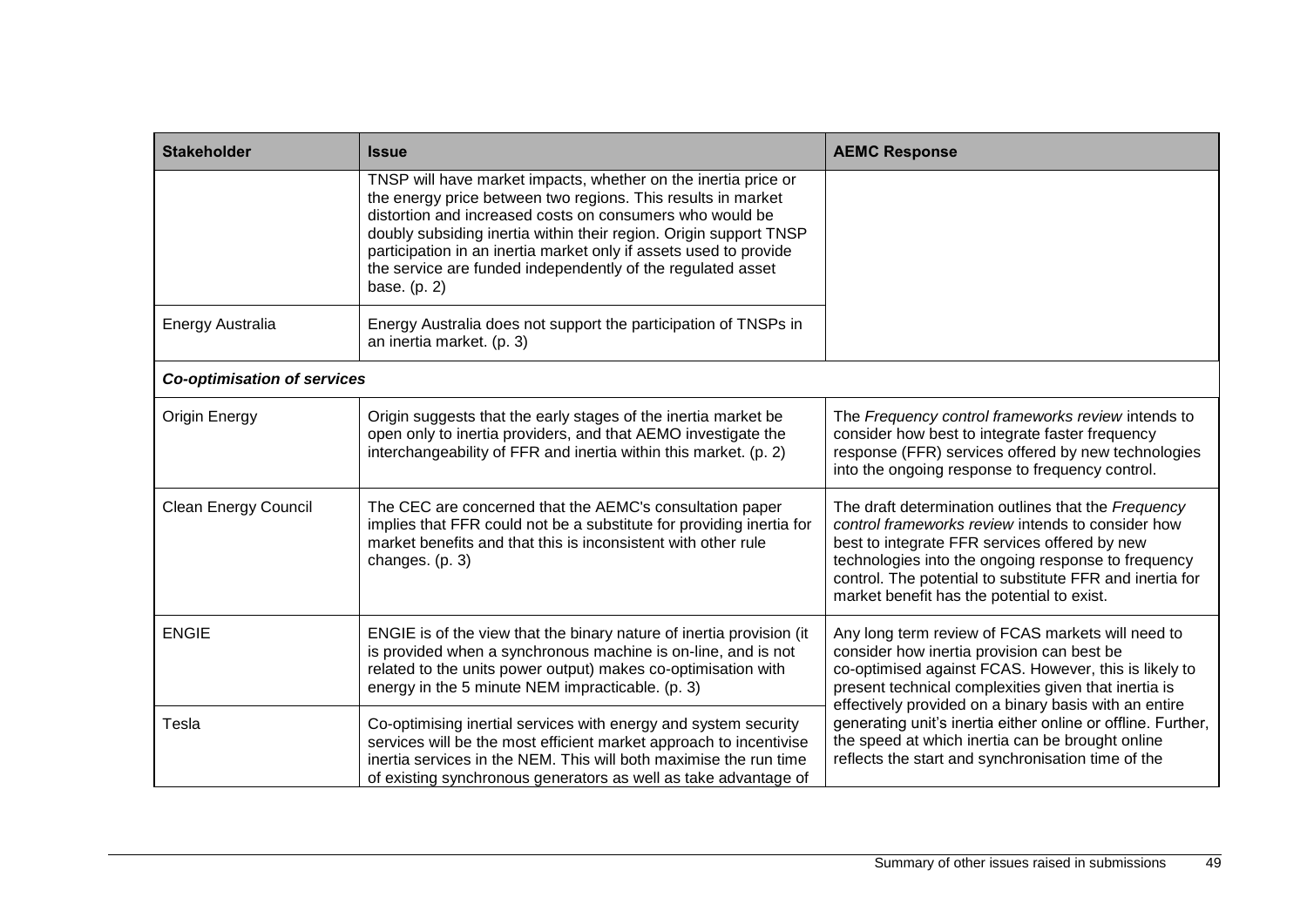| <b>Stakeholder</b>          | <b>Issue</b>                                                                                                                                                                                                   | <b>AEMC Response</b>                                                                                                                                                                                                                                                                                                                                                  |
|-----------------------------|----------------------------------------------------------------------------------------------------------------------------------------------------------------------------------------------------------------|-----------------------------------------------------------------------------------------------------------------------------------------------------------------------------------------------------------------------------------------------------------------------------------------------------------------------------------------------------------------------|
|                             | new technologies such as battery storage, and renewable<br>generation. (p.4)                                                                                                                                   | generating unit.<br>This issue will be considered as part of the<br>Commission's assessment of the appropriate design of<br>an inertia market mechanism through the Frequency<br>control frameworks review.                                                                                                                                                           |
| <b>Other issues raised</b>  |                                                                                                                                                                                                                |                                                                                                                                                                                                                                                                                                                                                                       |
| <b>Clean Energy Council</b> | The CEC consider that it is unacceptable that generating units<br>with unknown RoCoF withstand capability might contribute to<br>inertia levels to support a secure power system (p. 6)                        | The Commission agrees that the RoCoF withstand<br>capability of many older generating units is the NEM is<br>largely unknown. This will be an important<br>consideration in the appropriate design of an inertia<br>market mechanism.                                                                                                                                 |
| <b>Clean Energy Council</b> | The CEC raise concerns that AEMO is not allowed to plan for<br>non-credible contingencies under the rules, therefore using<br>RoCoF constraints is outside the rules planning framework (p. 3)                 | The rules do not prevent AEMO from planning for all<br>non-credible contingency events. One of AEMO's key<br>duties, maintaining power system security, relates to<br>credible contingency events and protected events,<br>which are a type of non-credible contingency event<br>(NER cl $4.3.1(a)$ , $4.2.3(f)$ ).                                                   |
| <b>Clean Energy Council</b> | The CEC raise concerns that the proposed market mechanism<br>risks designing a market with a technology specific criteria such<br>as inertia excludes other technologies from providing the service.<br>(p. 2) | The Commission consider that the appropriate design<br>of an inertia market mechanism will be required to be<br>consistent with its principle of technological neutrality.<br>An important consideration in the Frequency control<br>frameworks review will be the effective co-optimisation<br>of the provision of inertia with other frequency control<br>services. |
| <b>PIAC</b>                 | PIAC highlight the potential for market power issues to arise if<br>there is a small concentration of inertia providers in a region                                                                            | The Commission acknowledges this as a potential<br>issue and intends to explore it further in its                                                                                                                                                                                                                                                                     |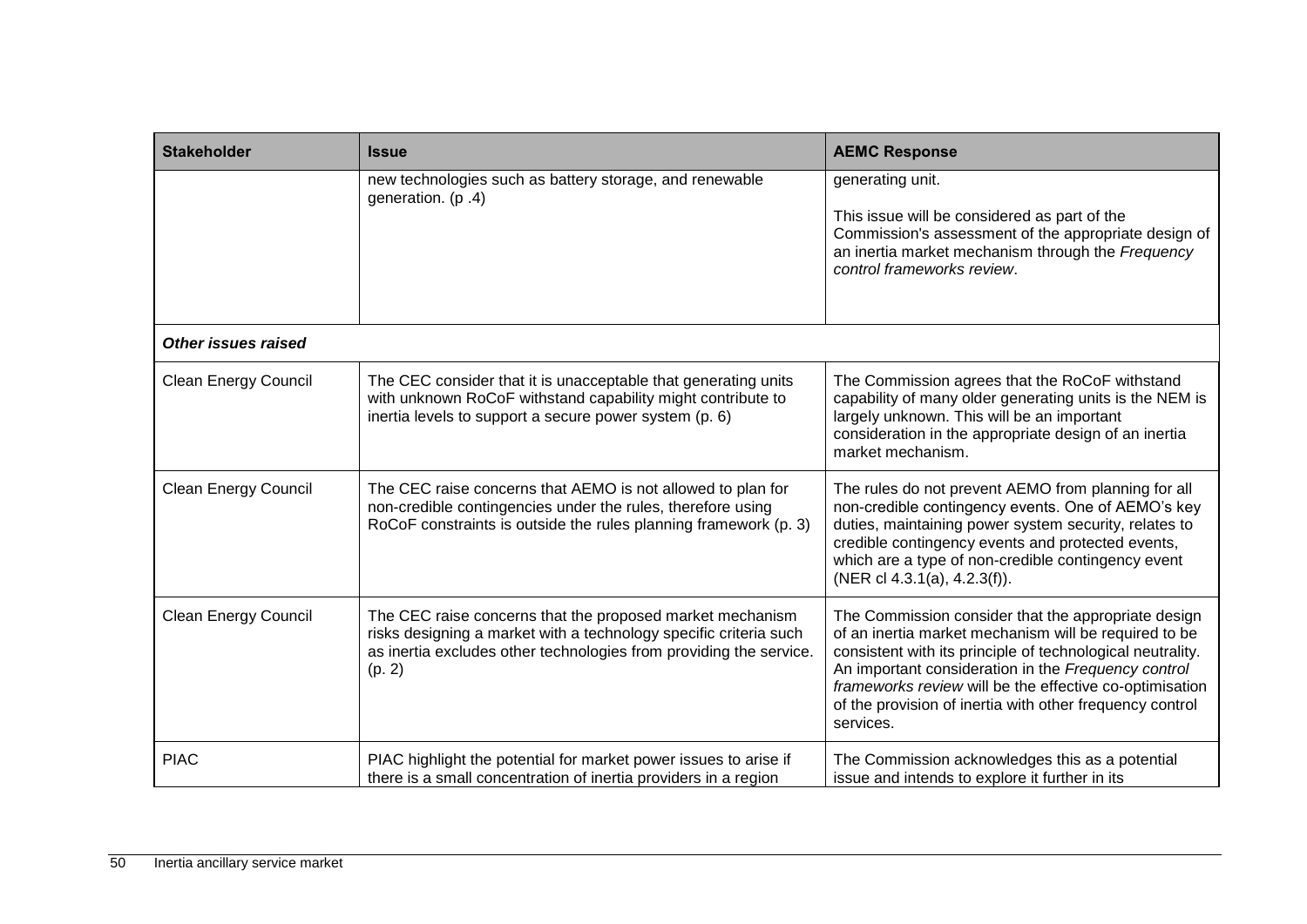| <b>Stakeholder</b>        | <b>Issue</b>                                                                                                                                                                                                                                                                                                                                                                                                                                                                                                                                                                                                                                                                          | <b>AEMC Response</b>                                                                                                                                                                                                                                                                                                                                     |
|---------------------------|---------------------------------------------------------------------------------------------------------------------------------------------------------------------------------------------------------------------------------------------------------------------------------------------------------------------------------------------------------------------------------------------------------------------------------------------------------------------------------------------------------------------------------------------------------------------------------------------------------------------------------------------------------------------------------------|----------------------------------------------------------------------------------------------------------------------------------------------------------------------------------------------------------------------------------------------------------------------------------------------------------------------------------------------------------|
|                           | which could raise price beyond the value to consumers. (p. 1)                                                                                                                                                                                                                                                                                                                                                                                                                                                                                                                                                                                                                         | assessment of the appropriate design of an inertia<br>market mechanism through the Frequency control<br>frameworks review.                                                                                                                                                                                                                               |
| Energy Australia          | The use of the shadow price, where inertia is valued based on<br>the size of the price separation when there is an interconnector<br>constraint, could have distortionary impacts on the energy<br>market. The inertia payments could incentivise generators in the<br>higher priced regions to inflate their energy bids to increase the<br>price separation difference, and therefore their inertia payment.<br>Given this possibility, EnergyAustralia does not support the value<br>of inertia being linked to the energy price. (p. 2)                                                                                                                                           |                                                                                                                                                                                                                                                                                                                                                          |
| <b>Tas Networks</b>       | The treatment of synchronous generators dispatched in energy<br>market requires further consideration particularly, the justification<br>of a separate payment for providers who provide inertia by being<br>online anyway. (p. 3)                                                                                                                                                                                                                                                                                                                                                                                                                                                    | The Commission acknowledges that this issue should<br>be explored further.                                                                                                                                                                                                                                                                               |
| <b>Energy Australia</b>   | Energy Australia consider the proposed design will not<br>incentivise provision of inertia services due to the poor link<br>between behaviour and payment. If generators respond to the<br>pre-dispatch price signal there may be sufficient inertia in the<br>market to alleviate the constraint. If the constraint does not bind,<br>generators will not receive any payments for inertia service<br>provision, only for energy. If these generators bid below their<br>marginal energy cost, on the assumption that they would receive<br>some inertia payment to cover costs, they will be dispatching at a<br>loss. This will disincentive provision of inertia services. (p. 2) | The Commission considers that the use of appropriate<br>constraints should be explored further. This will be an<br>important aspect of the appropriate design of an inertia<br>market mechanism.                                                                                                                                                         |
| <b>Reach Solar Energy</b> | Considers system inertia is important and will be provided by<br>synchronous generation in the near-term, but will be increasingly<br>provided by even faster acting asynchronous inverter<br>technologies and/or aggregated consumer generation, controlled<br>load shedding, installation of frequency control on Murraylink,<br>and energy storage. Reach Solar consider the proposed market<br>mechanism is biased to generation and suggests consumer-led                                                                                                                                                                                                                        | The Commission consider that the appropriate design<br>of an inertia market mechanism will be required to be<br>consistent with its principle of technological neutrality.<br>An important consideration in the Frequency control<br>frameworks review will be the effective co-optimisation<br>of the provision of inertia with other frequency control |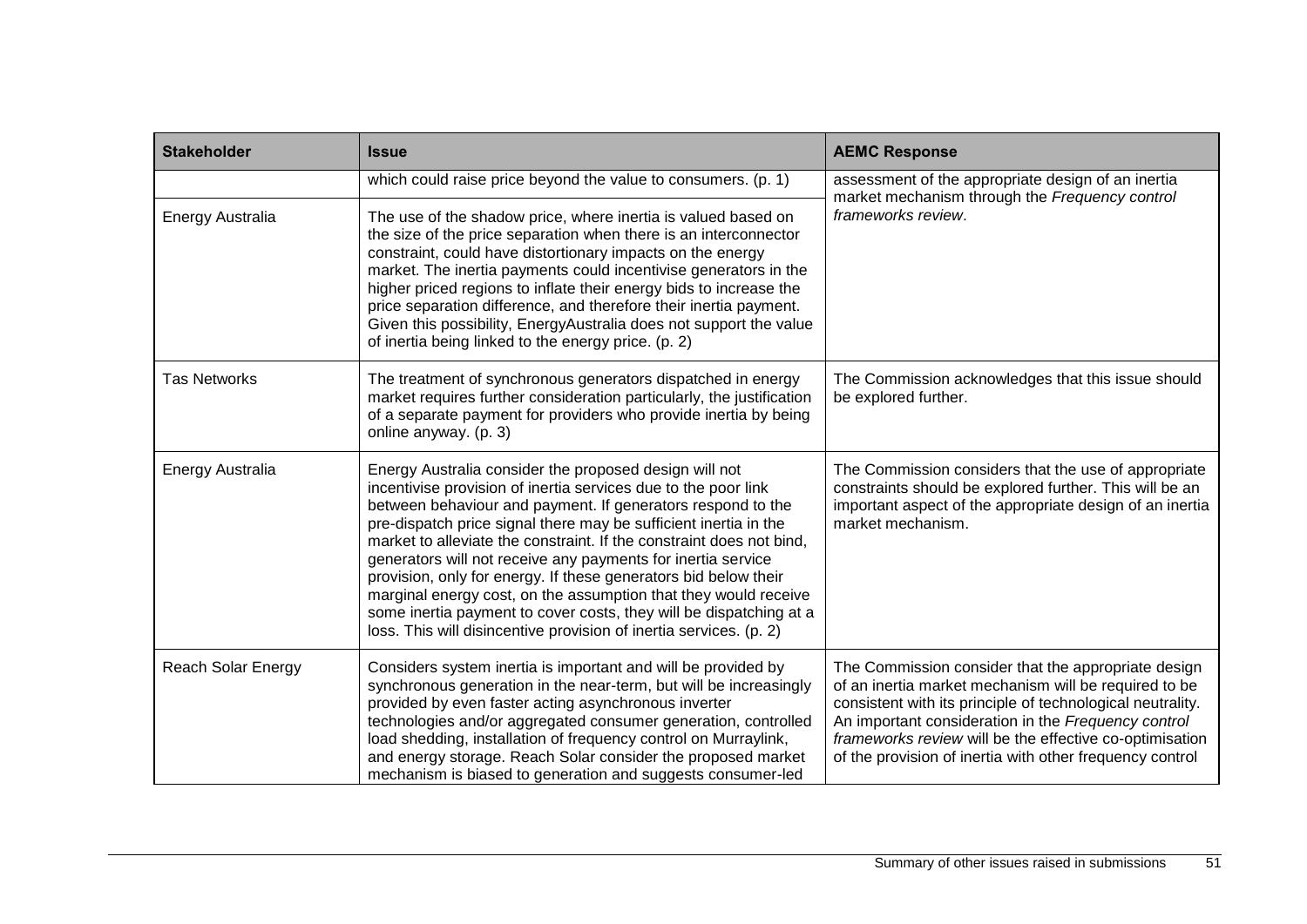| <b>Stakeholder</b>      | <b>Issue</b>                                                                                                                                                                                                                                                                                                                                                                                                                                                                                       | <b>AEMC Response</b>                                                                                                                                                                                                                                                                                                                                                  |
|-------------------------|----------------------------------------------------------------------------------------------------------------------------------------------------------------------------------------------------------------------------------------------------------------------------------------------------------------------------------------------------------------------------------------------------------------------------------------------------------------------------------------------------|-----------------------------------------------------------------------------------------------------------------------------------------------------------------------------------------------------------------------------------------------------------------------------------------------------------------------------------------------------------------------|
|                         | offerings should feature more. (p. 3)                                                                                                                                                                                                                                                                                                                                                                                                                                                              | services.                                                                                                                                                                                                                                                                                                                                                             |
| <b>Origin Energy</b>    | Inertia providers need a clear price signal to make commitment<br>decisions and Origin suggests that the best way to provide this<br>clarity is through a separate inertia price for each region. Origin<br>envisage that this would be similar to the way an energy or FCAS<br>price is displayed, with pre-dispatch and ST-PASA showing<br>prices up to 7 days. Sensitivities could also be included that<br>would capture the inertia price if additional units were to be<br>committed. (p. 1) | The Commission acknowledges that clear market<br>signals are required to encourage efficient investment;<br>this principle will be applied in the assessment of the<br>appropriate design of an inertia market mechanism.                                                                                                                                             |
| <b>S&amp;C Electric</b> | The new market for inertia services only favours incumbent large<br>synchronous generators and is therefore undesirable. It also<br>does not facilitate the development of a service that will deliver<br>inertia via power electronics, which will be needed as<br>synchronous generation leaves the system. Clarity is needed as<br>soon as possible on what level of inertia can be provided by what<br>type of asset. (p. 2)                                                                   | The Commission consider that the appropriate design<br>of an inertia market mechanism will be required to be<br>consistent with its principle of technological neutrality.<br>An important consideration in the Frequency control<br>frameworks review will be the effective co-optimisation<br>of the provision of inertia with other frequency control<br>services. |
| <b>TransGrid</b>        | The design of an effective market for ancillary services is<br>complex, and TransGrid considers it should be considered within<br>the context of a whole-of-NEM market review. The current focus<br>should be on sharing existing inertia and system strength<br>services throughout the NEM, and on ensuring that TNSPs have<br>efficient incentives to meet the obligations placed on them. (p. 3)                                                                                               | The Frequency control frameworks review will<br>consider this issue further.                                                                                                                                                                                                                                                                                          |
| <b>TransGrid</b>        | In the straw man market mechanism, TransGrid notes it may not<br>be appropriate to use NEM regional boundaries within which<br>inertia may be required. A key issue is whether a credible<br>contingency (or protected event style contingency) could create<br>an inertia shortfall on the other side of a regional boundary where<br>there is insufficient interconnection between regions, or<br>insufficient resilience within a region. (p. 2)                                                | The Commission intends to consider this issue as part<br>of its assessment of the appropriate design of an<br>inertia market mechanism through the Frequency<br>control frameworks review.                                                                                                                                                                            |